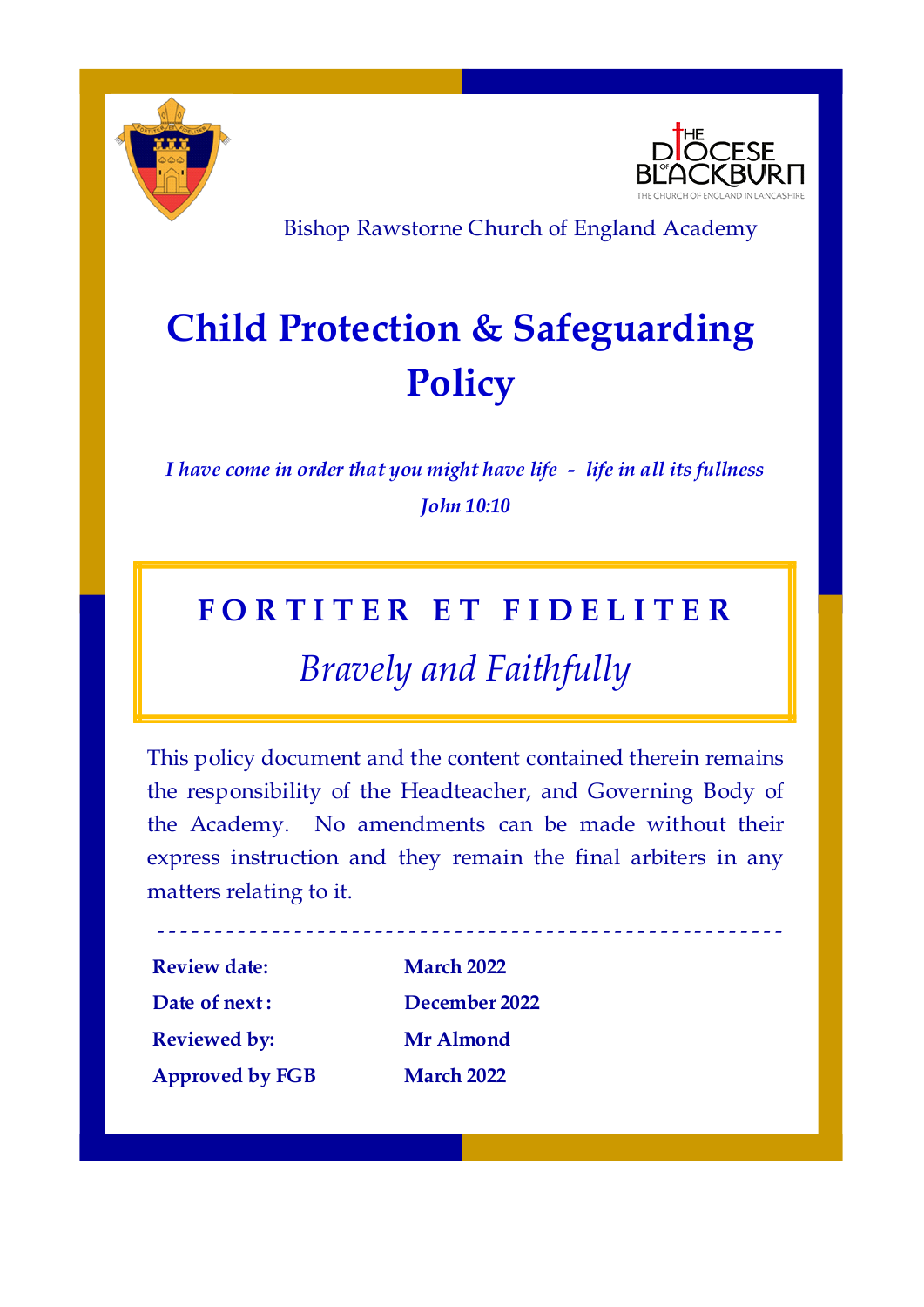# **Contents**

#### [Statement of intent](#page-2-0)

**[Acronyms](#page-3-0)** 

- 1. [Definitions](#page-6-0)
- 2. [Legal framework](#page-7-0)
- 3. [Roles and responsibilities](#page-9-0)
- 4. [Multi-agency working](#page-13-0)
- 5. [Early help](#page-14-0)
- 6. [Abuse and neglect](#page-15-0)
- 7. [Domestic abuse](#page-16-0)
- 8. [Homelessness](#page-16-1)
- 9. [Children missing from education](#page-17-0)
- 10. [Child abduction and community safety incidents](#page-18-0)
- 11. [Child criminal exploitation \(CCE\)](#page-19-0)
- 12. [Cyber-crime](#page-20-0)
- 13. [Child sexual exploitation \(CSE\)](#page-20-1)
- 14. [Modern slavery](#page-21-0)
- 15. [FGM](#page-21-1)
- 16. [Forced marriage](#page-22-0)
- 17. [Radicalisation](#page-23-0)
- 18. Students [with family members in prison](#page-24-0)
- 19. Students [required to give evidence in court](#page-24-1)
- 20. [Mental health](#page-24-2)
- 21. [Peer-on-peer abuse](#page-24-3)
- 22. [Serious violence](#page-26-0)
- 23. [Online safety and personal electronic devices](#page-26-1)
- 24. [Consensual and non-consensual sharing of indecent images and videos](#page-27-0)
- 25. [Context of safeguarding incidents](#page-29-0)
- 26. Students [potentially at greater risk of harm](#page-29-1)
- 27. [Use of school premises for non-school activities](#page-31-0)
- 28. [Alternative provision](#page-31-1)
- 29. [Work experience](#page-31-2)
- 30. [Homestay exchange visits](#page-31-3)
- 31. [Concerns about students](#page-32-0)
- 32. [Managing referrals](#page-33-0)
- 33. [Concerns about staff and safeguarding practices](#page-34-0)
- 34. [Allegations of abuse against staff](#page-34-1)
- 35. [Communication and confidentiality](#page-34-2)
- 36. [Safer recruitment](#page-35-0)
- 37. [Single central record \(SCR\)](#page-36-0)
- 38. [Training](#page-37-0)
- 39. [Monitoring and review](#page-38-0)

#### **Appendices**

- A. Staff Disqualification Declaration
- B. [Safeguarding Reporting Process](#page-38-1)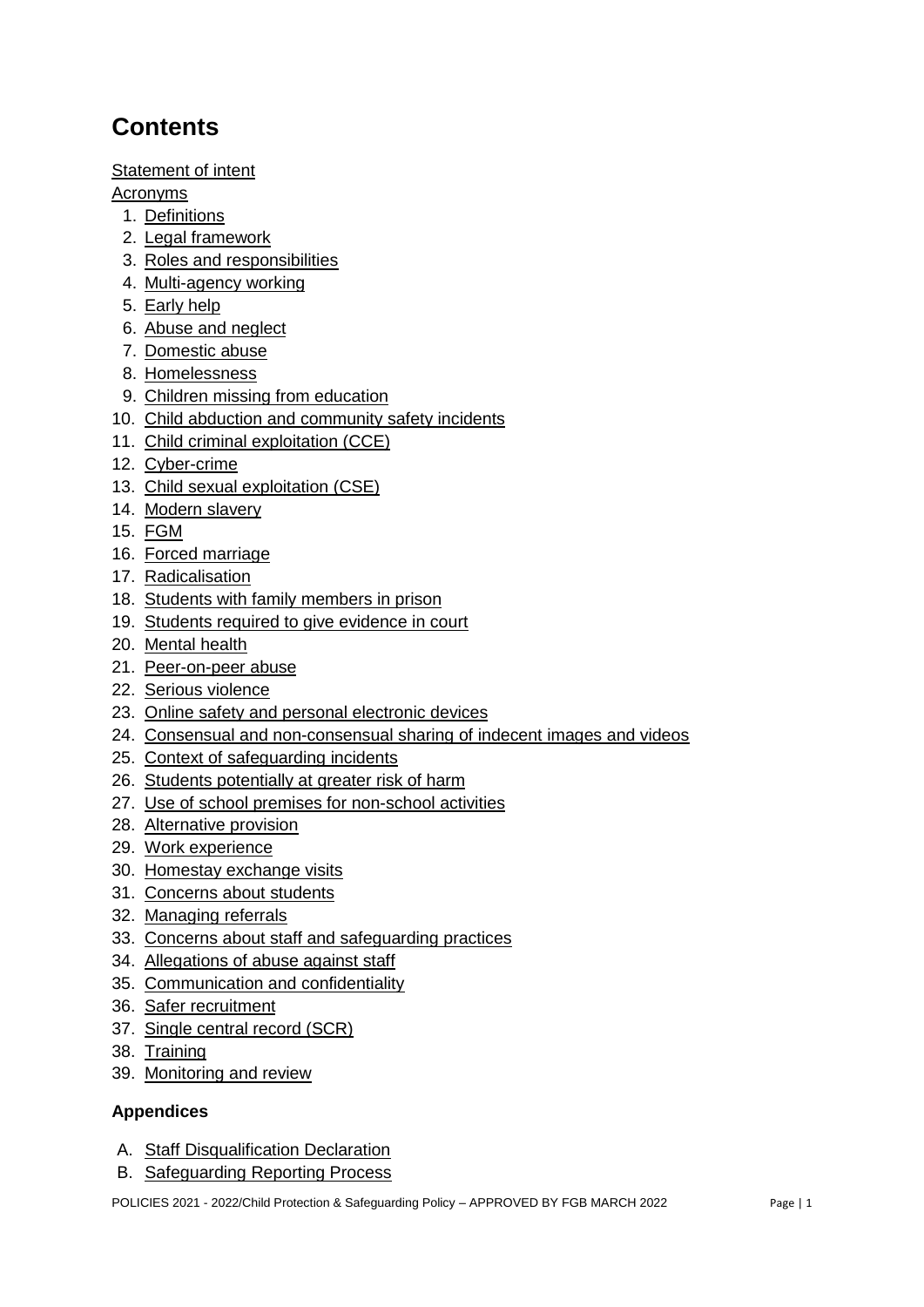# <span id="page-2-0"></span>**THE CHRISTIAN COMMUNITY**

Bishop Rawstorne is a diverse, welcoming, Christian learning community committed to nurturing respectful and responsible citizens, empowering all learners to flourish.

### **Statement of intent**

Bishop Rawstorne C of E Academy is committed to safeguarding and promoting the physical, mental and emotional welfare of every student, both inside and outside of the school premises. We implement a whole-school preventative approach to managing safeguarding concerns, ensuring that the wellbeing of students is at the forefront of all action taken.

This policy sets out a clear and consistent framework for delivering this promise, in line with safeguarding legislation and statutory guidance. It will be achieved by:

- Ensuring that members of the governing board, the headteacher and staff understand their responsibilities under safeguarding legislation and statutory guidance, are alert to the signs of child abuse, and know to refer concerns to the DSL.
- Teaching students how to keep safe and recognise behaviour that is unacceptable.
- Identifying and making provision for any student that has been subject to, or is at risk of, abuse, neglect, or exploitation.
- Creating a culture of safer recruitment by adopting procedures that help deter, reject or identify people who might pose a risk to children.
- Ensuring that the headteacher and any new staff and volunteers are only appointed when all the appropriate checks have been satisfactorily completed.

The DSL is Mr P Almond.

In the absence of the DSL, child protection matters will be dealt with by one of the deputy DSL's, Mr A Duckworth, Mrs G Duckworth, Mrs C Lane, Mrs J Murphy or Mr T Sixsmith.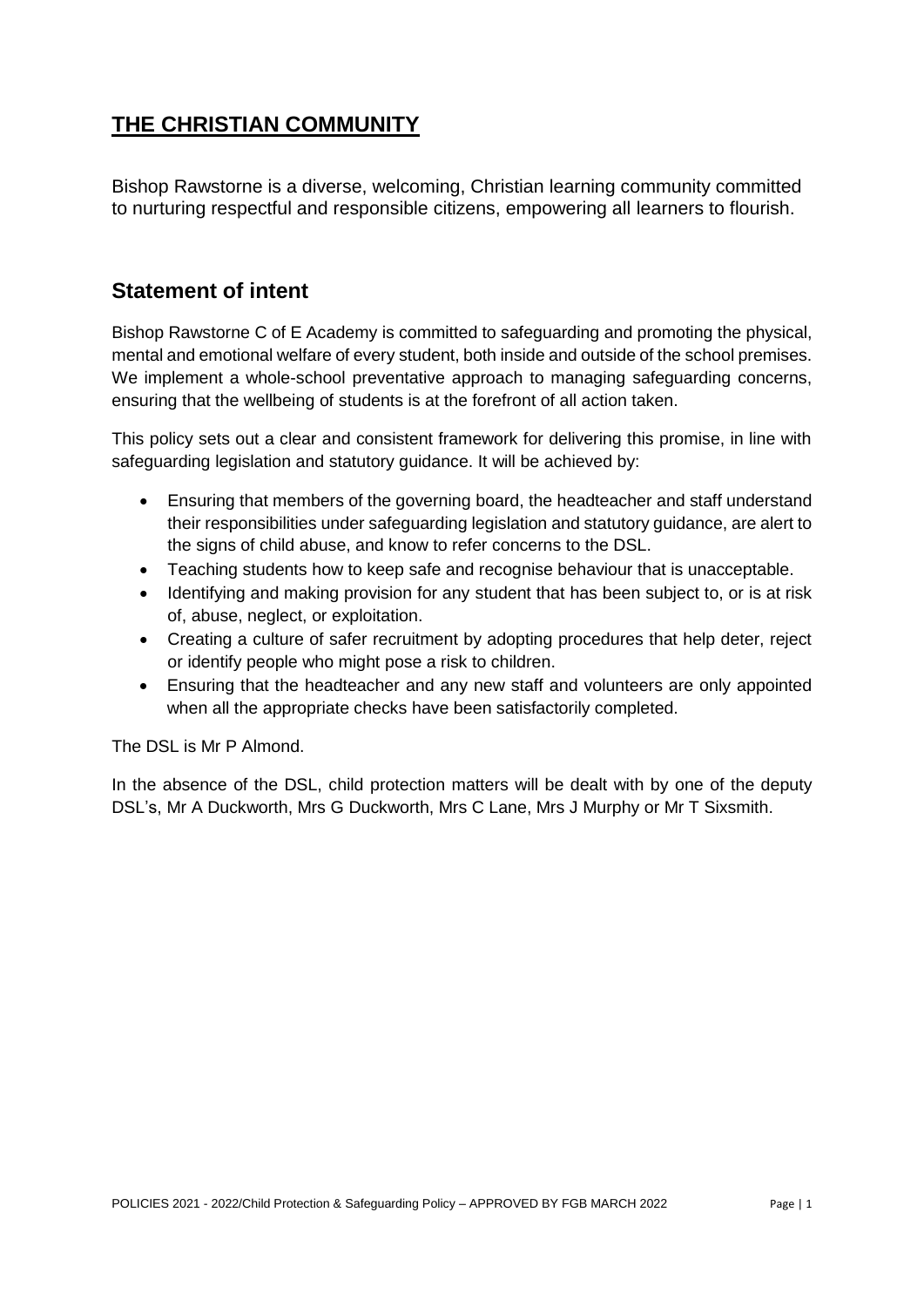# <span id="page-3-0"></span>**Acronyms**

This policy contains a number of acronyms used in the Education sector. These acronyms are listed below alongside their descriptions.

| <b>Acronym</b> | Long form                             | <b>Description</b>                                                                                                                                                                                                                                                                                                                                                                       |
|----------------|---------------------------------------|------------------------------------------------------------------------------------------------------------------------------------------------------------------------------------------------------------------------------------------------------------------------------------------------------------------------------------------------------------------------------------------|
| <b>CCE</b>     | Child criminal<br>exploitation        | A form of abuse where an individual or group takes<br>advantage of an imbalance of power to coerce,<br>manipulate or deceive a child into taking part in<br>criminal activity in exchange for something the victim<br>needs or wants, for the financial advantage or other<br>advantage of the perpetrator or facilitator, and/or<br>through violence or the threat of violence.         |
| <b>CSCS</b>    | Children's social<br>care services    | The branch of the local authority that deals with<br>children's social care.                                                                                                                                                                                                                                                                                                             |
| <b>CSE</b>     | Child sexual<br>exploitation          | A form of sexual abuse where an individual or group<br>takes advantage of an imbalance of power to coerce,<br>manipulate or deceive a child into sexual activity in<br>exchange for something the victim needs or wants, for<br>the financial advantage, increased status or other<br>advantage of the perpetrator or facilitator, and/or<br>through violence or the threat of violence. |
| <b>DBS</b>     | Disclosure and<br>barring service     | The service that performs the statutory check of<br>criminal records for anyone working or volunteering in<br>a school.                                                                                                                                                                                                                                                                  |
| <b>DfE</b>     | Department for<br>Education           | The national government body with responsibility for<br>children's services, policy and education, including<br>early years, schools, higher and further education<br>policy, apprenticeships and wider skills in England.                                                                                                                                                               |
| <b>DPO</b>     | Data protection<br>officer            | The appointed person in school with responsibility for<br>overseeing data protection strategy and<br>implementation to ensure compliance with the UK<br><b>GDPR and Data Protection Act.</b>                                                                                                                                                                                             |
| <b>DSL</b>     | Designated<br>safeguarding<br>lead    | A member of the senior leadership team who has lead<br>responsibility for safeguarding and child protection<br>throughout the school.                                                                                                                                                                                                                                                    |
| <b>EEA</b>     | European<br>Economic Area             | The Member States of the European Union (EU) and<br>three countries of the European Free Trade<br>Association (EFTA) (Iceland, Liechtenstein and<br>Norway; excluding Switzerland).                                                                                                                                                                                                      |
| EHC plan       | Education,<br>health and care<br>plan | A funded intervention plan which coordinates the<br>educational, health and care needs for students who<br>have significant needs that impact on their learning and<br>access to education. The plan identifies any additional<br>support needs or interventions and the intended impact<br>they will have for the student.                                                              |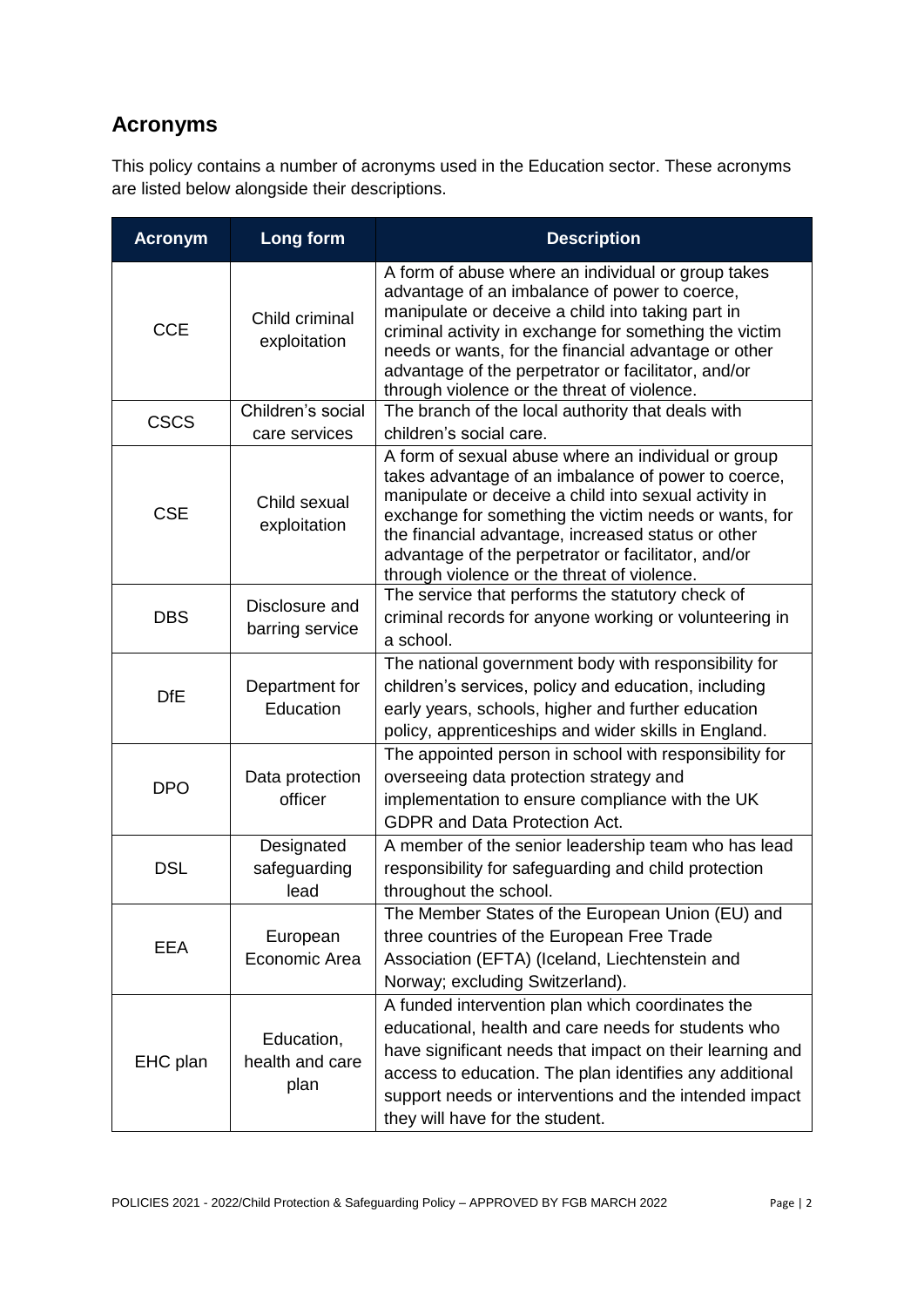| <b>ESFA</b>    | <b>Education and</b><br><b>Skills Funding</b>               | An agency sponsored by the Department for Education<br>with accountability for funding education and skills                                                                                                                                                                                         |
|----------------|-------------------------------------------------------------|-----------------------------------------------------------------------------------------------------------------------------------------------------------------------------------------------------------------------------------------------------------------------------------------------------|
|                | Agency                                                      | training for children, young people and adults.                                                                                                                                                                                                                                                     |
| <b>FGM</b>     | Female genital<br>mutilation                                | All procedures involving the partial or total removal of<br>the external female genitalia or other injury to the<br>female genital organs. FGM is illegal in the UK and a<br>form of child abuse with long-lasting harmful<br>consequences.                                                         |
| <b>UK GDPR</b> | <b>UK General</b><br><b>Data Protection</b><br>Regulation   | Legislative provision designed to strengthen the safety<br>and security of all data held within an organisation and<br>ensure that procedures relating to personal data are<br>fair and consistent.                                                                                                 |
| <b>HBA</b>     | 'Honour-based'<br>abuse                                     | So-called 'honour-based' abuse involves crimes that<br>have been committed to defend the honour of the<br>family and/or community.                                                                                                                                                                  |
| <b>HMCTS</b>   | <b>HM Courts and</b><br><b>Tribunals</b><br>Service         | HM Courts and Tribunals Service is responsible for the<br>administration of criminal, civil and family courts and<br>tribunals in England and Wales. HMCTS is an<br>executive agency, sponsored by the Ministry of Justice.                                                                         |
| <b>IICSA</b>   | Independent<br>Inquiry into Child<br><b>Sexual Abuse</b>    | The Independent Inquiry into Child Sexual Abuse is<br>analysing case files from the Disclosure and Barring<br>Service to learn more about the behaviours of<br>perpetrators who have sexually abused children in<br>institutions, and to understand institutional responses<br>to these behaviours. |
| <b>KCSIE</b>   | Keeping children<br>safe in<br>education                    | Statutory guidance setting out schools and colleges'<br>duties to safeguard and promote the welfare of<br>children.                                                                                                                                                                                 |
| LA             | Local authority                                             | A local government agency responsible for the<br>provision of a range of services in a specified local<br>area, including education.                                                                                                                                                                |
| <b>LAC</b>     | Looked-after<br>children                                    | Children who have been placed in local authority care<br>or where children's services have looked after children<br>for more than a period of 24 hours.                                                                                                                                             |
| LGBTQ+         | Lesbian, gay,<br>bisexual,<br>transgender and<br>queer plus | Term relating to a community of people, protected by<br>the Equality Act 2010, who identify as lesbian, gay,<br>bisexual or transgender, or other protected sexual or<br>gender identities.                                                                                                         |
| <b>NPCC</b>    | <b>The National</b><br>Police Chiefs'<br>Council            | The National Police Chiefs' Council is a national<br>coordination body for law enforcement in the United<br>Kingdom and the representative body for British police<br>chief officers.                                                                                                               |
| <b>PLAC</b>    | Previously<br>looked-after<br>children                      | Children who were previously in local authority care or<br>were looked after by children's services for more than a<br>period of 24 hours. PLAC are also known as care<br>leavers.                                                                                                                  |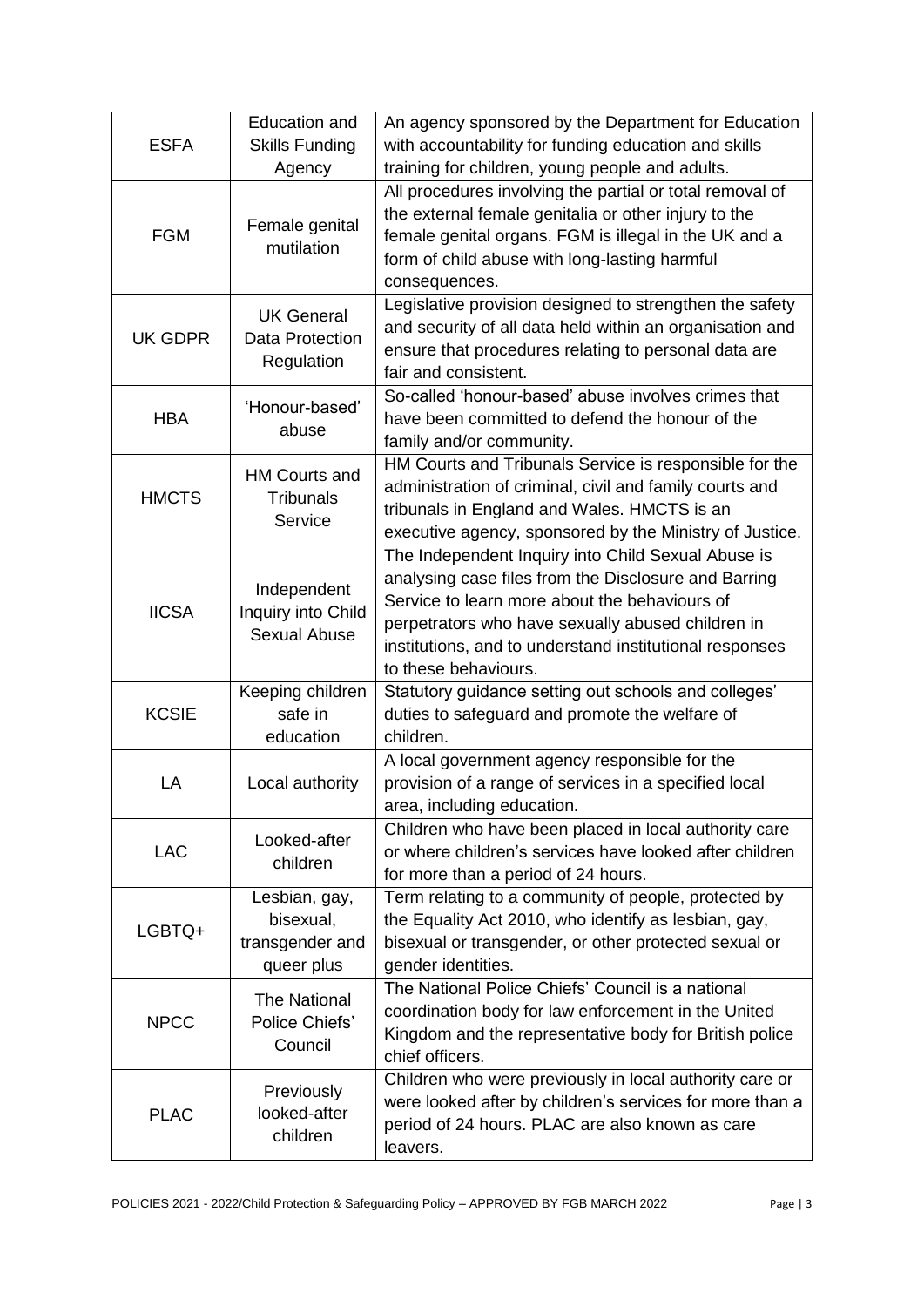|                                               | A non-statutory subject in which students learn about                                                                                                          |
|-----------------------------------------------|----------------------------------------------------------------------------------------------------------------------------------------------------------------|
|                                               | themselves, other people, rights, responsibilities and                                                                                                         |
|                                               | relationships.                                                                                                                                                 |
| <b>Public Health</b><br>England               | An executive agency of the Department of Health and                                                                                                            |
|                                               | Social Care which aims to protect and improve the                                                                                                              |
|                                               | nation's health and wellbeing.                                                                                                                                 |
| Relationships,<br>sex and health<br>education | A compulsory subject from Year 7 for all students.                                                                                                             |
|                                               | Includes the teaching of sexual health, reproduction                                                                                                           |
|                                               | and sexuality, as well as promoting positive                                                                                                                   |
|                                               | relationships.                                                                                                                                                 |
|                                               | A statutory secure record of recruitment and identity                                                                                                          |
| Single central<br>record                      | checks for all permanent and temporary staff,                                                                                                                  |
|                                               | proprietors, contractors, external coaches and                                                                                                                 |
|                                               | instructors, and volunteers who attend the school in a                                                                                                         |
|                                               | non-visitor capacity.                                                                                                                                          |
|                                               | A statutory role within all schools maintaining oversight                                                                                                      |
|                                               | and coordinating the implementation of the school's                                                                                                            |
|                                               | special educational needs policy and provision of                                                                                                              |
|                                               | education to students with special educational needs.                                                                                                          |
|                                               | Staff members who have been delegated leadership                                                                                                               |
|                                               |                                                                                                                                                                |
|                                               | responsibilities in a school.                                                                                                                                  |
|                                               | An executive agency of the DfE with responsibility for                                                                                                         |
|                                               | the regulation of the teaching profession.                                                                                                                     |
|                                               |                                                                                                                                                                |
|                                               | Virtual school heads are in charge of promoting the                                                                                                            |
| Virtual school                                | educational achievement of all the children looked after                                                                                                       |
| head                                          | by the local authority they work for, and all children                                                                                                         |
|                                               | who currently have, or previously had, a social worker.                                                                                                        |
|                                               | Personal, social<br>and health<br>education<br>Special<br>educational<br>needs<br>coordinator<br>Senior<br>leadership team<br>Teaching<br>Regulation<br>Agency |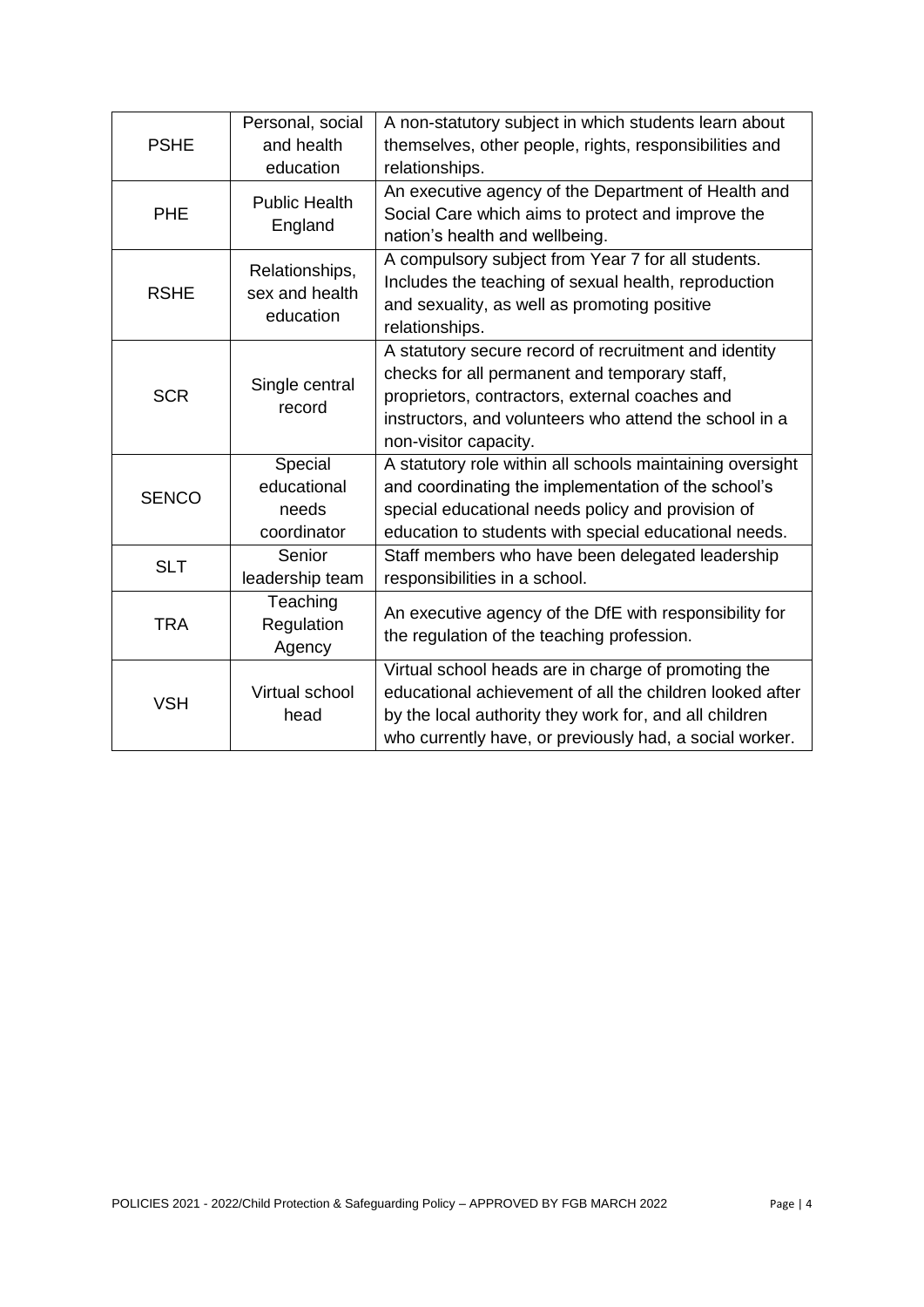# <span id="page-6-0"></span>**1. Definitions**

The terms **"**children" and "child" refer to anyone under the age of 18.

For the purposes of this policy, "safeguarding and protecting the welfare of children" is defined as:

- Protecting students from maltreatment.
- Preventing the impairment of students' mental and physical health or development.
- Ensuring that students grow up in circumstances consistent with the provision of safe and effective care.
- Taking action to enable all students to have the best outcomes.

For the purposes of this policy, "consent" is defined as having the freedom and capacity to choose to engage in sexual activity. Consent may be given to one sort of sexual activity but not another, and can be withdrawn at any time during sexual activity and each time activity occurs. A person only consents to a sexual activity if they agree by choice to that activity, and has the freedom and capacity to make that choice. Children under the age of 13 can never consent to any sexual activity. The age of consent is 16.

For the purposes of this policy, "sexual violence" refers to the following offences as defined under the Sexual Offences Act 2003:

- Rape: A person (A) commits an offence of rape if they intentionally penetrate the vagina, anus or mouth of another person (B) with their penis, B does not consent to the penetration, and A does not reasonably believe that B consents.
- Assault by penetration: A person (A) commits an offence if they intentionally penetrate the vagina or anus of another person (B) with a part of their body or anything else, the penetration is sexual, B does not consent to the penetration, and A does not reasonably believe that B consents.
- Sexual assault: A person (A) commits an offence of sexual assault if they intentionally touch another person (B), the touching is sexual, B does not consent to the touching, and A does not reasonably believe that B consents.
- Causing someone to engage in sexual activity without consent: A person (A) commits an offence if they intentionally cause another person (B) to engage in an activity, the activity is sexual, B does not consent to engaging in the activity, and A does not reasonably believe that B consents. This could include forcing someone to strip, touch themselves sexually, or to engage in sexual activity with a third party.

For the purposes of this policy, "sexual harassment" refers to unwanted conduct of a sexual nature that occurs online or offline, inside or outside of school. Sexual harassment is likely to violate a student's dignity, make them feel intimidated, degraded or humiliated, and create a hostile, offensive, or sexualised environment. If left unchallenged, sexual harassment can create an atmosphere that normalises inappropriate behaviour and may lead to sexual violence. Sexual harassment can include, but is not limited to:

- Sexual comments, such as sexual stories, lewd comments, sexual remarks about clothes and appearance, and sexualised name-calling.
- Sexual "jokes" and taunting.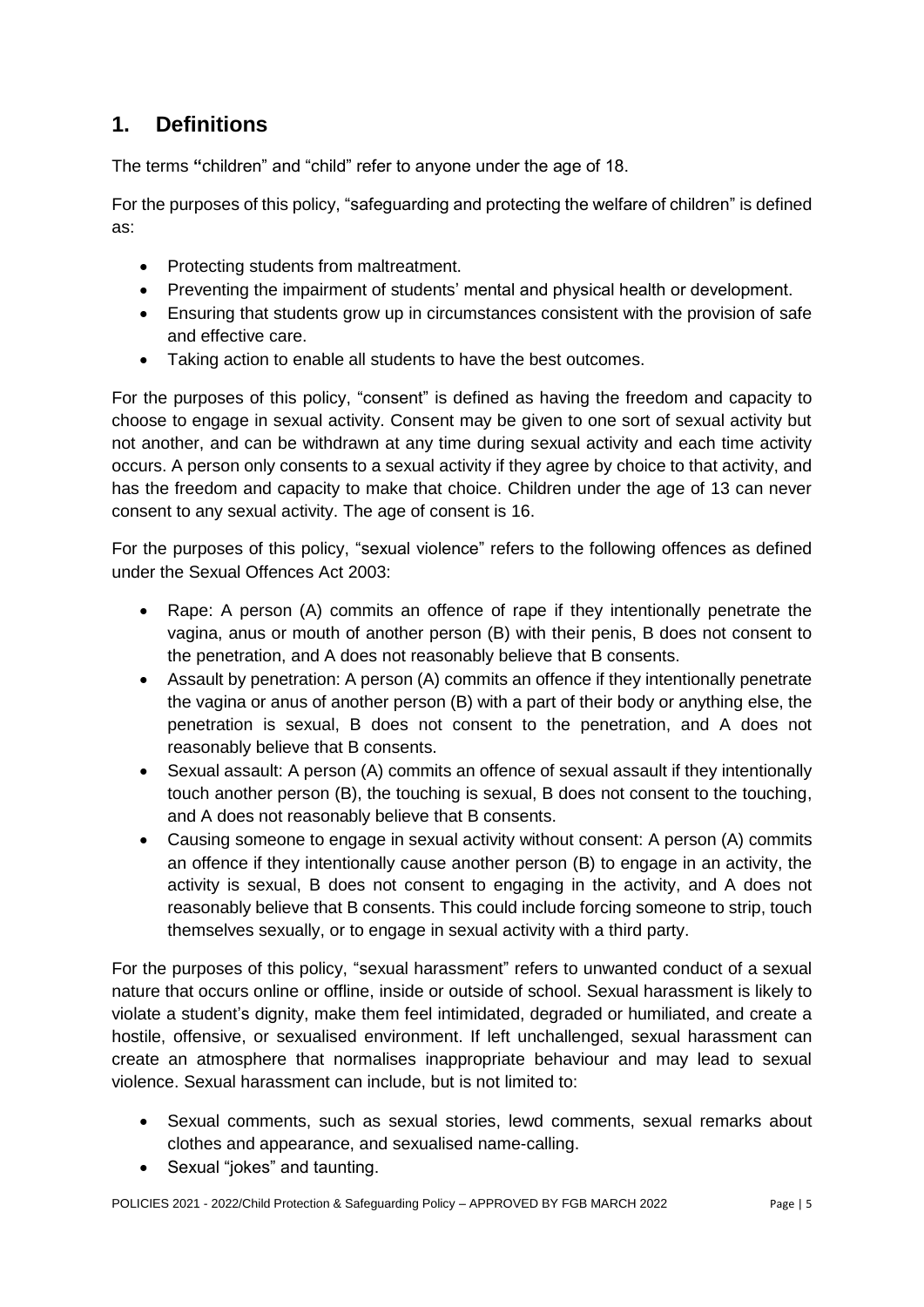- Physical behaviour, such as deliberately brushing against someone, interfering with someone's clothes, and displaying images of a sexual nature.
- Online sexual harassment, which may be standalone or part of a wider pattern of sexual harassment and/or sexual violence. This includes:
	- The consensual and non-consensual sharing of nude and semi-nude images and/or videos.
	- Sharing unwanted explicit content.
	- Upskirting.
	- Sexualised online bullying.
	- Unwanted sexual comments and messages, including on social media.
	- Sexual exploitation, coercion, and threats.

For the purposes of this policy, "upskirting" refers to the act, as identified the Voyeurism (Offences) Act 2019, of taking a picture or video under another person's clothing, without their knowledge or consent, with the intention of viewing that person's genitals or buttocks, with or without clothing, to obtain sexual gratification, or cause the victim humiliation, distress or alarm. Upskirting is a criminal offence. Anyone, including students and staff, of any gender can be a victim of upskirting.

For the purposes of this policy, the "consensual and non-consensual sharing of nude and semi-nude images and/or videos", colloquially known as "sexting", is defined as the sharing between students of sexually explicit content, including indecent imagery. For the purposes of this policy, "indecent imagery" is defined as an image which meets one or more of the following criteria:

- Nude or semi-nude sexual posing
- A child touching themselves in a sexual way
- Any sexual activity involving a child
- Someone hurting a child sexually
- Sexual activity that involves animals

# <span id="page-7-0"></span>**2. Legal framework**

This policy has due regard to all relevant legislation and statutory guidance including, but not limited to, the following:

#### **Legislation**

- Children Act 1989
- Children Act 2004
- Safeguarding Vulnerable Groups Act 2006
- The Education (School Teachers' Appraisal) (England) Regulations 2012 (as amended)
- Sexual Offences Act 2003
- Female Genital Mutilation Act 2003 (as inserted by the Serious Crime Act 2015)
- Equality Act 2010
- Counter-Terrorism and Security Act 2015
- The UK General Data Protection Regulation (UK GDPR)
- Data Protection Act 2018

POLICIES 2021 - 2022/Child Protection & Safeguarding Policy – APPROVED BY FGB MARCH 2022 Page | 6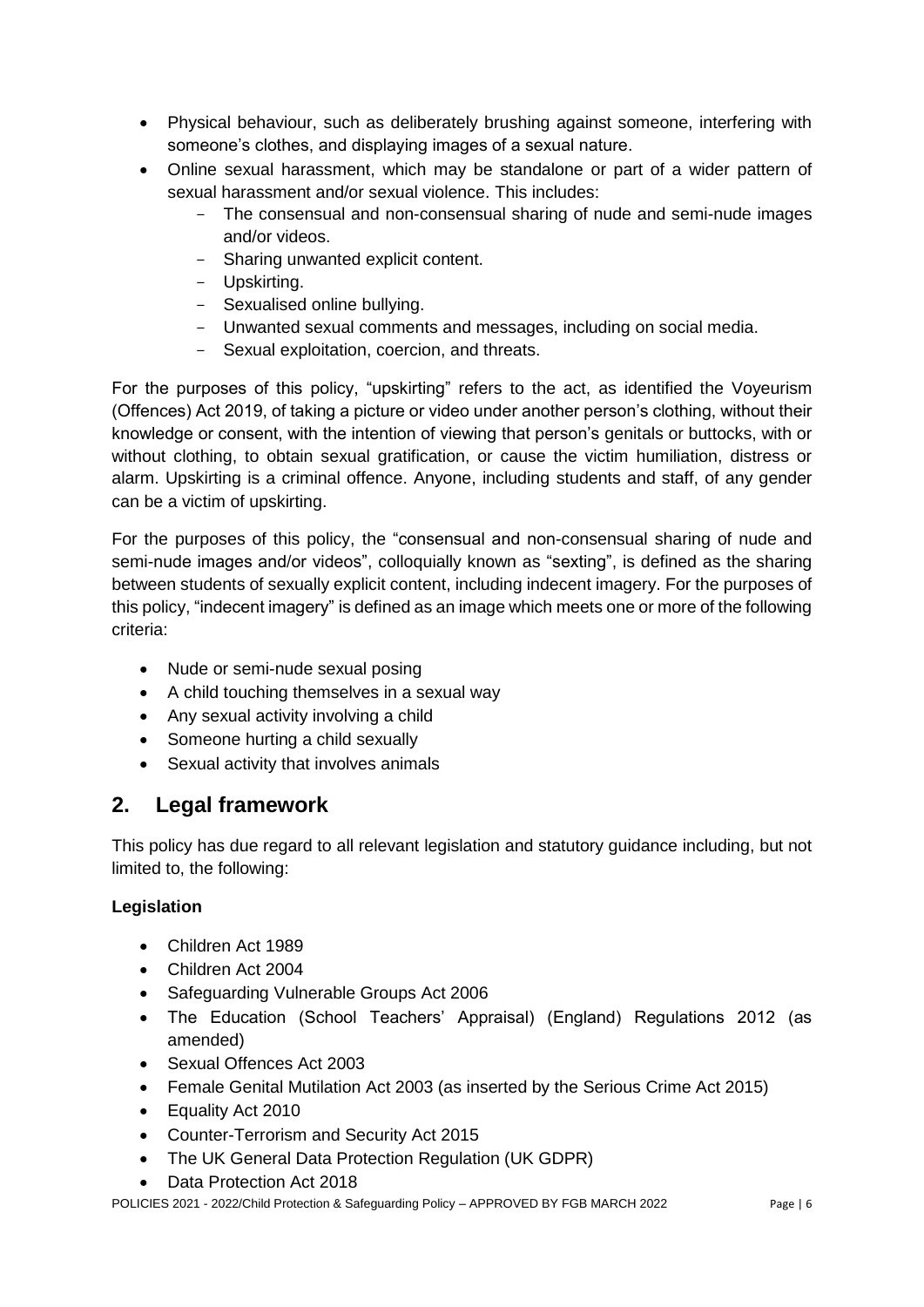- Voyeurism (Offences) Act 2019
- Domestic Abuse Act 2021

#### **Statutory guidance**

- HM Government (2020) 'Multi-agency statutory guidance on female genital mutilation'
- HM Government (2013) 'Multi-agency practice guidelines: Handling cases of Forced Marriage'
- HM Government (2021) 'Channel Duty Guidance: Protecting people vulnerable to being drawn into terrorism'
- DfE (2021) 'Keeping children safe in education 2021'
- DfE (2018) 'Working Together to Safeguard Children'
- DfE (2015) 'The Prevent duty'
- DfE (2018) 'Disqualification under the Childcare Act 2006'

#### **Non-statutory guidance**

- DfE (2015) 'What to do if you're worried a child is being abused'
- DfE (2018) 'Information sharing'
- DfE (2017) 'Child sexual exploitation'
- DfE (2021) 'Sexual violence and sexual harassment between children in schools and colleges'
- DfE (2021) 'Recruit teachers from overseas'
- DfE (2020) 'Sharing nudes and semi-nudes: advice for education settings working with children and young people'

This policy operates in conjunction with the following school policies:

- Children Missing Education Policy
- Child Sexual Exploitation (CSE) Policy
- Prevent Duty Policy
- Peer-on-peer Abuse Policy
- Anti-bullying Policy
- Exclusion Policy
- Online Safety Policy
- Data and Cyber-security Breach Prevention and Management Plan
- Students' Personal Electronic Devices Policy
- Data Protection Policy
- Photography Policy
- Records Management Policy
- LAC Policy
- Whistleblowing Policy
- Allegations of Abuse Against Staff Policy
- Safer Recruitment Policy
- Staff Code of Conduct
- Behaviour Policy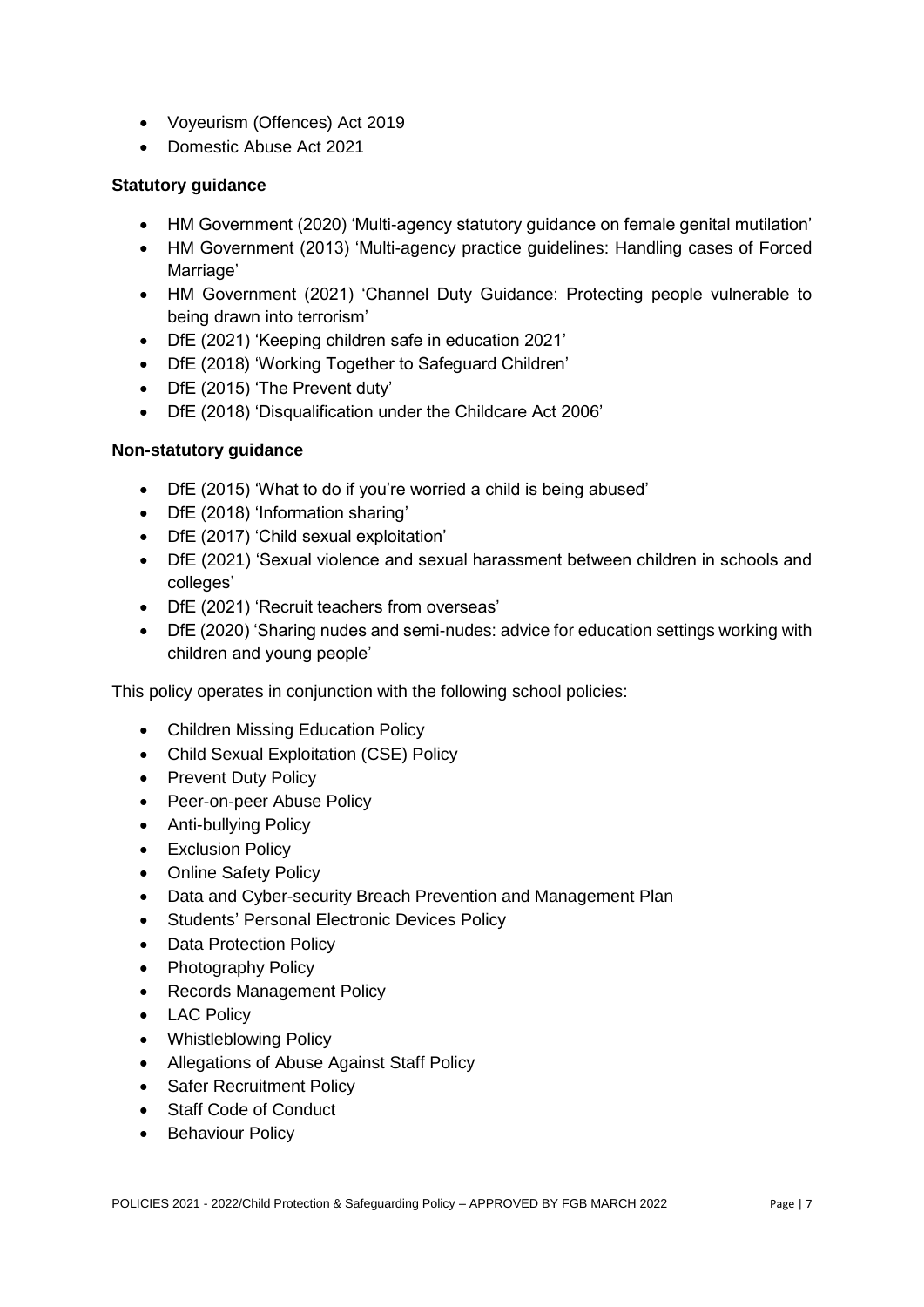# <span id="page-9-0"></span>**3. Roles and responsibilities**

All staff have a responsibility to:

- Consider, at all times, what is in the best interests of the student.
- Maintain an attitude of 'it could happen here' where safeguarding is concerned.
- Provide a safe environment in which students can learn.
- Be prepared to identify students who may benefit from early help.
- Be aware of the school's systems which support safeguarding, including any policies, procedures, information and training provided upon induction.
- Be aware of the role and identity of the DSL and deputy DSL's.
- Undertake safeguarding training, including online safety training, during their induction – this will be regularly updated.
- Receive and understand child protection and safeguarding (including online safety) updates, e.g. via email, as required, and at least annually.
- Be aware of the local early help process and understand their role in it.
- Refer to the DSL or a deputy DSL in order to be aware of, and understand, the process for making referrals to CSCS, as well as for making statutory assessments under the Children Act 1989 and their role in these assessments.
- Refer to the DSL or a deputy DSL in order to make a referral to CSCS and/or the police immediately, if at any point there is a risk of immediate serious harm to a child.
- Support social workers in making decisions about individual children, in collaboration with the DSL or a deputy DSL.
- Be aware of and understand the procedure to follow in the event that a child confides they are being abused, exploited or neglected.
- Maintain appropriate levels of confidentiality when dealing with individual cases.
- Reassure victims that they are being taken seriously, that they will be supported, and that they will be kept safe.
- Speak to the DSL if they are unsure about how to handle safeguarding matters.
- Be aware of safeguarding issues that can put students at risk of harm.
- Be aware of behaviours linked to issues such as drug-taking, alcohol misuse, deliberately missing education, and sharing indecent images, and other signs that students may be at risk of harm.

Teachers, including the headteacher, have a responsibility to:

• Safeguard students' wellbeing and maintain public trust in the teaching profession as part of their professional duties, as outlined in the 'Teachers' Standards'.

The governing board has a duty to:

- Take strategic leadership responsibility for the school's safeguarding arrangements.
- Ensure that the school complies with its duties under the above child protection and safeguarding legislation.
- Guarantee that the policies, procedures and training opportunities in the school are effective and comply with the law at all times.
- Guarantee that the school contributes to multi-agency working in line with the statutory guidance ['Working Together to Safeguard Children'](https://www.gov.uk/government/publications/working-together-to-safeguard-children--2).

POLICIES 2021 - 2022/Child Protection & Safeguarding Policy – APPROVED BY FGB MARCH 2022 Page | 8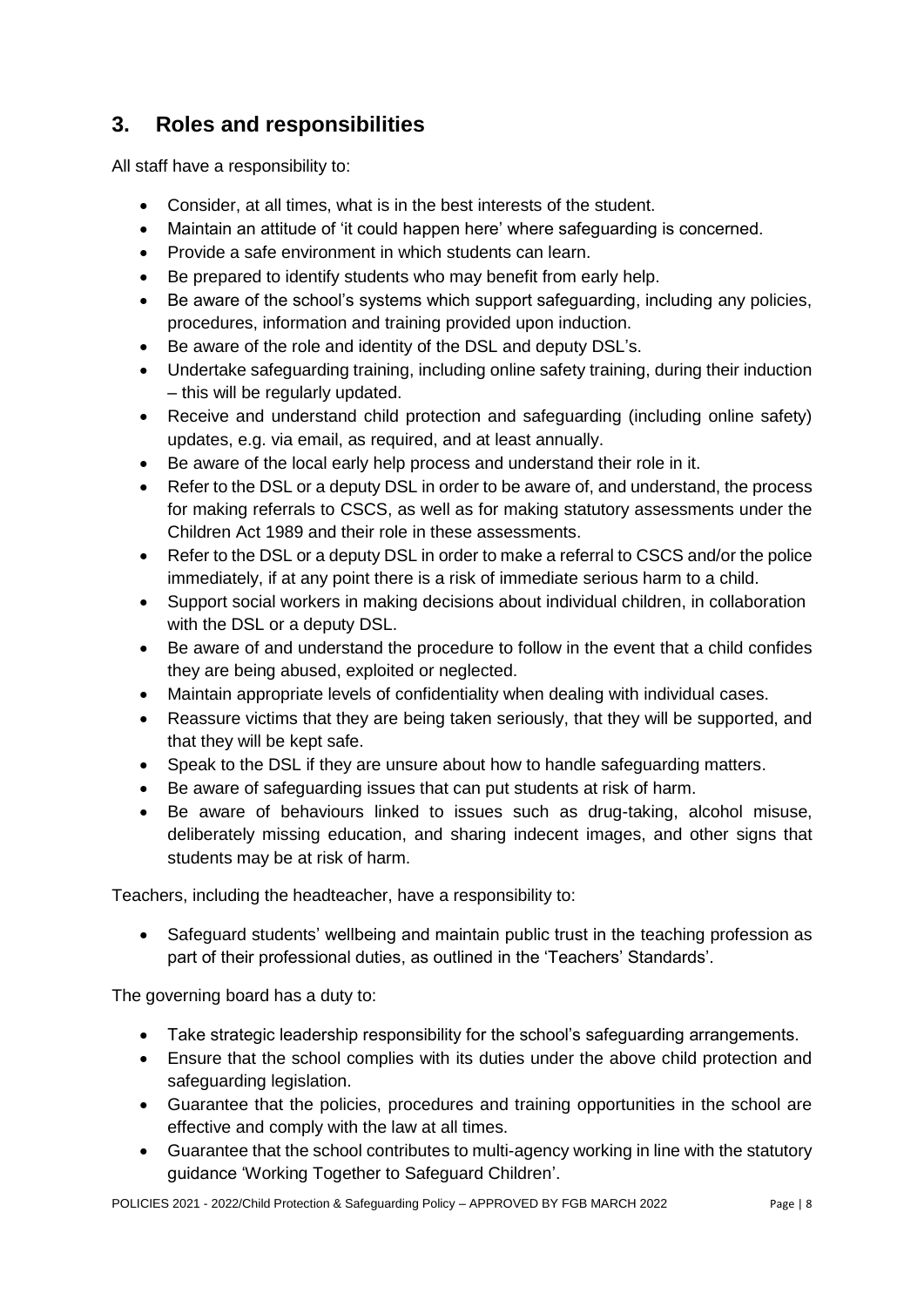- Confirm that the school's safeguarding arrangements take into account the procedures and practices of the LA as part of the inter-agency safeguarding procedures.
- Understand the local criteria for action and the local protocol for assessment, and ensure these are reflected in the school's policies and procedures.
- Comply with its obligations under section 14B of the Children Act 2004 to supply the local safeguarding arrangements with information to fulfil its functions.
- Ensure that staff working directly with children read at least Part one of KCSIE.
- Ensure that staff who do not work directly with children read Part one of KCSIE.
- Ensure that mechanisms are in place to assist staff to understand and discharge their role and responsibilities in regard to safeguarding children.
- Ensure a senior board level lead takes leadership responsibility for safeguarding arrangements.
- Appoint a member of staff from the SLT to the role of DSL as an explicit part of the role-holder's job description.
- Appoint one or more deputy DSL's to provide support to the DSL, and ensure that they are trained to the same standard as the DSL and that the role is explicit in their job description(s).
- Facilitate a whole-school approach to safeguarding; this includes ensuring that safeguarding and child protection are at the forefront and underpin all relevant aspects of process and policy development.
- Where there is a safeguarding concern, ensure the child's wishes and feelings are taken into account when determining what action to take and what services to provide.
- Ensure systems are in place, children to confidently report abuse, knowing that their concerns will be treated seriously, and they can safely express their views and give feedback; these systems will be well-promoted, easily understood, and easily accessible.
- Ensure that staff have due regard to relevant data protection principles that allow them to share and withhold personal information.
- Ensure that a member of the governing board is nominated to liaise with the LA and/or partner agencies on issues of child protection and in the event of allegations of abuse made against the headteacher or another governor.
- Guarantee that there are effective and appropriate policies and procedures in place.
- Ensure all relevant persons are aware of the school's local safeguarding arrangements, including the governing board itself, the SLT and DSL.
- Make sure that students are taught about safeguarding, including protection against dangers online (including when they are online at home), through teaching and learning opportunities, as part of providing a broad and balanced curriculum.
- Adhere to statutory responsibilities by conducting pre-employment checks on staff who work with children, taking proportionate decisions on whether to ask for any checks beyond what is required.
- Ensure that staff are appropriately trained to support students to be themselves at school, e.g. if they are LGBTQ+.
- Ensure the school has clear systems and processes in place for identifying possible mental health problems in students, including clear routes to escalate concerns and clear referral and accountability systems.
- Guarantee that volunteers are appropriately supervised.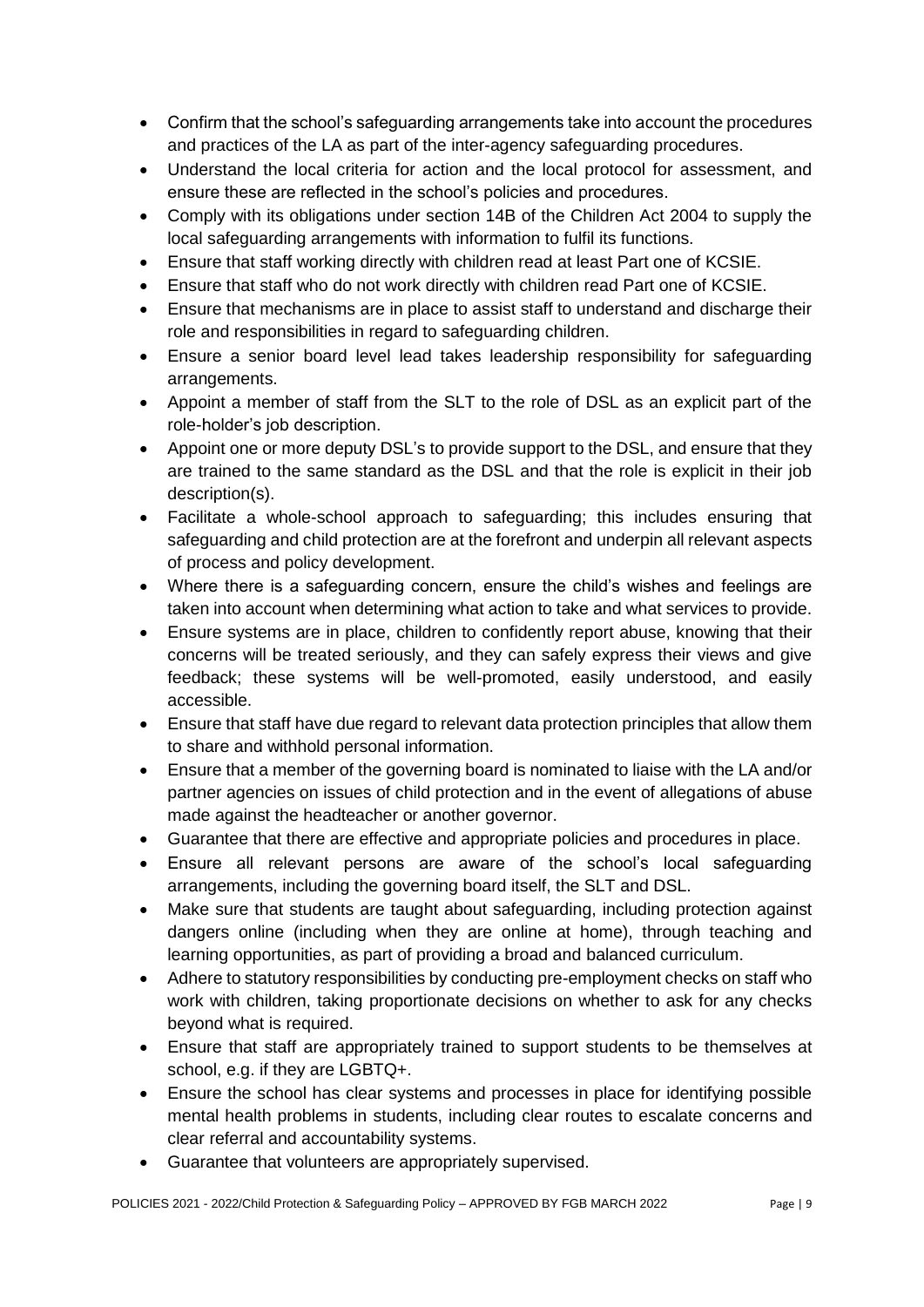- Make sure that at least one person on any appointment panel has undertaken safer recruitment training.
- Ensure that all staff receive safeguarding and child protection training updates, e.g. emails, as required, but at least annually.
- Certify that there are procedures in place to handle allegations against staff, supply staff, volunteers and contractors.
- Confirm that there are procedures in place to make a referral to the DBS and the Teaching Regulation Agency (TRA), where appropriate, if a person in regulated activity has been dismissed or removed due to safeguarding concerns or would have been had they not resigned.
- Guarantee that there are procedures in place to handle students' allegations against other students.
- Ensure that appropriate disciplinary procedures are in place, as well as policies pertaining to the behaviour of students and staff.
- Ensure that procedures are in place to eliminate unlawful discrimination, harassment and victimisation, including those in relation to peer-on-peer abuse.
- Guarantee that there are systems in place for students to express their views and give feedback.
- Establish an early help procedure and ensure all staff understand the procedure and their role in it.
- Appoint a designated teacher to promote the educational achievement of LAC and ensure that this person has undergone appropriate training.
- Ensure that the designated teacher works with the virtual school head (VSH) to discuss how the student premium funding can best be used to support LAC.
- Introduce mechanisms to assist staff in understanding and discharging their roles and responsibilities.
- Make sure that staff members have the skills, knowledge and understanding necessary to keep LAC safe, particularly with regard to the student's legal status, contact details and care arrangements.
- Put in place appropriate safeguarding responses for students who go missing from school, particularly on repeat occasions, to help identify any risk of abuse, neglect or exploitation, and prevent the risk of their disappearance in future.
- Ensure that all members of the governing board have been subject to an enhanced DBS check.
- Create a culture where staff are confident to challenge senior leaders over any safeguarding concerns.

The headteacher has a duty to:

- Ensure that the policies and procedures adopted by the governing board, particularly concerning referrals of cases of suspected abuse and neglect, are followed by staff.
- Provide staff with the appropriate policies and information upon induction.

The DSL has a duty to:

- Take lead responsibility for safeguarding and child protection, including online safety.
- Provide advice and support to other staff on child welfare, safeguarding and child protection matters.

POLICIES 2021 - 2022/Child Protection & Safeguarding Policy – APPROVED BY FGB MARCH 2022 Page | 10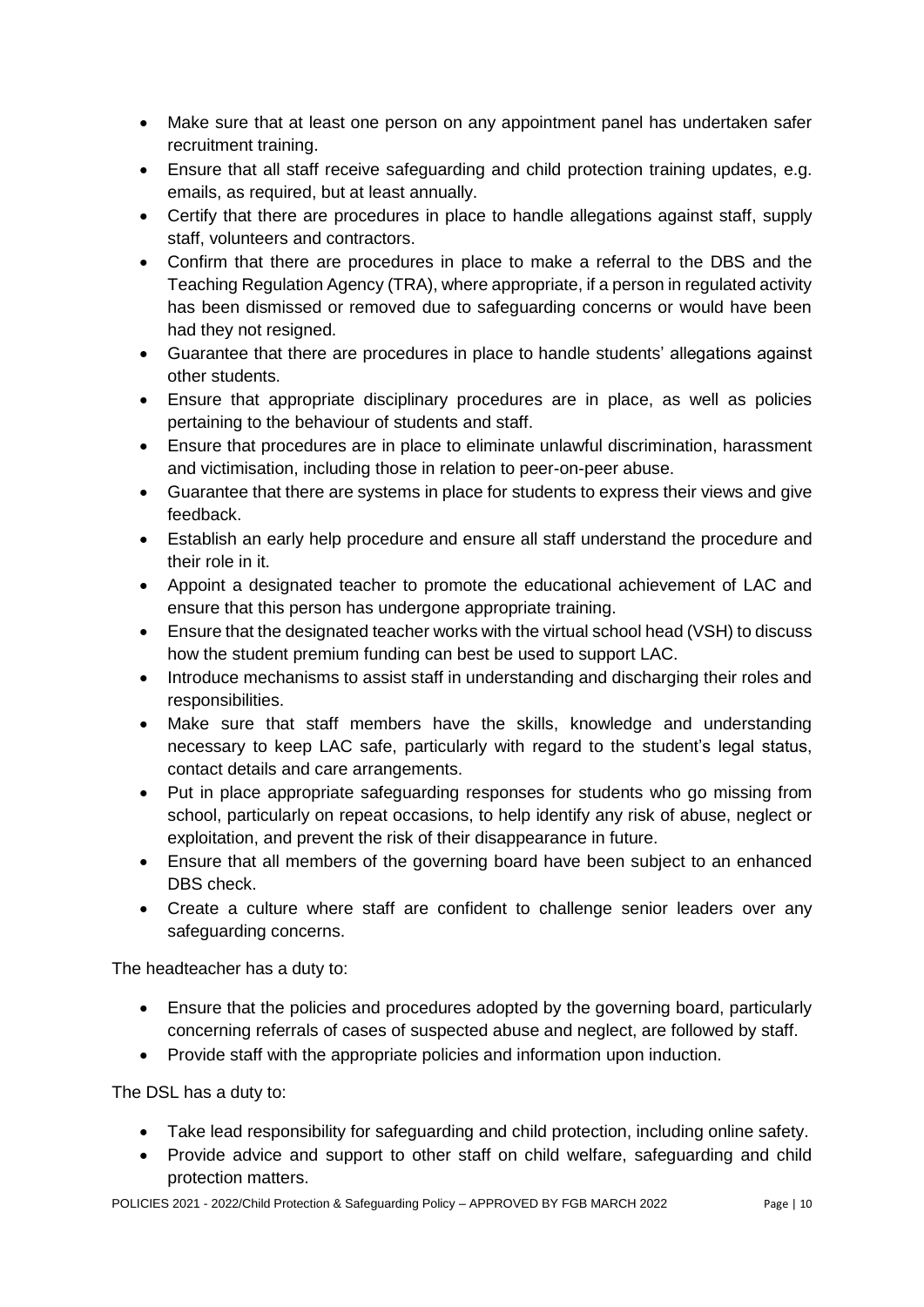- Take part in strategy discussions and inter-agency meetings, and/or support other staff to do so.
- Contribute to the assessment of children, and/or support other staff to do so.
- During term time, be available during school hours for staff to discuss any safeguarding concerns.
- Arrange, alongside the school, adequate and appropriate cover for any activities outside of school hours or terms.
- Refer cases:
	- To CSCS where abuse and neglect are suspected, and support staff who make referrals CSCS.
	- To the Channel programme where radicalisation concerns arise, and support staff who make referrals to the Channel programme.
	- To the DBS where a person is dismissed or has left due to harm, or risk of harm, to a child.
	- To the police where a crime may have been committed, in line with the National Police Chiefs' Council (NPCC) guidance.
- Act as a source of support, advice and expertise for all staff.
- Act as a point of contact with the safeguarding partners.
- Liaise with the headteacher to inform them of issues, especially regarding ongoing enquiries under section 47 of the Children Act 1989 and police investigations.
- Liaise with the deputy DSL(s) to ensure effective safeguarding outcomes.
- Liaise with the case manager and the LA designated officer(s) (LADO) for child protection concerns in cases concerning staff.
- Liaise with staff on matters of safety, safeguarding and welfare, including online and digital safety.
- Liaise with staff when deciding whether to make a referral by liaising with relevant agencies so that children's needs are considered holistically.
- Liaise with the senior mental health lead and, where available, the Mental Health Support Team, where safeguarding concerns are linked to mental health.
- Promote supportive engagement with parents in safeguarding and promoting the welfare of children, including where families may be facing challenging circumstances.
- Work with the headteacher and relevant strategic leads, taking lead responsibility for promoting educational outcomes by knowing the welfare, safeguarding and child protection issues that children in need are experiencing, or have experienced, and identifying the impact that these issues might be having on their attendance, engagement and achievement at school. This includes:
	- Ensuring that the school knows which students have or had a social worker.
	- Understanding the academic progress and attainment of these students.
	- Maintaining a culture of high aspirations for these students.
	- Supporting teachers to provide additional academic support or reasonable adjustments to help these students reach their potential.
	- Helping to promote educational outcomes by sharing the information about the welfare, safeguarding and child protection issues these students are experiencing with teachers and the SLT.
- Ensure that child protection files are kept up-to-date and only accessed by those who need to do so.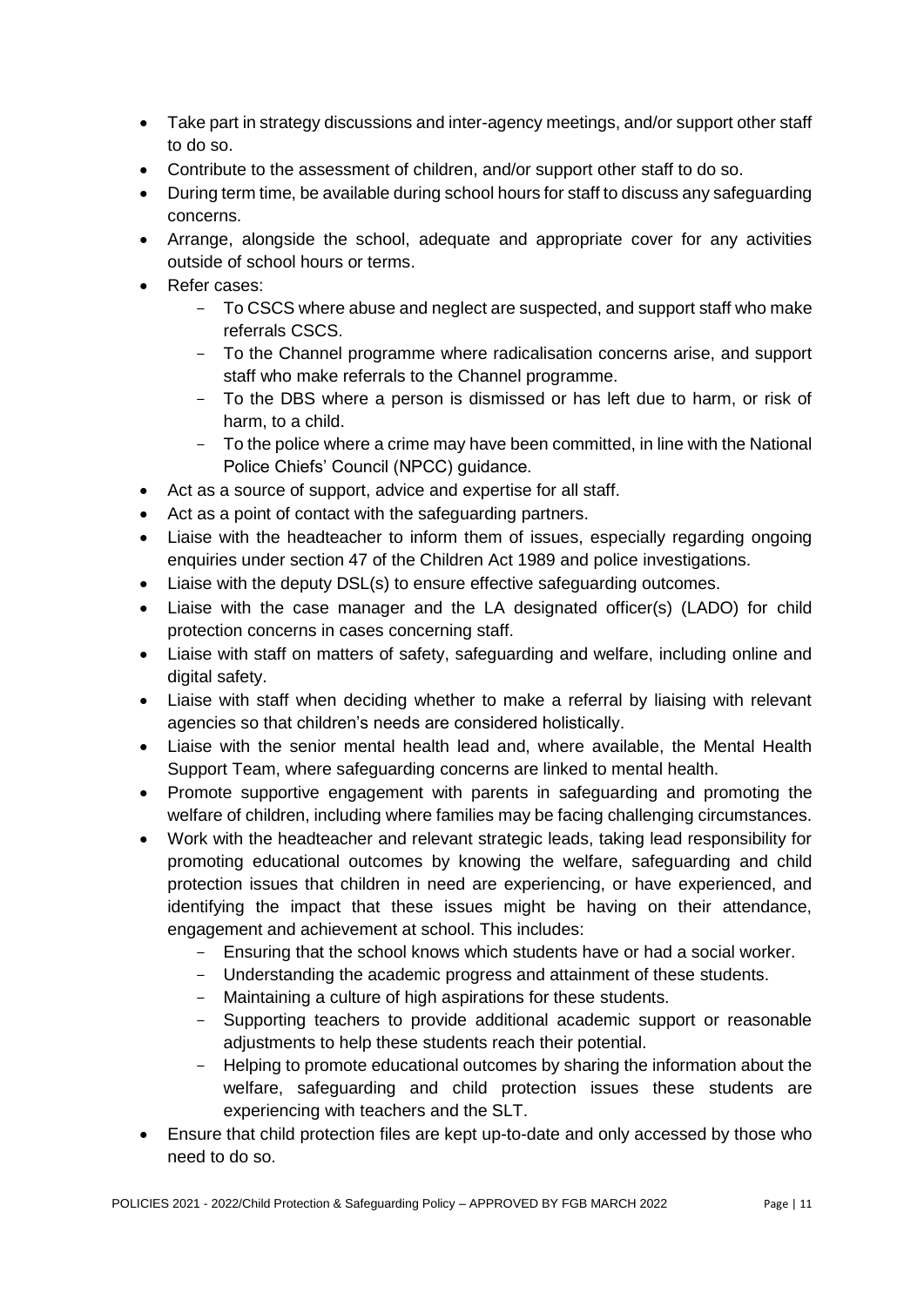- Ensure that a student's child protection file is transferred as soon as possible, and within five days, when transferring to a new school, and consider any additional information that should be shared.
- Ensure each member of staff has access to and understands the school's Child Protection and Safeguarding Policy and procedures – this will be discussed during the staff induction process.
- Work with the governing board to ensure the school's Child Protection and Safeguarding Policy is reviewed annually, and the procedures are updated and reviewed regularly.
- Ensure the school's Child Protection and Safeguarding Policy is available publicly, and parents are aware that the school may make referrals for suspected cases of abuse or neglect, as well as the role the school plays in these referrals.
- Link with safeguarding partner arrangements to make sure that staff are aware of the training opportunities available and the latest local policies on safeguarding.
- Undergo training, and update this training at least every two years.
- Obtain access to resources and attend any relevant or refresher training courses.
- Encourage a culture of listening to children and taking account of their wishes and feelings; this includes understanding the difficulties students may have in approaching staff about their circumstances and considering how to build trusted relationships that facilitate communication.
- Support and advise staff and help them feel confident on welfare, safeguarding and child protection matters: specifically, to ensure that staff are supported during the referrals processes; and to support staff to consider how safeguarding, welfare and educational outcomes are linked, including to inform the provision of academic and pastoral support.
- Understand the importance of information sharing, including within school, with other schools, and with the safeguarding partners, other agencies, organisations and practitioners.
- Understand relevant data protection legislation and regulations, especially the Data Protection Act 2018 and the UK GDPR.
- Keep detailed, accurate, secure written records of concerns and referrals, and understand the purpose of this record-keeping.

The designated teacher has a responsibility for promoting the educational achievement of LAC and previously LAC (PLAC), and for children who have left care through adoption, special guardianship or child arrangement orders or who were adopted from state care outside England and Wales.

# <span id="page-13-0"></span>**4. Multi-agency working**

The school contributes to multi-agency working as part of its statutory duty. The school is aware of and will follow the local safeguarding arrangements.

The school will be fully engaged, involved, and included in local safeguarding arrangements. Once the school is named as a relevant agency by local safeguarding partners, it will follow its statutory duty to cooperate with the published arrangements in the same way as other relevant agencies. The school will act in accordance with the safeguarding arrangements.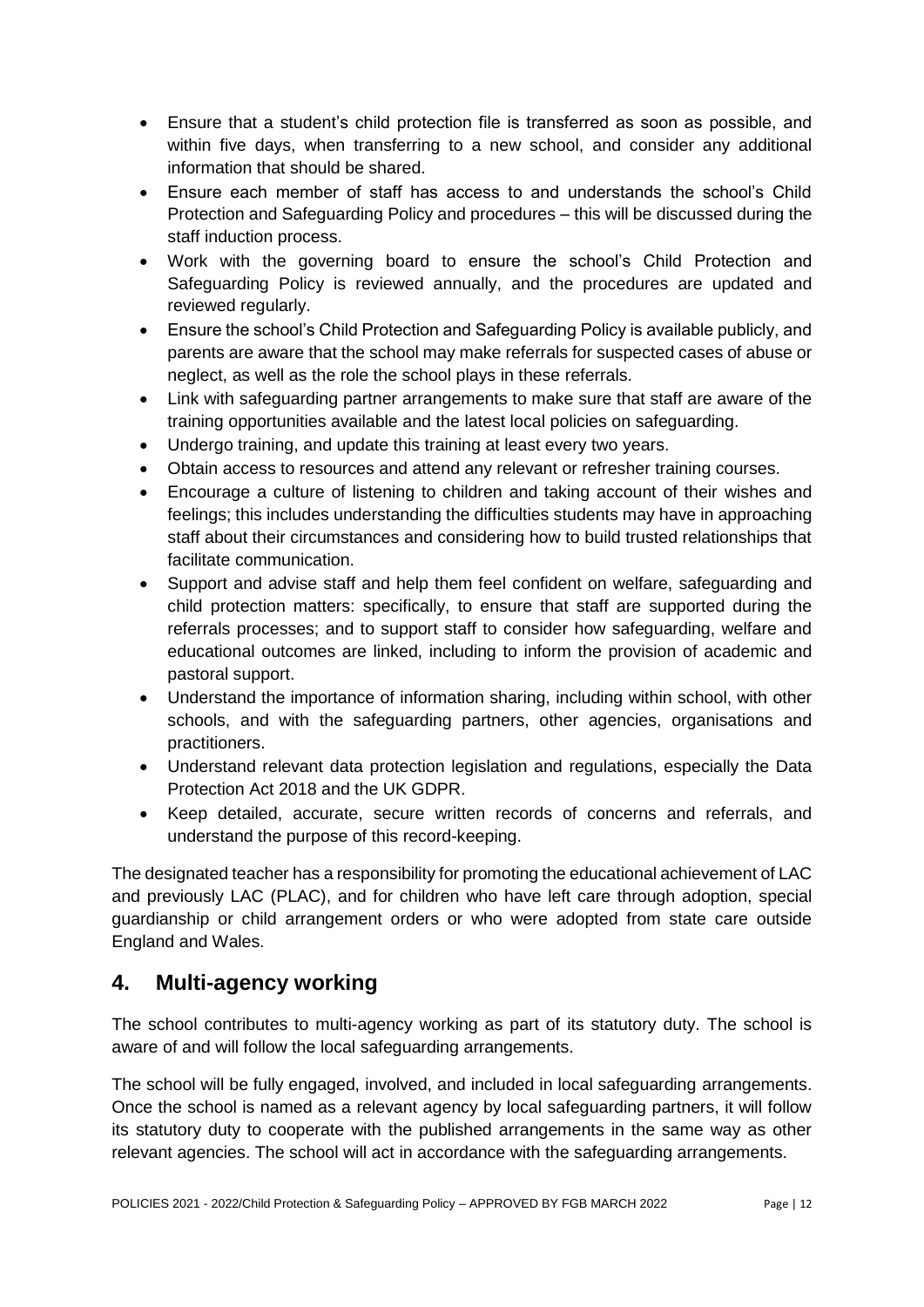The school will work with CSCS, the police, health services and other services to protect the welfare of its students, through the early help process and by contributing to multi-agency plans to provide additional support.

Where a need for early help is identified, the school will allow access for CSCS from the host LA and, where appropriate, a placing LA, for that LA to conduct (or consider whether to conduct) a section 17 or 47 assessment.

The school also recognises the particular importance of inter-agency working in identifying and preventing CSE.

#### **Information sharing**

The school recognises the importance of proactive information sharing between professionals and local agencies in order to effectively meet students' needs and identify any need for early help.

Considering the above, staff will be aware that whilst the UK GDPR and the Data Protection Act 2018 place a duty on schools to process personal information fairly and lawfully, they also allow for information to be stored and shared for safeguarding purposes – data protection regulations do not act as a barrier to sharing information where failure to do so would result in the student being placed at risk of harm.

Staff members will ensure that fear of sharing information does not stand in the way of their responsibility to promote the welfare and safety of students. If staff members are in doubt about sharing information, they will speak to the DSL or a deputy DSL.

# <span id="page-14-0"></span>**5. Early help**

Early help means providing support as soon as a problem emerges, at any point in a child's life. Any student may benefit from early help, but in particular, staff will be alert to the potential need for early help for students who:

- Are disabled, have certain health conditions, or have specific additional needs.
- Have SEND, regardless of whether they have a statutory EHC plan.
- Have mental health needs.
- Are young carers.
- Show signs of being drawn into anti-social or criminal behaviour, including gang involvement and association with organised crime groups or county lines.
- Are frequently missing or going missing from care or from home.
- Are at risk of modern slavery, trafficking, or sexual or criminal exploitation.
- Are at risk of being radicalised or exploited.
- Have family members in prison, or are affected by parental offending.
- Are in a family circumstance presenting challenges for them, such as drug and alcohol misuse, adult mental health problems, or domestic abuse.
- Misuse drugs or alcohol.
- Have returned home to their family from care.
- Are at risk of HBA, such as FGM or forced marriage.
- Are privately fostered.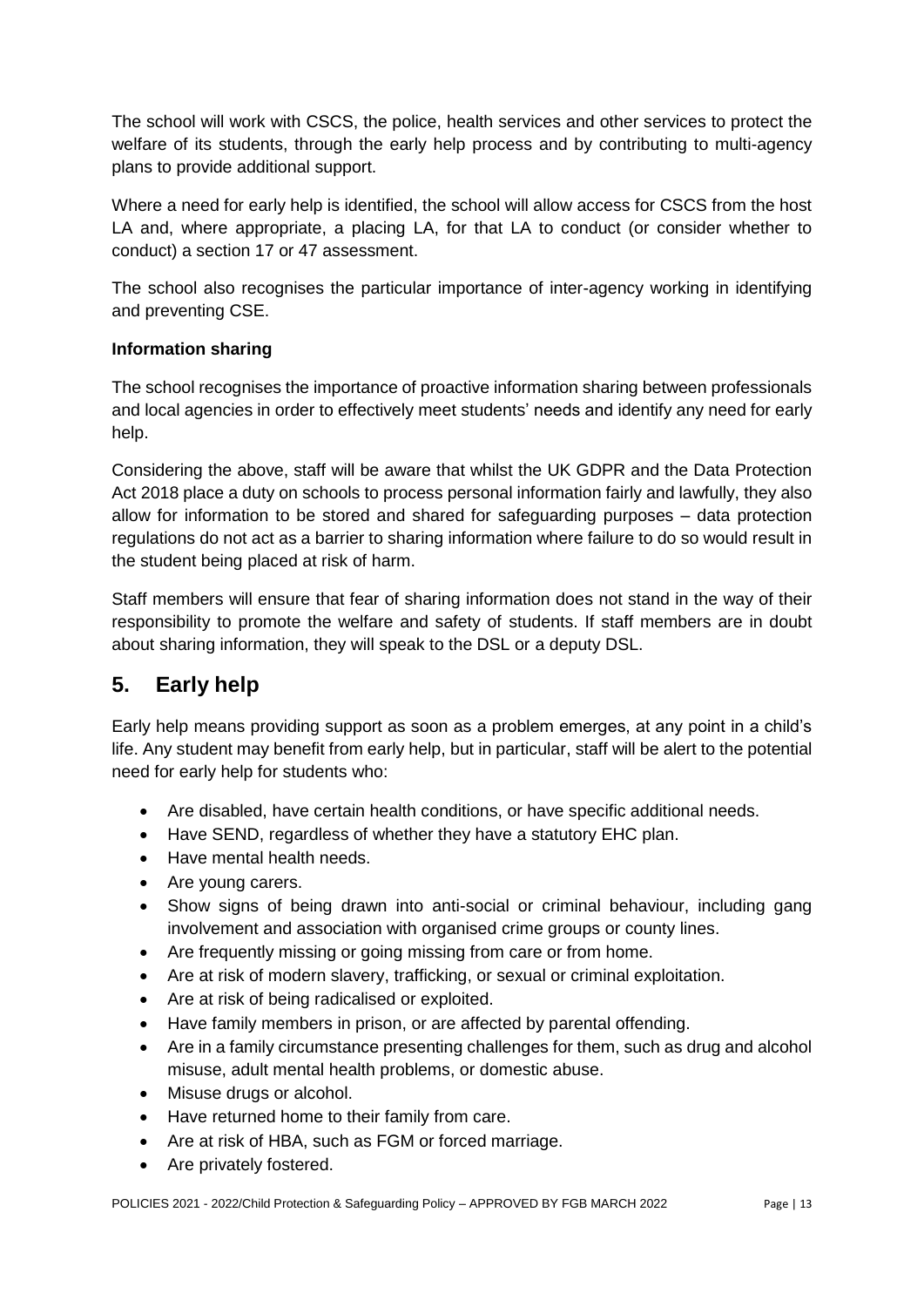- Are persistently absent from education, including persistent absences for part of the school day.
- Show early signs of abuse and/or neglect in other ways.

The DSL will take the lead where early help is appropriate. This includes liaising with other agencies and setting up an inter-agency assessment as appropriate. The local early help process will be followed as required.

Staff may be required to support other agencies and professionals in an early help assessment, in some cases acting as the lead practitioner. Any such cases will be kept under constant review and consideration given to a referral to CSCS for assessment for statutory services if the student's situation is not improving or is worsening.

### <span id="page-15-0"></span>**6. Abuse and neglect**

For the purposes of this policy, "abuse" is defined as a form of maltreatment of a child which involves inflicting harm or failing to act to prevent harm. Children may be abused in a family, institutional or community setting by those known to them or by others, e.g. via the internet. Abuse can take place wholly online, or technology may be used to facilitate offline abuse. Children may be abused by one or multiple adults or other children.

For the purposes of this policy, "physical abuse" is defined as a form of abuse which may involve actions such as hitting, shaking, throwing, poisoning, burning or scalding, drowning, suffocating, or otherwise causing physical harm to a child. Physical abuse can also be caused when a parent fabricates the symptoms of, or deliberately induces, illness in a child.

For the purposes of this policy, "emotional abuse" is defined as the persistent emotional maltreatment of a child such as to cause severe and adverse effects on the child's emotional development. This may involve conveying to a child that they are worthless, unloved, inadequate, or valued only insofar as they meet the needs of another person. It may include not giving the child the opportunities to express their views, deliberately silencing them, 'making fun' of what they say or how they communicate. It may feature age or developmentally inappropriate expectations being imposed on children, such as interactions that are beyond their developmental capability, overprotection and limitation of exploration and learning, or preventing the child from participating in normal social interaction. It may involve seeing or hearing the ill-treatment of another. It may involve serious bullying, including cyberbullying, causing the child to frequently feel frightened or in danger, or the exploitation or corruption of children. Some level of emotional abuse is involved in all types of maltreatment of a child, but it may also occur alone.

For the purposes of this policy, "sexual abuse" is defined as abuse that involves forcing or enticing a child to take part in sexual activities, not necessarily involving violence, and regardless of whether the child is aware of what is happening. This may involve physical contact, including assault by penetration, or non-penetrative acts, such as masturbation, kissing, rubbing, and touching outside of clothing. It may also include non-contact activities, such as involving children in looking at, or in the production of, sexual images, encouraging children to behave in sexually inappropriate ways, or grooming a child in preparation for abuse. Sexual abuse can be perpetrated by people of any gender and age.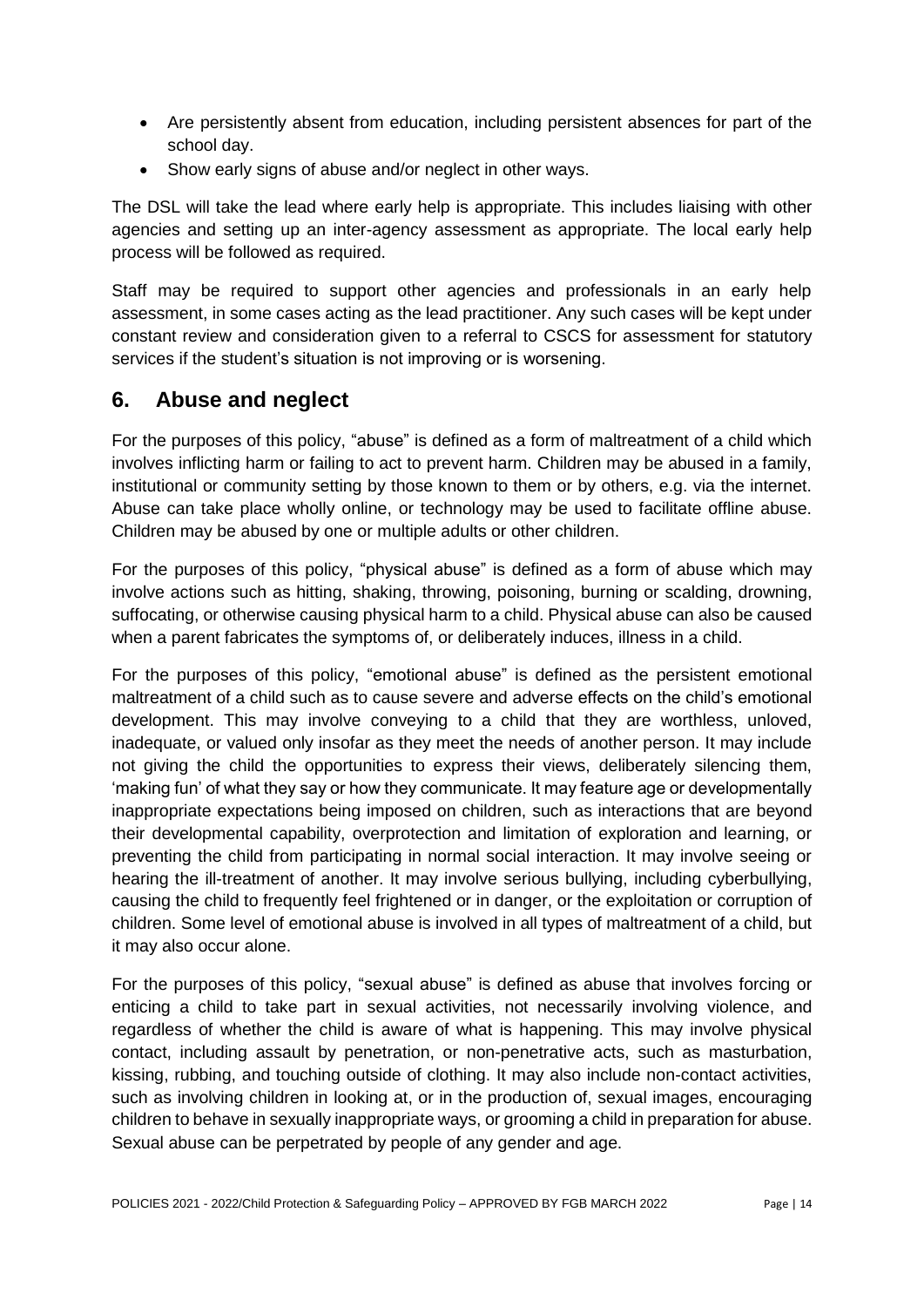For the purposes of this policy, "neglect" is defined as the persistent failure to meet a child's basic physical and/or psychological needs, likely to result in serious impairment of a child's health or development. This may involve a parent or carer failing to provide a child with adequate food, clothing or shelter (including exclusion from home or abandonment); failing to protect a child from physical or emotional harm or danger; failing to ensure adequate supervision (including through the use of inappropriate caregivers); or failing to ensure access to appropriate medical care or treatment. It may also include neglect of, or unresponsiveness to, a child's basic emotional needs.

All staff will be aware of the indicators of abuse and neglect. All staff will be aware that abuse, neglect and other safeguarding issues are rarely standalone events that can be given a specific label, and multiple issues often overlap one another; therefore, staff will be vigilant and always raise concerns with the DSL. All staff, especially the DSL and deputy DSL(s), will be aware that safeguarding incidents and/or behaviours can be associated with factors outside the school and/or can occur between children outside of these environments; this includes being aware that students can at risk of abuse or exploitation in situations outside their families (extra-familial harms). All staff will be aware of the appropriate action to take following a student being identified as at potential risk of abuse and, in all cases, will speak to the DSL if they are unsure.

All staff will be aware that technology is a significant component in many safeguarding and wellbeing issues, including online abuse, cyberbullying, and the sharing of indecent images.

### <span id="page-16-0"></span>**7. Domestic abuse**

For the purposes of this policy, and in line with the Domestic Abuse Act 2021, "domestic abuse" is defined as abusive behaviour of a person towards another person (including conduct directed at someone else, e.g. the person's child) where both are aged 16 or over and are personally connected. "Abusive behaviour" includes physical or sexual abuse, violent or threatening behaviour, controlling or coercive behaviour, economic abuse, psychological or emotional abuse, or another form of abuse. "Personally connected" includes people who:

- Are, have been, or have agreed to be married to each other.
- Are, have been, or have agreed to be in a civil partnership with each other.
- Are, or have been, in an intimate personal relationship with each other.
- Each have, or had, a parental relationship towards the same child.
- Are relatives.

The school will recognise the impact of domestic abuse on children, as victims in their own right, if they see, hear or experience the effects of domestic abuse. All staff will be aware of the signs of domestic abuse and follow the appropriate safeguarding procedures where concerns arise.

### <span id="page-16-1"></span>**8. Homelessness**

The DSL and the deputy DSL's will be aware of the contact details and referral routes into the Local Housing Authority so that concerns over homelessness can be raised as early as possible.

POLICIES 2021 - 2022/Child Protection & Safeguarding Policy – APPROVED BY FGB MARCH 2022 Page | 15 Indicators that a family may be at risk of homelessness include: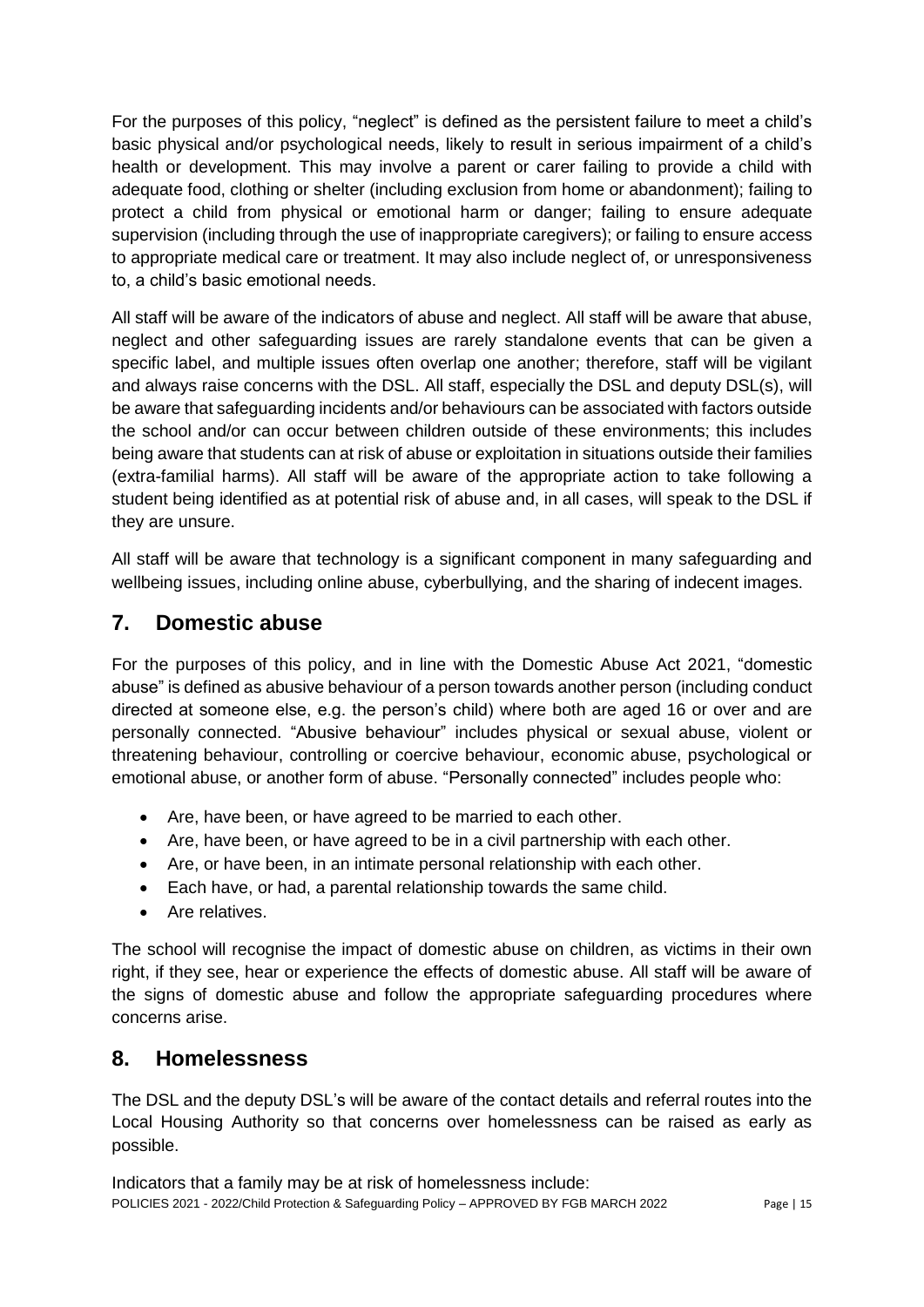- Household debt.
- Rent arrears.
- Domestic abuse.
- Anti-social behaviour.
- Any mention of a family moving home because "they have to".

Referrals to the Local Housing Authority do not replace referrals to CSCS where a child is being harmed or at risk of harm. For 16- and 17-year-olds, homelessness may not be familybased and referrals to CSCS will be made as necessary where concerns are raised.

### <span id="page-17-0"></span>**9. Children missing from education**

A child going missing from school is a potential indicator of abuse or neglect and, as such, these children are increasingly at risk of being victims of harm, exploitation or radicalisation. Staff will monitor students that go missing from the school, particularly on repeat occasions, and report them to the DSL or a deputy DSL following normal safeguarding procedures, in accordance with the Children Missing Education Policy. The school will inform the LA of any student who fails to attend regularly or has been absent without the school's permission for a continuous period of 10 school days or more.

#### **Admissions register**

Students are placed on the admissions register at the beginning of the first day that is agreed by the school, or when the school has been notified that the student will first be attending. The school will notify the LA within 5 days of when a student's name is added to the admissions register.

The school will ensure that the admissions register is kept up-to-date and accurate at all times and will inform parents when any changes occur. Two emergency contact details will be held for each student where possible. Staff will monitor students who do not attend the school on the agreed date and will notify the LA at the earliest opportunity.

If a parent notifies the school that their child will live at a different address, the school will record the following information on the admissions register:

- The full name of the parent with whom the student will live
- The new address
- The date from when the student will live at that address

If a parent notifies the school that their child will be attending a different school, or is already registered at a different school, the following information will be recorded on the admissions register:

- The name of the new school
- The date on which the student first attended, or is due to attend, that school

Where a student moves to a new school, the school will use a secure internet system to securely transfer students' data.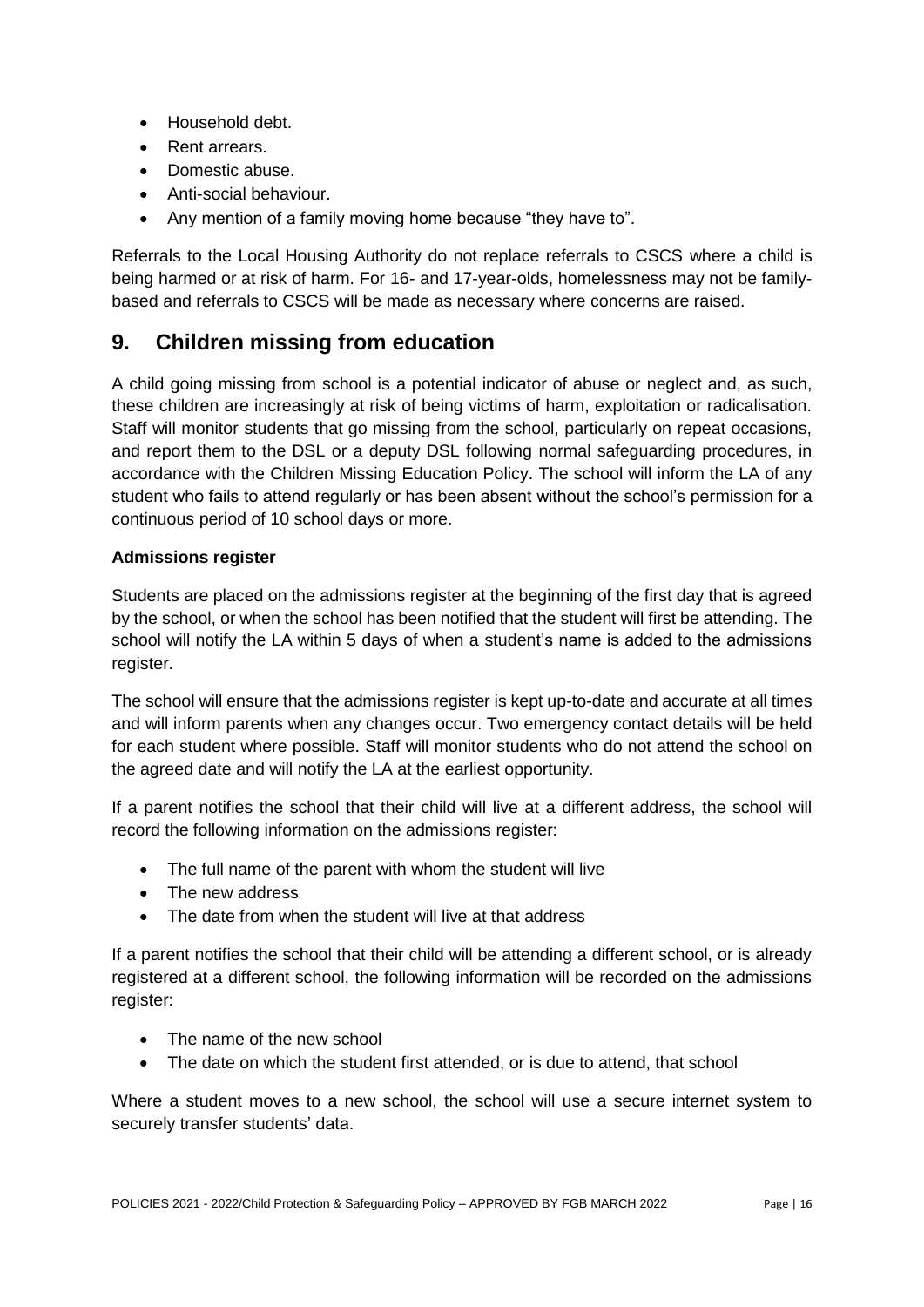To ensure accurate data is collected to allow effective safeguarding, the school will inform the LA of any student who is going to be deleted from the admission register, in accordance with the Education (Student Registration) (England) Regulations 2006 (as amended), where they:

- Have been taken out of the school by their parents, and are being educated outside the national education system, e.g. home education.
- Have ceased to attend the school, and no longer live within a reasonable distance of the premises.
- Have been certified by the school's medical officer as unlikely to be in a fit state of health to attend, before ceasing to be of compulsory school age, and their parent has not indicated the intention to the student continuing to attend school after ceasing to be of compulsory school age.
- Have been in custody for a period of more than four months due to a final court order and the school does not reasonably believe they will be returning to the school at the end of that period.
- Have been permanently excluded.

The school will also remove a student from the admissions register where the school and LA has been unable to establish the student's whereabouts after making reasonable enquiries into their attendance.

If a student is to be removed from the admissions register, the school will provide the LA with the following information:

- The full name of the student
- The full name and address of any parent with whom the student lives
- At least one telephone number of the parent with whom the student lives
- The full name and address of the parent with whom the student is going to live, and the date that the student will start living there, if applicable
- The name of the student's new school and the student's expected start date there, if applicable
- The grounds for removal from the admissions register under regulation 8 of the Education (Student Registration) (England) Regulations 2006 (as amended)

The school will work with the LA to establish methods of making returns for students back into the school. The school will highlight to the LA where they have been unable to obtain necessary information from parents, e.g. where an address is unknown. The school will also highlight any other necessary contextual information, including safeguarding concerns.

# <span id="page-18-0"></span>**10. Child abduction and community safety incidents**

For the purposes of this policy, "child abduction" is define as the unauthorised removal or retention of a child from a parent or anyone with legal responsibility for the child. Child abduction can be committed by parents and other relatives, other people known to the victim, and strangers.

All staff will be alert to community safety incidents taking place in the vicinity of the school that may raise concerns regarding child abduction, e.g. people loitering nearby or unknown adults conversing with students.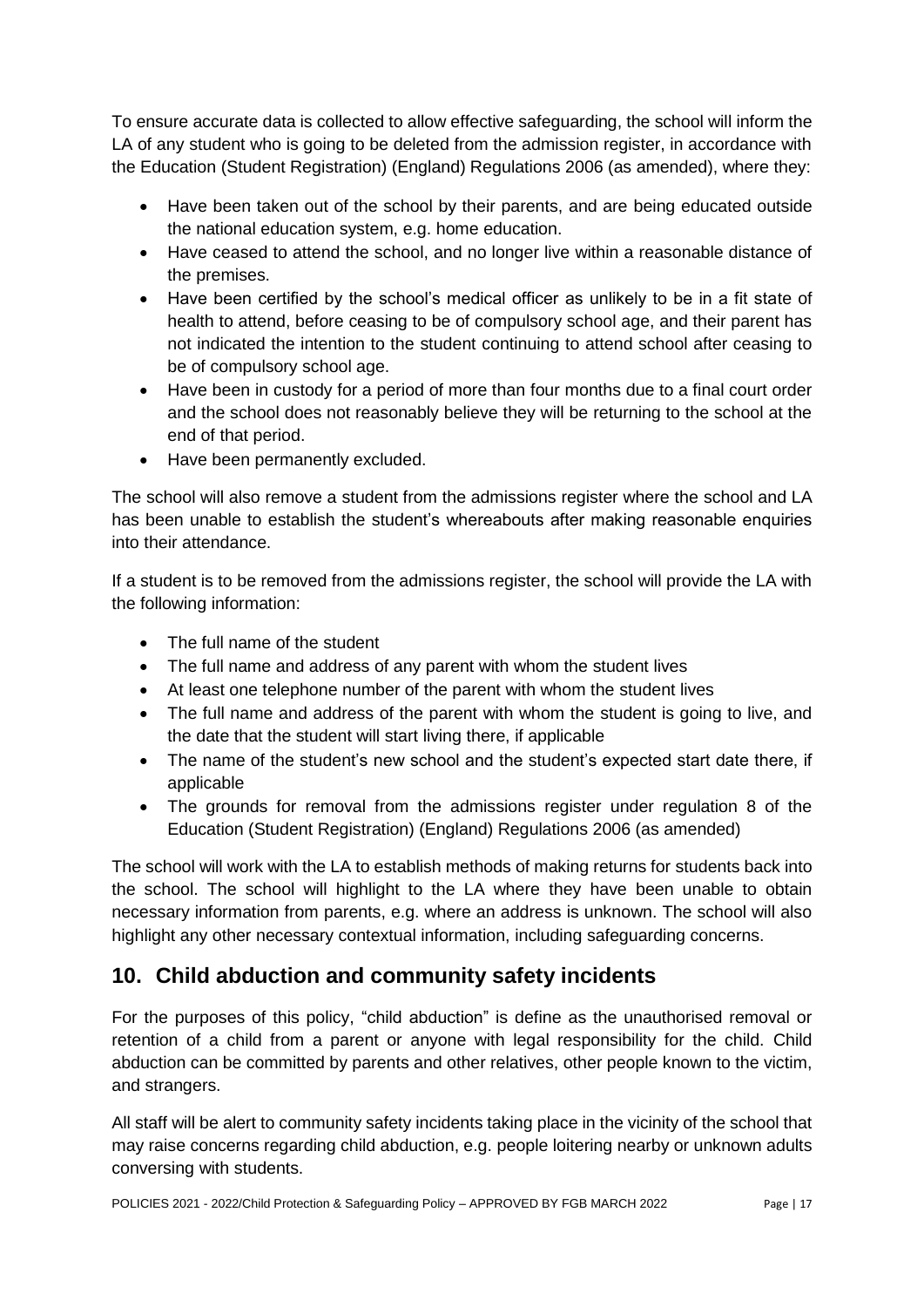Students will be provided with practical advice and lessons to ensure they can keep themselves safe outdoors.

# <span id="page-19-0"></span>**11. Child criminal exploitation (CCE)**

For the purposes of this policy, "child criminal exploitation" is defined as a form of abuse where an individual or group takes advantage of an imbalance of power to coerce, manipulate or deceive a child into taking part in criminal activity, for any of the following reasons:

- In exchange for something the victim needs or wants
- For the financial advantage or other advantage of the perpetrator or facilitator
- Through violence or the threat of violence

Specific forms of CCE can include:

- Being forced or manipulated into transporting drugs or money through county lines.
- Working in cannabis factories.
- Shoplifting or pickpocketing.
- Committing vehicle crime.
- Committing, or threatening to commit, serious violence to others.

The school will recognise that students involved in CCE are victims themselves, regardless of whether they have committed crimes, and even if the criminal activity appears consensual. The school will also recognise that students of any gender are at risk of CCE.

School staff will be aware of the indicators that a student is the victim of CCE, including:

- Appearing with unexplained gifts, money or new possessions.
- Associating with other children involved in exploitation.
- Suffering from changes in emotional wellbeing.
- Misusing drugs or alcohol.
- Going missing for periods of time or regularly coming home late.
- Regularly missing school or education or not taking part.

#### **County lines**

For the purposes of this policy, "county lines" refers to gangs and organised criminal networks exploiting children to move, store or sell drugs and money into one or more areas, locally and/or across the UK.

As well as the general indicators for CCE, school staff will be aware of the specific indicators that a student may be involved in county lines, including:

- Going missing and subsequently being found in areas away from their home.
- Having been the victim or perpetrator of serious violence, e.g. knife crime.
- Receiving requests for drugs via a phone line.
- Moving drugs.
- Handing over and collecting money for drugs.
- Being exposed to techniques such as 'plugging', where drugs are concealed internally to avoid detection.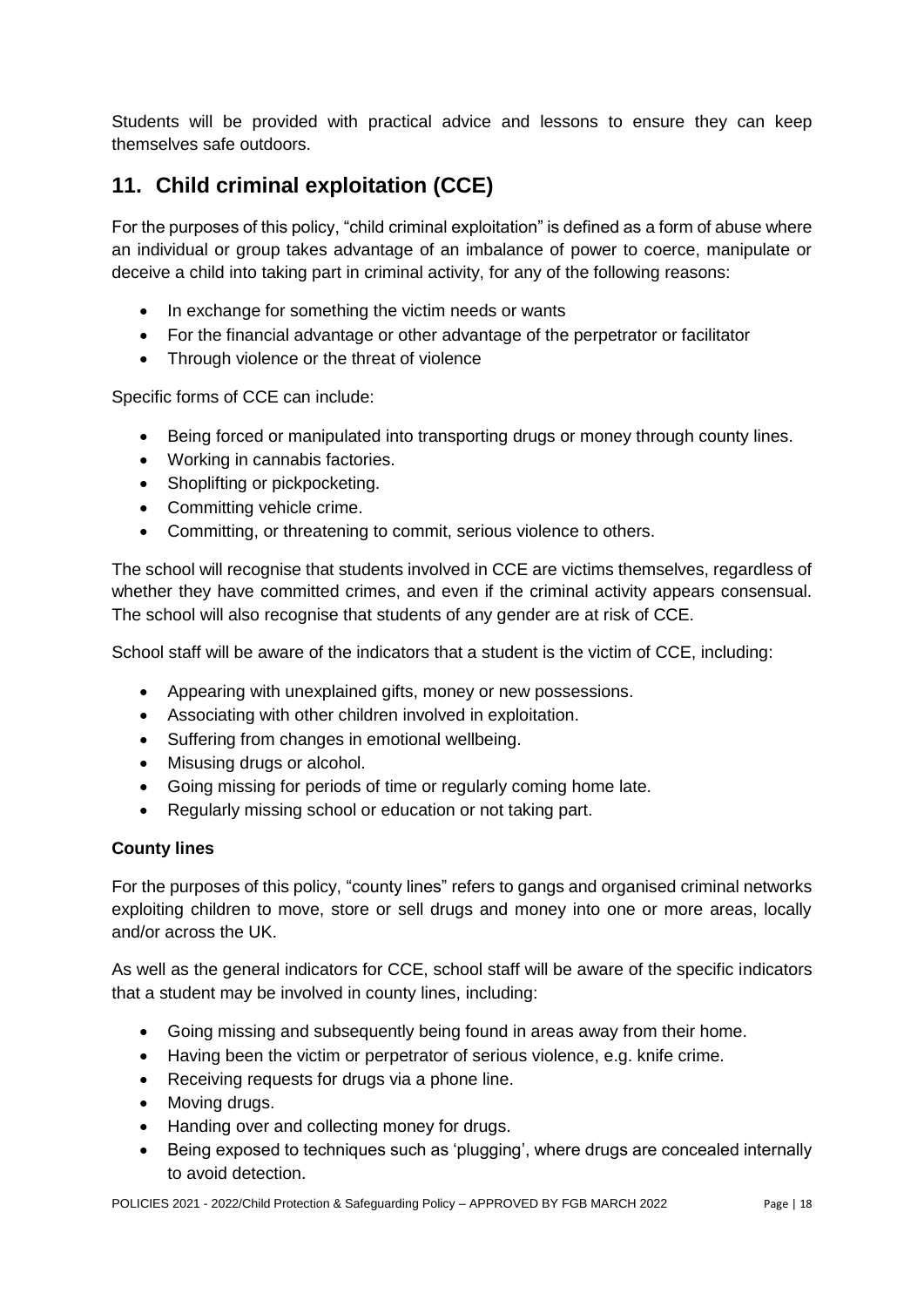- Being found in accommodation they have no connection with or a hotel room where there is drug activity.
- Owing a 'debt bond' to their exploiters.
- Having their bank account used to facilitate drug dealing.

Staff will be made aware of students with missing episodes who may have been trafficked for the purpose of transporting drugs. Staff members who suspect a student may be vulnerable to, or involved in, county lines activity will immediately report all concerns to the DSL.

The DSL will consider referral to the National Referral Mechanism on a case-by-case basis and consider involving local services and providers who offer support to victims of county lines exploitation.

# <span id="page-20-0"></span>**12. Cyber-crime**

For the purposes of this policy, "cyber-crime" is defined as criminal activity committed using computers and/or the internet. This includes 'cyber-enabled' crimes, i.e. crimes that can happen offline but are enabled at scale and at speed online, and 'cyber-dependent' crimes, i.e. crimes that can be committed only by using a computer. Crimes include:

- Unauthorised access to computers, known as 'hacking'.
- Denial of Service attacks, known as 'booting'.
- Making, supplying or obtaining malicious software, or 'malware', e.g. viruses, spyware, ransomware, botnets and Remote Access Trojans with the intent to commit further offence.

All staff will be aware of the signs of cyber-crime and follow the appropriate safeguarding procedures where concerns arise. This may include the DSL referring students to the National Crime Agency's Cyber Choices programme.

# <span id="page-20-1"></span>**13. Child sexual exploitation (CSE)**

For the purposes of this policy, "child sexual exploitation" is defined as a form of sexual abuse where an individual or group takes advantage of an imbalance of power to coerce, manipulate or deceive a child into sexual activity, for any of the following reasons:

- In exchange for something the victim needs or wants
- For the financial advantage, increased status or other advantage of the perpetrator or facilitator
- Through violence or the threat of violence

The school will recognise that CSE can occur over time or be a one-off occurrence, and may happen without the student's immediate knowledge, e.g. through others sharing videos or images of them on social media. The school will recognise that CSE can affect any student who has been coerced into engaging in sexual activities, even if the activity appears consensual; this includes students aged 16 and above who can legally consent to sexual activity. The school will also recognise that students may not realise they are being exploited e.g. they believe they are in a genuine romantic relationship.

School staff will be aware of the key indicators that a student is the victim of CSE, including: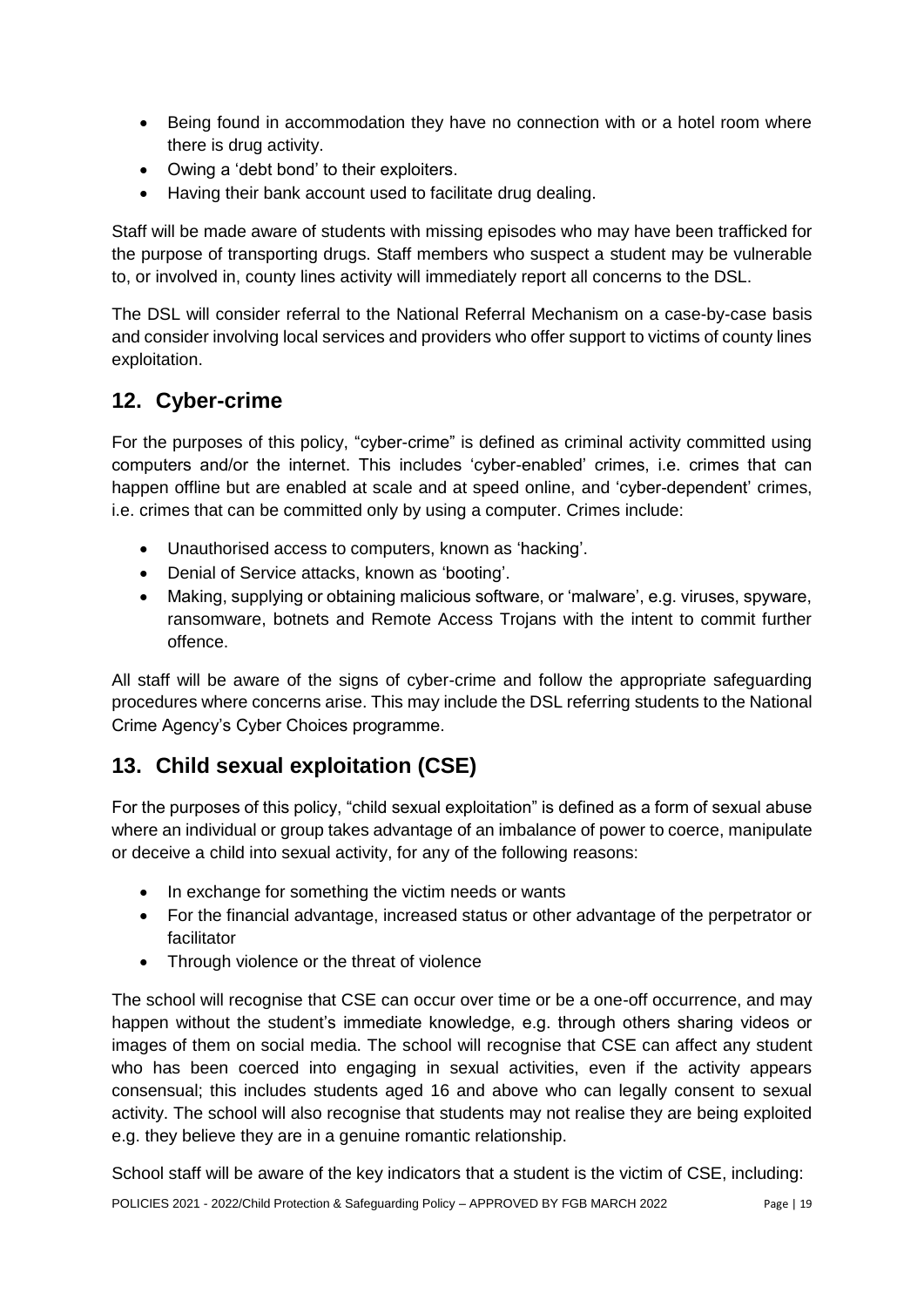- Appearing with unexplained gifts, money or new possessions.
- Associating with other children involved in exploitation.
- Suffering from changes in emotional wellbeing.
- Misusing drugs or alcohol.
- Going missing for periods of time or regularly coming home late.
- Regularly missing school or education or not taking part.
- Having older boyfriends or girlfriends.
- Suffering from sexually transmitted infections.
- Displaying sexual behaviours beyond expected sexual development.
- Becoming pregnant.

All concerns related to CSE will be managed in line with the school's Child Sexual Exploitation (CSE) Policy.

Where CSE, or the risk of it, is suspected, staff will discuss the case with the DSL. If after discussion a concern remains, local safeguarding procedures will be triggered, including referral to the LA. The LA and all other necessary authorities will then handle the matter to conclusion. The school will cooperate as needed.

### <span id="page-21-0"></span>**14. Modern slavery**

For the purposes of this policy, "modern slavery" encompasses human trafficking and slavery, servitude, and forced or compulsory labour. This can include CCE, CSE, and other forms of exploitation.

All staff will be aware of and alert to the signs that a student may be the victim of modern slavery. Staff will also be aware of the support available to victims of modern slavery and how to refer them to the National Referral Mechanism.

### <span id="page-21-1"></span>**15. FGM**

For the purposes of this policy, "FGM" is defined as all procedures involving the partial or total removal of the external female genitalia or other injury to the female genital organs. FGM is illegal in the UK and a form of child abuse with long-lasting harmful consequences.

All staff will be alert to the possibility of a student being at risk of FGM, or already having suffered FGM. If staff are worried about someone who is at risk of FGM or who has been a victim of FGM, they are required to share this information with CSCS and/or the police. The school's procedures relating to managing cases of FGM and protecting students will reflect multi-agency working arrangements.

As outlined in Section 5B of the Female Genital Mutilation Act 2003 (as inserted by section 74 of the Serious Crime Act 2015), teachers are legally required to report to the police any discovery, whether through disclosure by the victim or visual evidence, of FGM on a student under the age of 18. Teachers failing to report such cases may face disciplinary action. Teachers will not examine students, and so it is rare that they will see any visual evidence, but they must personally report to the police where an act of FGM appears to have been carried out. Unless the teacher has a good reason not to, they should also consider and discuss any such case with the DSL and involve CSCS as appropriate. NB: This does not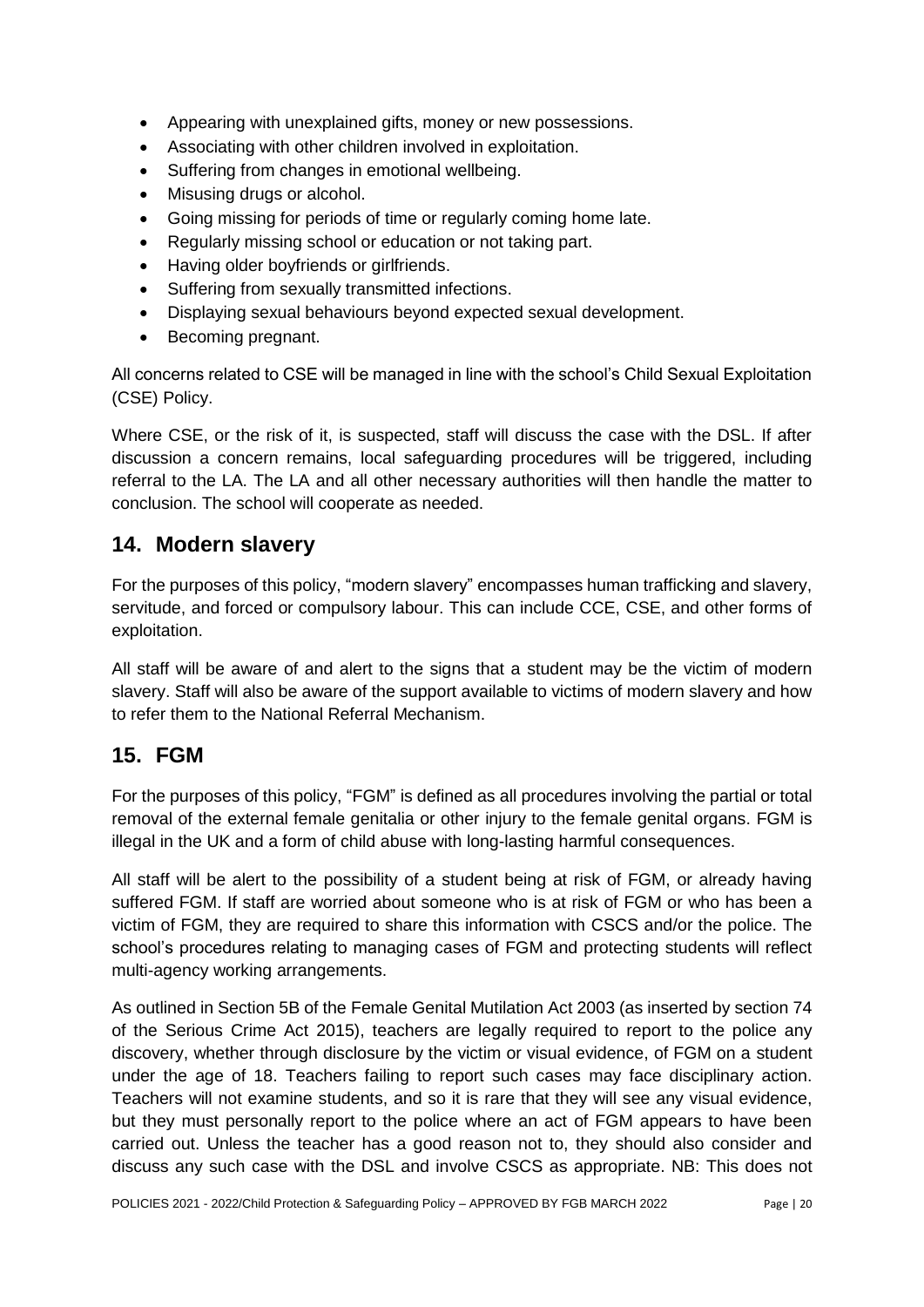apply to any suspected or at-risk cases, nor if the individual is over the age of 18. In such cases, local safeguarding procedures will be followed.

All staff will be aware of the indicators that students may be at risk of FGM. While some individual indicators they may not indicate risk, the presence of two or more indicators could signal a risk to the student. It is important to note that the student may not yet be aware of the practice or that it may be conducted on them, so staff will be sensitive when broaching the subject.

Indicators that a student may be at heightened risk of undergoing FGM include:

- The socio-economic position of the family and their level of integration into UK society.
- The student coming from a community known to adopt FGM.
- Any girl with a mother or sister who has been subjected to FGM.
- Any girl withdrawn from PSHE.

Indicators that FGM may take place soon include:

- When a female family elder is visiting from a country of origin.
- A girl confiding that she is to have a 'special procedure' or a ceremony to 'become a woman'.
- A girl requesting help from a teacher if she is aware or suspects that she is at immediate risk.
- A girl, or her family member, talking about a long holiday to her country of origin or another country where FGM is prevalent.

All staff will be vigilant to the signs that FGM has already taken place so that help can be offered, enquiries can be made to protect others, and criminal investigations can begin. Indicators that FGM may have already taken place include the student:

- Having difficulty walking, sitting or standing.
- Spending longer than normal in the bathroom or toilet.
- Spending long periods of time away from a classroom during the day with bladder or menstrual problems.
- Having prolonged or repeated absences from school, followed by withdrawal or depression.
- Being reluctant to undergo normal medical examinations.
- Asking for help, but not being explicit about the problem due to embarrassment or fear.

FGM is included in the definition of "'honour-based' abuse (HBA)", which involves crimes that have been committed to defend the honour of the family and/or community. All forms of HBA are forms of abuse and will be treated and escalated as such. Staff will be alert to the signs of HBA, including concerns that a child is at risk of HBA, or has already suffered from HBA, and will consult with the DSL who will activate local safeguarding procedures if concerns arise.

# <span id="page-22-0"></span>**16. Forced marriage**

POLICIES 2021 - 2022/Child Protection & Safeguarding Policy – APPROVED BY FGB MARCH 2022 Page | 21 For the purposes of this policy, a "forced marriage" is defined as a marriage that is entered into without the full and free consent of one or both parties, and where violence, threats or any other form of coercion is used to cause a person to enter into the marriage. Threats can be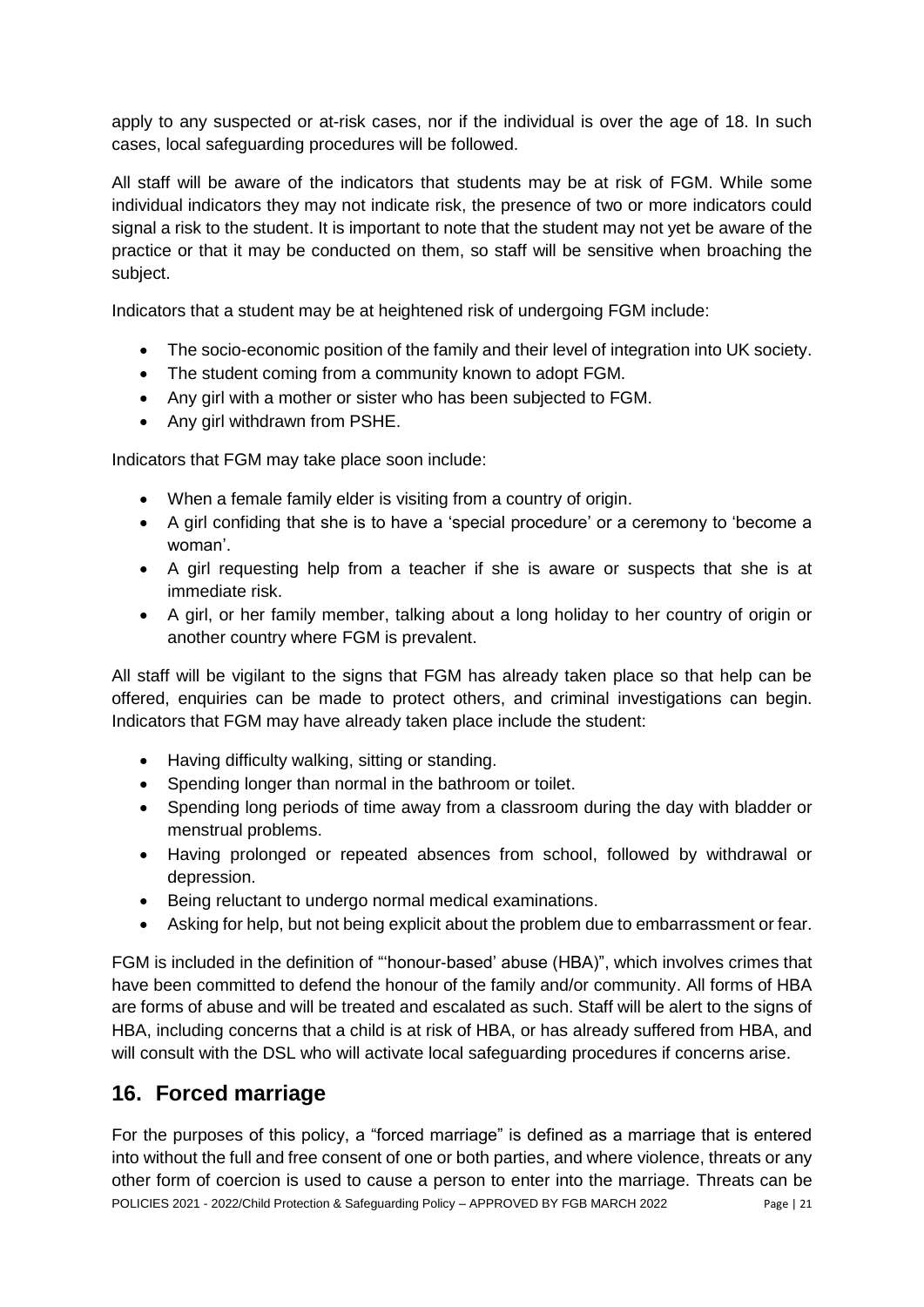physical, emotional, or psychological. A lack of full and free consent can be where a person does not consent or where they cannot consent, e.g. due to some forms of SEND. Forced marriage is a crime in the UK and a form of HBA.

All staff will be alert to the indicators that a student is at risk of, or has undergone, forced marriage, including, but not limited to, the student:

- Becoming anxious, depressed and emotionally withdrawn with low self-esteem.
- Showing signs of mental health disorders and behaviours such as self-harm or anorexia.
- Displaying a sudden decline in their educational performance, aspirations or motivation.
- Regularly being absent from school.
- Displaying a decline in punctuality.
- An obvious family history of older siblings leaving education early and marrying early.

Staff who have any concerns regarding a student who may have undergone, is currently undergoing, or is at risk of forced marriage will speak to the DSL and local safeguarding procedures will be followed – this could include referral to CSCS, the police or the Forced Marriage Unit.

### <span id="page-23-0"></span>**17. Radicalisation**

For the purposes of this policy, "extremism" refers to the vocal or active opposition to fundamental British values, including democracy, the rule of law, individual liberty, and the mutual respect and tolerance of different faiths and beliefs. Extremism also includes calling for the death of members of the armed forces.

For the purposes of this policy, "radicalisation" refers to the process by which a person comes to support terrorism and extremist ideologies associated with terrorist groups.

For the purposes of this policy, "terrorism" refers to an action that endangers or causes serious violence to a person or people, serious damage to property, or seriously interferes with or disrupts an electronic system. The use or threat of these actions must be designed to influence the government or intimidate the public, and be made for the purpose of advancing a political, religious or ideological cause.

Protecting students from the risk of radicalisation is part of the school's wider safeguarding duties. The school will actively assess the risk of students being radicalised and drawn into extremism and/or terrorism. Staff will be alert to changes in students' behaviour which could indicate that they may need help or protection. Staff will use their professional judgement to identify students who may be at risk of radicalisation and act appropriately, which may include contacting the DSL or making a Prevent referral. The school will work with local safeguarding arrangements as appropriate.

The school will ensure that they engage with parents and families, as they are in a key position to spot signs of radicalisation. In doing so, the school will assist and advise family members who raise concerns and provide information for support mechanisms. Any concerns over radicalisation will be discussed with the student's parents, unless the school has reason to believe that the child would be placed at risk as a result.

POLICIES 2021 - 2022/Child Protection & Safeguarding Policy – APPROVED BY FGB MARCH 2022 Page | 22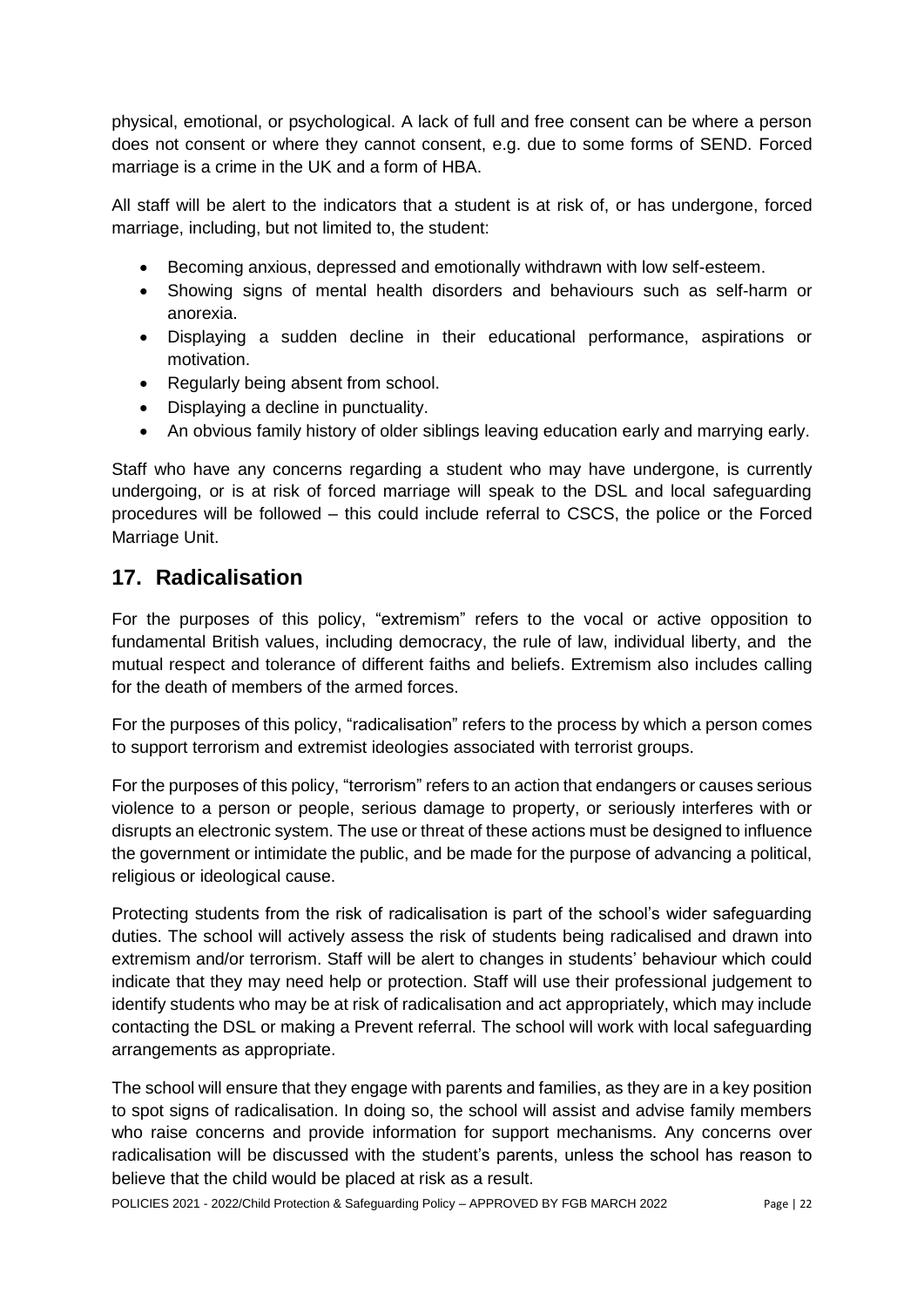The DSL will undertake Prevent awareness training to be able to provide advice and support to other staff on how to protect students against the risk of radicalisation. The DSL will hold formal training sessions with all members of staff to ensure they are aware of the risk indicators and their duties regarding preventing radicalisation.

#### **The Prevent duty**

Under section 26 of the Counter-Terrorism and Security Act 2015, all schools are subject to a duty to have "due regard to the need to prevent people from being drawn into terrorism", known as **"**the Prevent duty**"**. The Prevent duty will form part of the school's wider safeguarding obligations.

The school's procedures for carrying out the Prevent duty, including how it will engage and implement the Channel programme, are outline in the Prevent Duty Policy.

# <span id="page-24-0"></span>**18. Students with family members in prison**

Students with a family member in prison will be offered pastoral support as necessary. They will receive a copy of ['Are you a young person with a family member in prison?'](https://www.nicco.org.uk/directory-of-resources) from Action for Prisoners' Families where appropriate and allowed the opportunity to discuss questions and concerns.

# <span id="page-24-1"></span>**19. Students required to give evidence in court**

Students required to give evidence in criminal courts, either for crimes committed against them or crimes they have witnessed, will be offered appropriate pastoral support.

Students will be provided with the booklet ['Going to Court and being a witness'](https://www.gov.uk/government/publications/young-witness-booklet-for-12-to-17-year-olds) from HMCTS where appropriate and allowed the opportunity to discuss questions and concerns.

### <span id="page-24-2"></span>**20. Mental health**

All staff will be made aware that mental health problems can, in some cases, be an indicator that a student has suffered, or is at risk of suffering, abuse, neglect or exploitation.

Staff will not attempt to make a diagnosis of mental health problems – the school will ensure this is done by a trained mental health professional. Staff will, however, be encouraged to identify students whose behaviour suggests they may be experiencing a mental health problem or may be at risk of developing one. Staff will also be aware of how students' experiences can impact on their mental health, behaviour, and education.

Staff who have a mental health concern about a student that is also a safeguarding concern will act in line with this policy and speak to the DSL or deputy DSL(s).

The school will access a range of advice to help them identify students in need of additional mental health support, including working with external agencies.

In all cases of mental health difficulties, the school's Social, Emotional and Mental Health (SEMH) Policy will be consulted and adhered to at all times.

### <span id="page-24-3"></span>**21. Peer-on-peer abuse**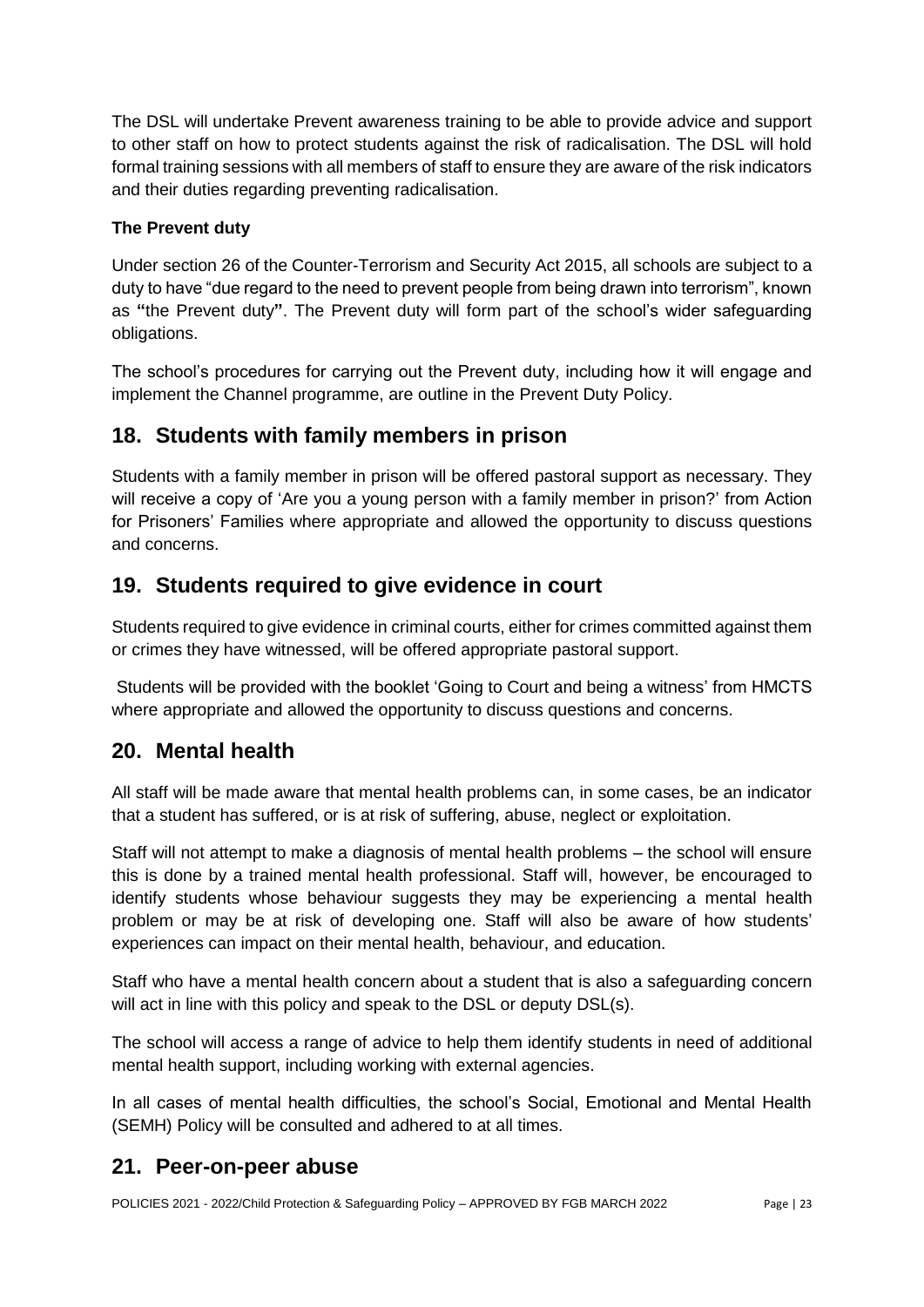For the purposes of this policy, "peer-on-peer abuse" is defined as abuse between children.

The school has a zero-tolerance approach to abuse, including peer-on-peer abuse, as confirmed in the Child Protection and Safeguarding Policy's [statement of intent.](#page-2-0)

All staff will be aware that peer-on-peer abuse can occur between students of any age and gender, both inside and outside of school, as well as online. All staff will be aware of the indicators of peer-on-peer abuse, how to identify it, and how to respond to reports. All staff will also recognise that even if no cases have been reported, this is not an indicator that peer-onpeer abuse is not occurring. All staff will speak to the DSL if they have any concerns about peer-on-peer abuse.

All staff will understand the importance of challenge inappropriate behaviour between peers, and will not tolerate abuse as "banter" or "part of growing up".

Peer-on-peer abuse can be manifested in many different ways, including:

- Bullying, including cyberbullying and prejudice-based or discriminatory bullying.
- Abuse in intimate personal relationships between peers.
- Physical abuse this may include an online element which facilitates, threatens and/or encourages physical abuse.
- Sexual violence this may include an online element which facilitates, threatens and/or encourages sexual violence.
- Sexual harassment, including online sexual harassment, which may be standalone or part of a broader pattern of abuse.
- Causing someone to engage in sexual activity without consent.
- The consensual and non-consensual sharing of nude and semi-nude images and/or videos.
- Upskirting.
- Initiation- and hazing-type violence and rituals, which can include activities involving harassment, abuse or humiliation used as a way of initiating a person into a group, and may also include an online element.

All staff will be clear as to the school's policy and procedures regarding peer-on-peer abuse and the role they have to play in preventing it and responding where they believe a child may be at risk from it.

All staff will be made aware of the heightened vulnerability of students with SEND, who evidence suggests are more likely to be abused than their peers. Staff will not assume that possible indicators of abuse relate to the student's SEND and will always explore indicators further.

All staff will be made aware of the heightened vulnerability of LGBTQ+ students, who evidence suggests are also more likely to be targeted by their peers. In some cases, students who are perceived to be LGBTQ+, regardless of whether they are LGBTQ+, can be just as vulnerable to abuse as LGBTQ+ students. The school's response to sexual violence and sexual harassment between students of the same sex will be equally as robust as it is for incidents between children of the opposite sex.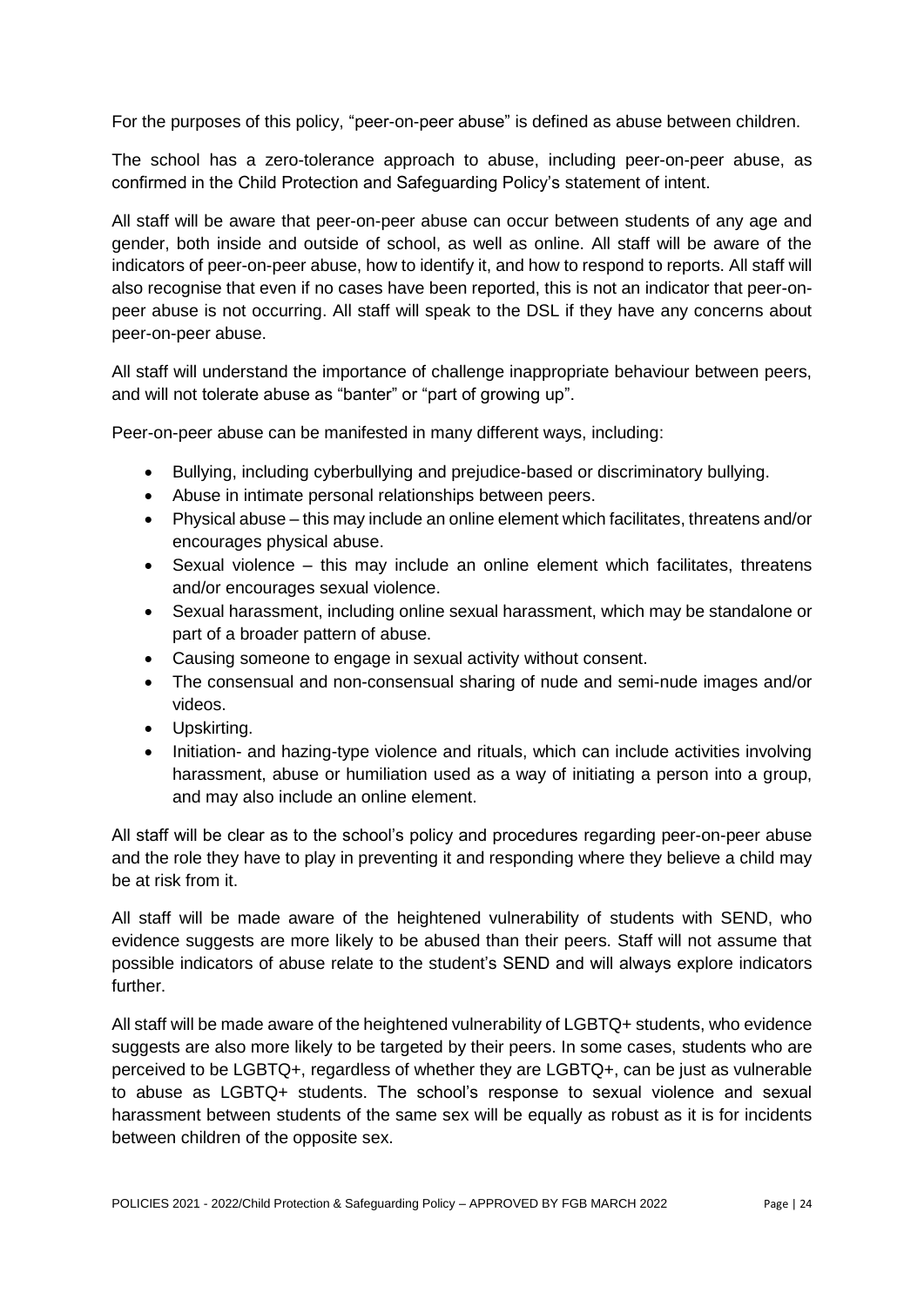Students will be made aware of how to raise concerns or make a report and how any reports will be handled. This includes the process for reporting concerns about friends or peers. Students will also be reassured that they will be taken seriously, be supported, and kept safe.

The school's procedures for managing allegations of peer-on-peer abuse are outlined in the Peer-on-peer Abuse Policy. Staff will follow these procedures, as well as the procedures outlined in the school's Anti-bullying Policy and Exclusion Policy, where relevant.

# <span id="page-26-0"></span>**22. Serious violence**

Through training, all staff will be made aware of the indicators which may signal a student is at risk from, or is involved with, serious violent crime. These indicators include, but are not limited to:

- Increased absence from school.
- A change in friendships.
- Relationships with older individuals or groups.
- A significant decline in academic performance.
- Signs of self-harm.
- A significant change in wellbeing.
- Signs of assault.
- Unexplained injuries.
- Unexplained gifts or new possessions.

Staff will be made aware of some of the most significant risk factors that could increase a student's vulnerability to becoming involved in serious violence. These risk factors include, but are not limited to:

- Being male.
- Having been frequently absent from school.
- Having been permanently excluded from school.
- Having experienced child maltreatment.
- Having been involved in offending, such as theft or robbery.

Staff members who suspect a student may be vulnerable to, or involved in, serious violent crime will immediately report their concerns to the DSL.

### <span id="page-26-1"></span>**23. Online safety and personal electronic devices**

The school will adhere to the Online Safety Policy at all times.

As part of a broad and balanced curriculum, all students will be made aware of online risks and taught how to stay safe online.

Through training, all staff members will be made aware of:

- Student attitudes and behaviours which may indicate they are at risk of potential harm online.
- The procedure to follow when they have a concern regarding a student's online activity.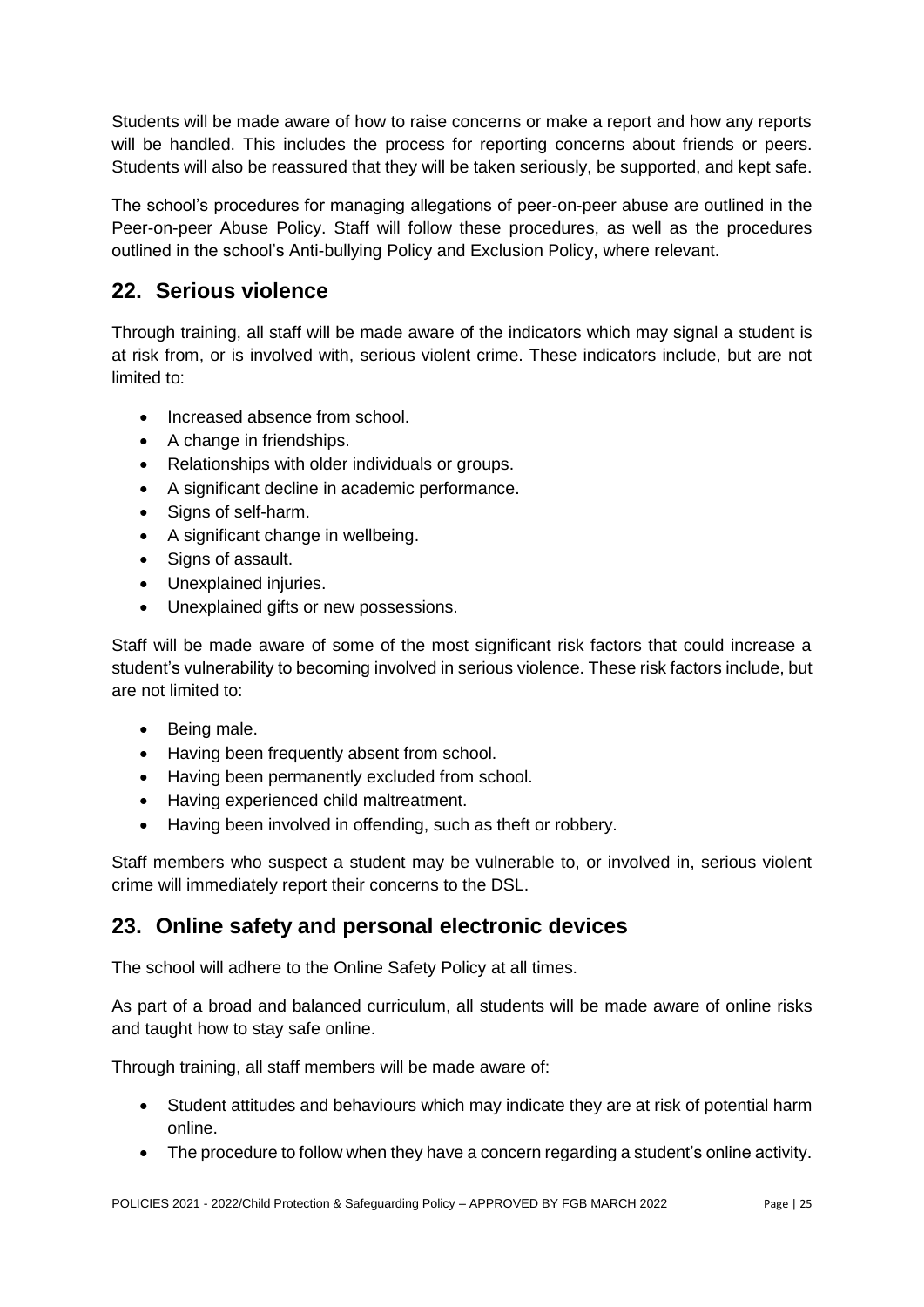The school will ensure that suitable filtering systems are in place on ICT equipment to prevent children accessing inappropriate material, in accordance with the school's Data and Cybersecurity Breach Prevention and Management Plan. The school will, however, ensure that the use of filtering and monitoring systems does not cause "over blocking", which may lead to unreasonable restrictions as to what students can be taught online.

Further information regarding the school's approach to online safety can be found in the Online Safety Policy.

#### **Reviewing online safety**

The school will carry out an annual review of its approach to online safety, supported by an annual risk assessment that considers and reflects the risks faced by students.

#### **Personal electronic devices**

The use of personal electronic devices, including mobile phones and cameras, by staff and students is closely monitored by the school, in accordance with the Personal Electronic Devices Policy.

Photographs and videos of students will be carefully planned before any activity with particular regard to consent and adhering to the school's Data Protection Policy and Photography Policy. The DPO will oversee the planning of any events where photographs and videos will be taken.

Where photographs and videos will involve students who are LAC, adopted students, or students for whom there are security concerns, the headteacher will liaise with the DSL to determine the steps involved. The DSL will, in known cases of students who are LAC or who have been adopted, liaise with the students' social workers, carers or adoptive parents to assess the needs and risks associated with the students.

Staff will report any concerns about students' or other staff members' use of personal electronic devices to the DSL, following the appropriate procedures.

#### **Upskirting**

Under the Voyeurism (Offences) Act 2019, it is an offence to operate equipment for the purpose of upskirting. "Operating equipment" includes enabling, or securing, activation by another person without that person's knowledge, e.g. a motion-activated camera.

Upskirting will not be tolerated by the school. Any incidents of upskirting will be reported to the DSL, who will then decide on the next steps to take, which may include police involvement.

# <span id="page-27-0"></span>**24. Consensual and non-consensual sharing of indecent images and videos**

The school will ensure that staff are aware to treat the consensual and non-consensual sharing of nude and semi-nude images and/or videos (also known as sexting or youth produced sexual images) as a safeguarding concern.

Staff will receive appropriate training regarding child sexual development and will understand the difference between sexual behaviour that is considered normal and expected for the age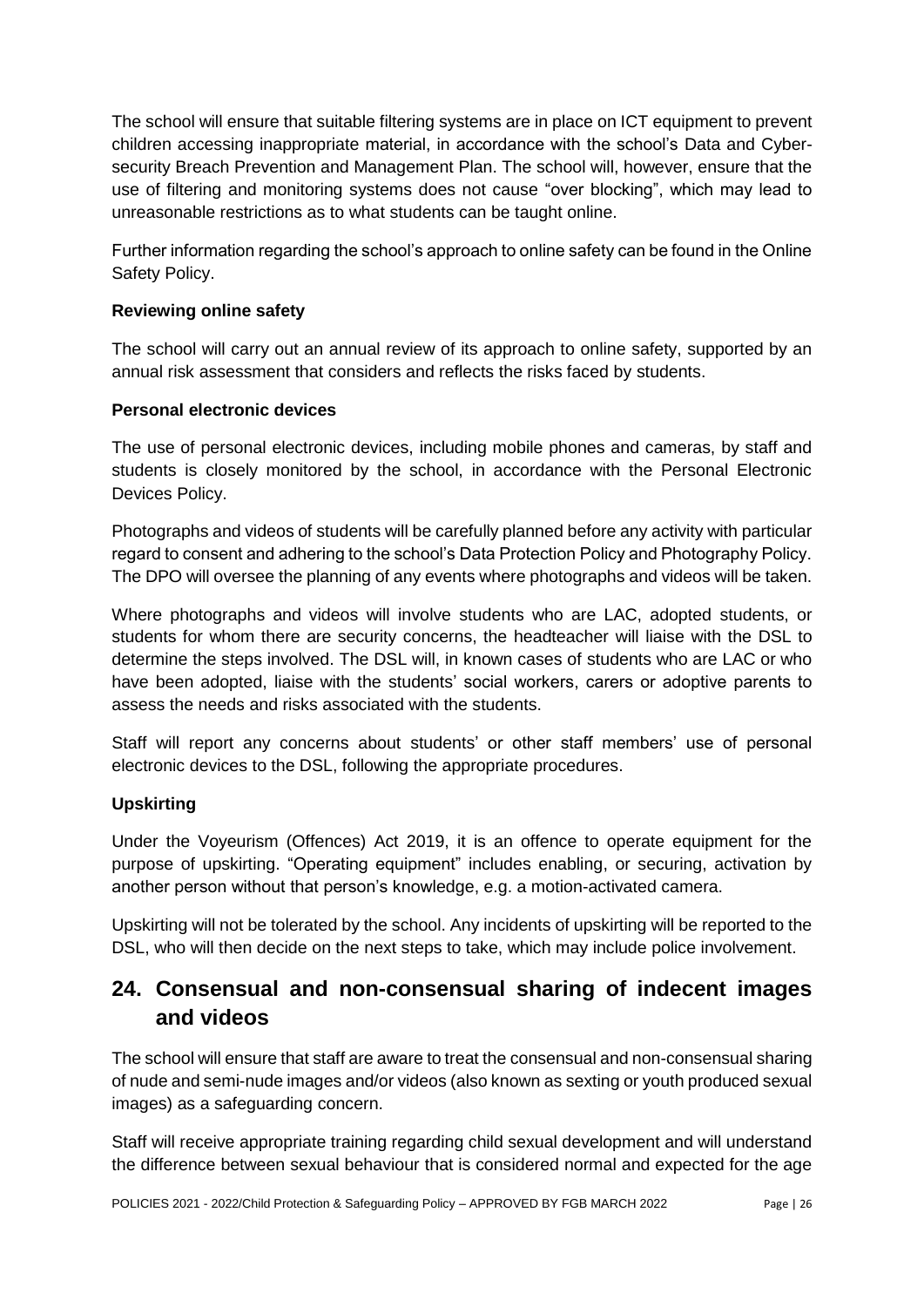of the student, and sexual behaviour that is inappropriate and harmful. Staff will receive appropriate training around how to deal with instances of sharing nudes and semi-nudes in the school community, including understanding motivations, assessing risks posed to students depicted in the images, and how and when to report instances of this behaviour.

Staff will be aware that creating, possessing, and distributing indecent imagery of children is a criminal offence, regardless of whether the imagery is created, possessed, and distributed by the individual depicted; however, staff will ensure that students are not unnecessarily criminalised.

Where a member of staff becomes aware of an incidence of sharing nudes and/or semi-nudes, they will refer this to the DSL or a Deputy DSL as soon as possible. Where a student confides in a staff member about the circulation of indecent imagery, depicting them or someone else, the staff member will:

- Refrain from viewing, copy, printing, sharing, storing or saving the imagery.
- Tell the DSL or a Deputy DSL immediately if they accidentally view an indecent image and seek support.
- Explain to the student that the incident will need to be reported.
- Respond positively to the student without blaming or shaming anyone involved, and reassuring them that they can receive support from the DSL or a Deputy DSL.
- Report the incident to the DSL or a Deputy DSL.

The DSL or Deputy DSL will attempt to understand what the image contains without viewing it and the context surrounding its creation and distribution – they will categorise the incident into one of two categories:

- Aggravated: incidents which involve additional or abusive elements beyond the creation and distribution of indecent images of students, including where there is an adult involved, where there is an intent to harm the student depicted, or where the images are used recklessly.
- Experimental: incidents involving the creation and distribution of indecent images of students where there is no adult involvement or apparent intent to cause harm or embarrassment to the student.

For there to be a good and clear reason to view imagery, the DSL or Deputy DSL would need to be satisfied that this action is:

- The only way to make a decision about whether to involve other agencies because it is not possible to establish the facts, e.g. the contents of the imagery, from the student(s) involved.
- Necessary to report it to a website, app or suitable reporting agency to have the image taken down, or to support the student or their parent in making a report.
- Unavoidable because the student has presented the image directly to a staff member or the image has been found on a school device or your school's network.

Where it is necessary to view the imagery, e.g. if this is the only way to make a decision about whether to inform other agencies, the DSL or Deputy DSL should: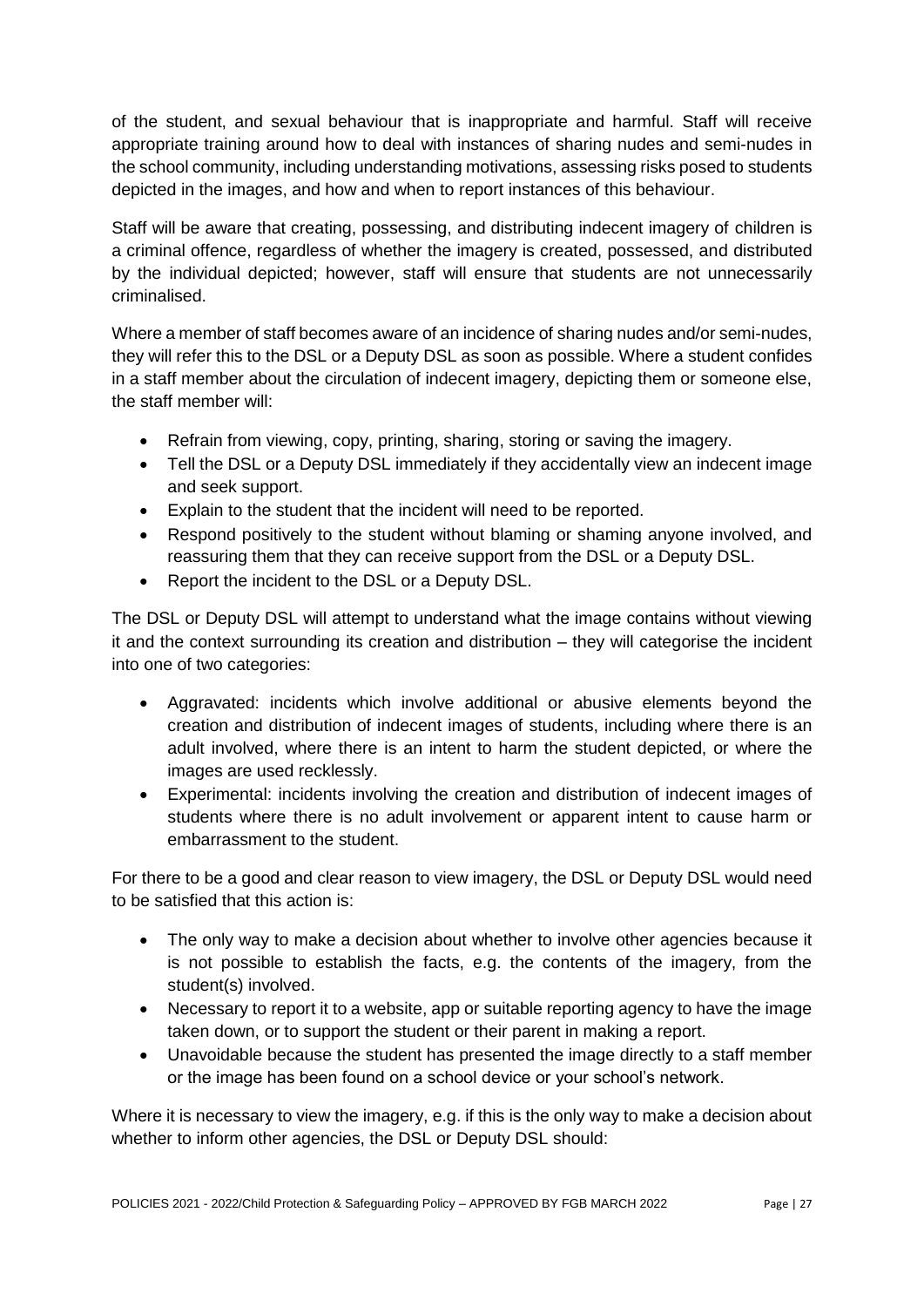- Never copy, print, share, store or save them as this is illegal if this has already happened, contact the local police for advice and to explain the circumstances.
- Discuss the decision with the headteacher or a member of the SLT.
- Make sure viewing is undertaken by the DSL (or equivalent) or another member of the safeguarding team with delegated authority from the headteacher or a member of the SLT.
- Make sure viewing takes place with another member of staff present in the room, ideally the headteacher or a member of the SLT. This staff member does not need to view the images.
- Wherever possible, make sure viewing takes place on the school premises, ideally in the headteacher's office or a member of the SLT's office.
- Make sure, wherever possible, that they are viewed by a staff member of the same sex as the student in the images.
- Record how and why the decision was made to view the imagery in the safeguarding or child protection records, including who was present, why the nudes or semi-nudes were viewed and any subsequent actions.

Where the incident is categorised as 'aggravated', the situation will be managed in line with the school's Peer-on-peer Abuse Policy. Where the incident is categorised as 'experimental', the students involved are supported to understand the implications of sharing indecent imagery and to move forward from the incident. Where there is reason to believe that indecent imagery being circulated will cause harm to a student, the DSL escalates the incident to CSCS. Where indecent imagery of a student has been shared publicly, the DSL will work with the student to report imagery to sites on which it has been shared and will reassure them of the support available.

# <span id="page-29-0"></span>**25. Context of safeguarding incidents**

Safeguarding incidents can occur outside of school and can be associated with outside factors. All staff, particularly the DSL and deputy DSL's, will always consider the context of safeguarding incidents. Assessment of students' behaviour will consider whether there are wider environmental factors that are a threat to their safety and/or welfare. The school will provide as much contextual information as possible when making referrals to CSCS.

# <span id="page-29-1"></span>**26. Students potentially at greater risk of harm**

The school recognises that some groups of students can face additional safeguarding challenges, and understands that further barriers may exist when determining abuse and neglect in these groups of students. Additional considerations for managing safeguarding concerns and incidents amongst these groups are outline below.

#### **Students who need social workers**

Students may need social workers due to safeguarding or welfare needs. These needs can leave students vulnerable to further harm and educational disadvantage.

As a matter of routine, the DSL or Deputy DSL will hold and use information from the LA about whether a student has a social worker in order to make decisions in the best interests of the student's safety, welfare, and educational outcomes.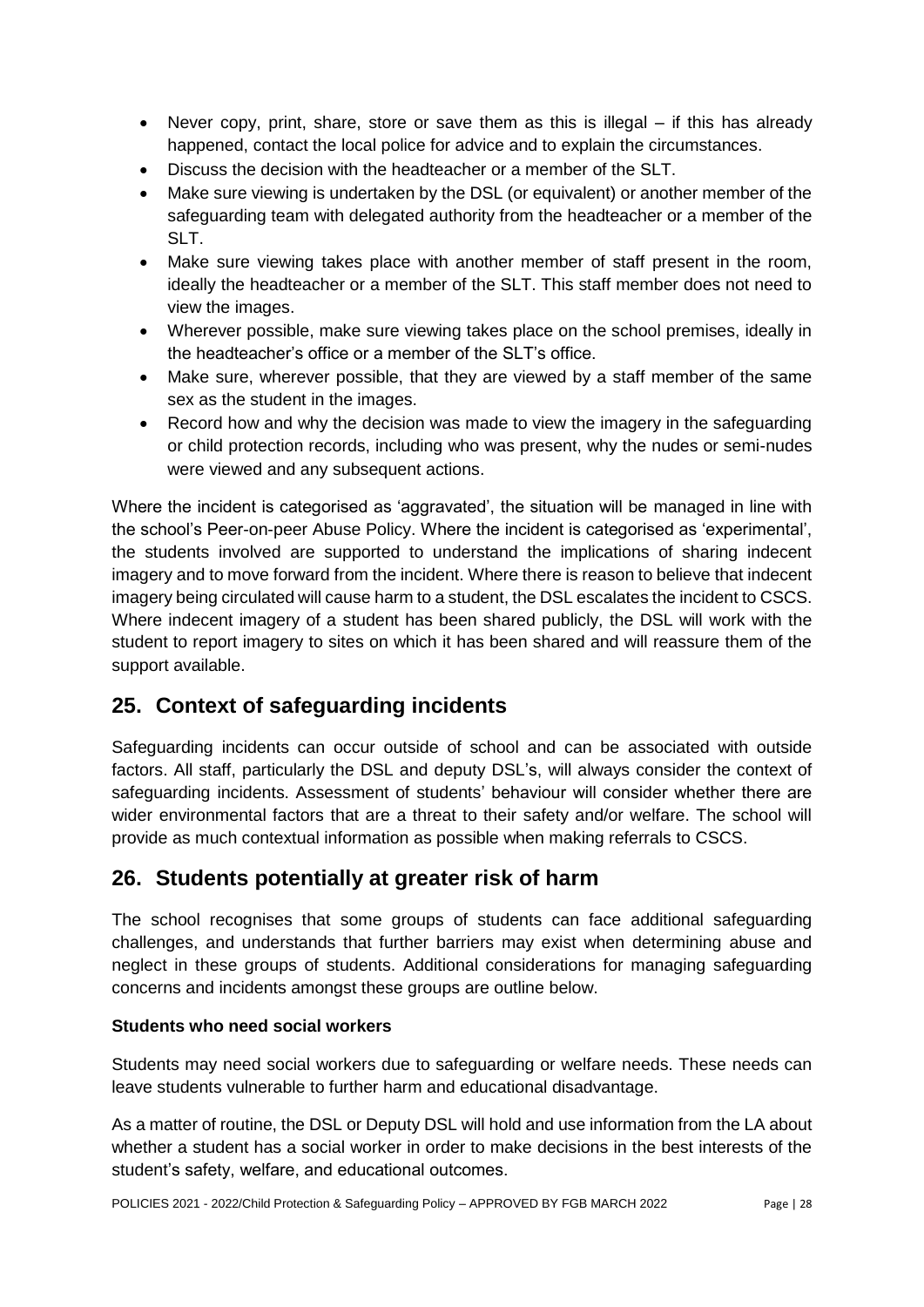Where a student needs a social worker, this will inform decisions about safeguarding, e.g. responding to unauthorised absence, and promoting welfare, e.g. considering the provision pastoral or academic support.

#### **Home-educated children**

Parents may choose elective home education (EHE) for their children. In some cases, EHE can mean that children are less visible to the services needed to safeguard and support them.

In line with the Education (Student Registration) (England) Regulations 2006, the school will inform the LA of all deletions from the admissions register when a student is taken off roll.

Where a parent has expressed their intention to remove a student from school for EHE, the school, in collaboration with the LA and other key professionals, will coordinate a meeting with the parent, where possible, before the final decision has been made, particularly if the student has SEND, is vulnerable, and/or has a social worker.

#### **LAC and PLAC**

Children most commonly become looked after because of abuse and/or neglect. Because of this, they can be at potentially greater risk in relation to safeguarding. PLAC, also known as care leavers, can also remain vulnerable after leaving care.

The governing board will ensure that staff have the skills, knowledge and understanding to keep LAC and PLAC safe. This includes ensuring that the appropriate staff have the information they need, such as:

- Looked after legal status, i.e. whether they are looked after under voluntary arrangements with consent of parents, or on an interim or full care order.
- Contact arrangements with parents or those with parental responsibility.
- Care arrangements and the levels of authority delegated to the carer by the authority looking after the student.

The DSL will be provided with the necessary details of students' social workers and the VSH, and, for PLAC, personal advisers.

Further details of safeguarding procedures for LAC and PLAC are outlined in the school's LAC Policy.

#### **Students with SEND**

When managing safeguarding in relation to students with SEND, staff will be aware of the following:

- Certain indicators of abuse, such as behaviour, mood and injury, may relate to the student's disability without further exploration; however, it should never be assumed that a student's indicators relate only to their disability
- Students with SEND can be disproportionally impacted by issues such as bullying, without outwardly showing any signs
- Communication barriers may exist, as well as difficulties in overcoming these barriers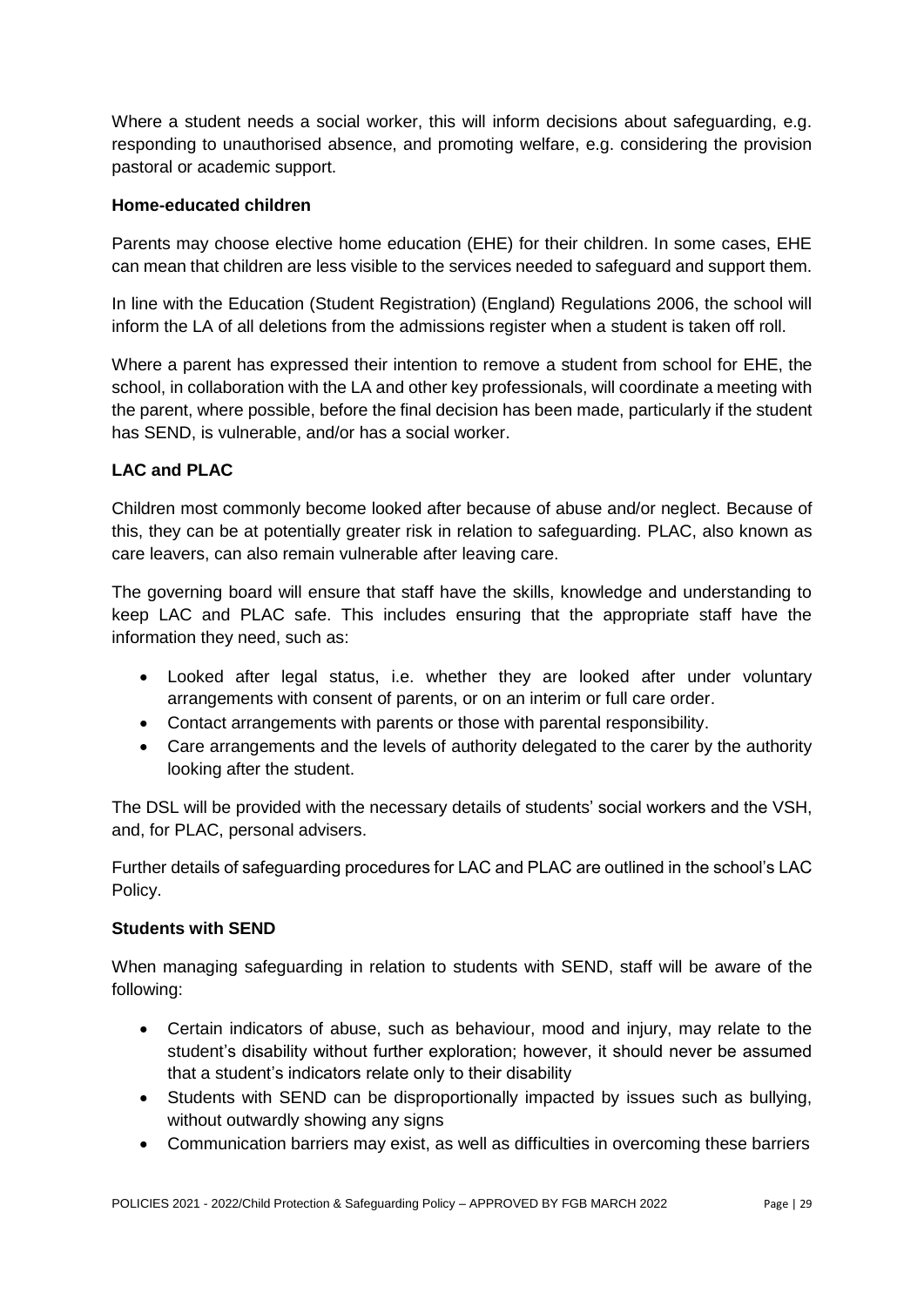When reporting concerns or making referrals for students with SEND, the above factors will always be taken into consideration. When managing a safeguarding issue relating to a student with SEND, the DSL or Deputy DSL will liaise with the school's SENCO, as well as the student's parents where appropriate, to ensure that the student's needs are met effectively.

# <span id="page-31-0"></span>**27. Use of the school premises for non-school activities**

Where the governing board hires or rents out school facilities or the school premises to organisations or individuals, e.g. for providers to run community or extracurricular activities, it will ensure that appropriate arrangements are in place to keep students safe.

Where the governing board provides the activities under the direct supervision or management of school staff, child protection arrangements will apply. Where activities are provided separately by another body, this may not be the case; therefore, the governing board will seek assurance that the body concerned has appropriate safeguarding and child protection policies and procedures in place, including inspecting these as needed. The governing board will also ensure that there are arrangements in place to liaise with the school on these matters where appropriate. The governing board will ensure safeguarding requirements are included in any transfer of control agreement, i.e. a lease or hire agreement, as a condition of use and occupation of the premises, and specify that failure to comply with this would lead to termination of the agreement.

#### **Extracurricular activities and clubs**

Extra-curricular activities and clubs hosted by external bodies, e.g. charities or companies, will work in collaboration with the school to effectively safeguard students and adhere to local safeguarding arrangements.

Staff and volunteers running extracurricular activities and clubs are aware of their safeguarding responsibilities and promote the welfare of students. Paid and volunteer staff understand how they should respond to child protection concerns and how to make a referral to CSCS or the police, if necessary.

All national governing bodies of sport that receive funding from either Sport England or UK Sport must aim to meet the Standards for Safeguarding and Protecting Children in Sport.

# <span id="page-31-1"></span>**28. Alternative provision**

The school will remain responsible for a student's welfare during their time at an alternative provider. When placing a student with an alternative provider, the school will obtain written confirmation that the provider has conducted all relevant safeguarding checks on staff.

### <span id="page-31-2"></span>**29. Work experience**

When a student is sent on work experience, the school will ensure that the provider has appropriate safeguarding policies and procedures in place. Where the school has students conduct work experience at the school, an enhanced DBS check will be obtained if the student is over the age of 16.

# <span id="page-31-3"></span>**30. Homestay exchange visits**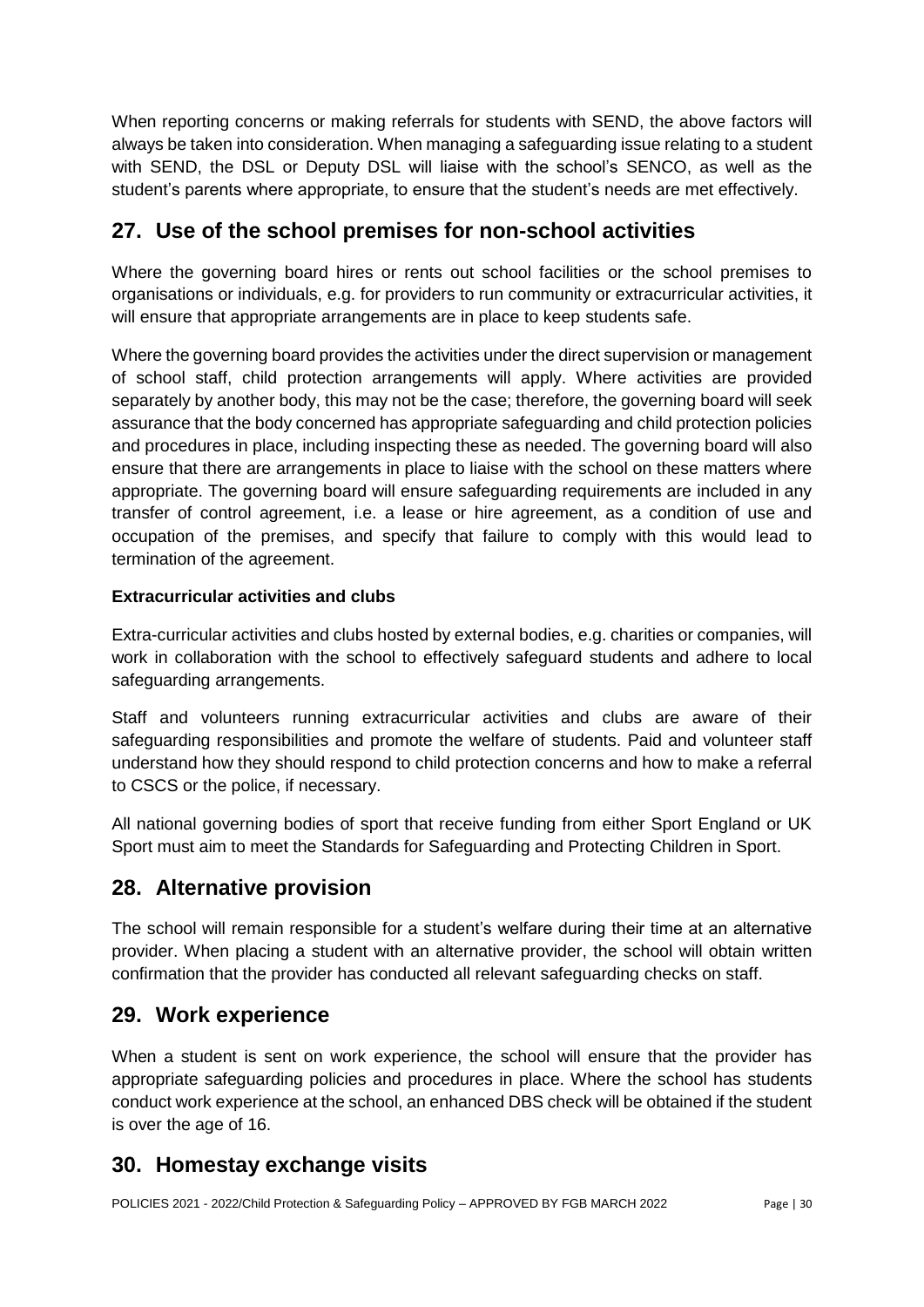#### **School-arranged homestays in UK**

Where the school is arranging for a visiting child to be provided with care and accommodation in the UK in the home of a family to which the child is not related, the responsible adults are considered to be in regulated activity for the period of the stay. In such cases, the school is the regulated activity provider; therefore, the school will obtain all the necessary information required, including a DBS enhanced certificate with barred list information, to inform its assessment of the suitability of the responsible adults.

Where criminal record information is disclosed, the school will consider, alongside all other information, whether the adult is a suitable host. In addition to the responsible adults, the school will consider whether a DBS enhanced certificate should be obtained for anyone else aged over 16 in the household.

#### **School-arranged homestays abroad**

The school will liaise with partner schools to discuss and agree the arrangements in place for the visit. The school will consider, on a case-by-case basis, whether to contact the relevant foreign embassy or High Commission of the country in question to ascertain what checks may be possible in respect of those providing homestay outside of the UK. The school will use its professional judgement to assess whether the arrangements are appropriate and sufficient to safeguard every child involved in the exchange. Students will be provided with emergency contact details to use where an emergency occurs or a situation arises that makes them feel uncomfortable.

#### **Privately arranged homestays**

Where a parent or student arranges their own homestay, this is a private arrangement and the school is not the regulated activity provider.

#### **Private fostering**

Where a period of UK homestay lasts 28 days or more for a child aged under 16, or under 18 for a child with SEND, this may amount to private fostering under the Children Act 1989. Where the school becomes aware of a student being privately fostered, they will notify the LA as soon as possible to allow the LA to conduct any necessary checks.

### <span id="page-32-0"></span>**31. Concerns about students**

If a member of staff has any concern about a student's welfare, they will act on them immediately by speaking to the DSL or deputy DSL(s). All staff members are aware of the procedure for reporting concerns and understand their responsibilities in relation to confidentiality and information sharing, as outlined in the [communication and confidentiality](#page-34-2) section of this policy.

Where the DSL is not available to discuss the concern with, staff members will contact the deputy DSL's with the matter. If a referral is made about a student by anyone other than the DSL, the DSL will be informed as soon as possible.

The LA will make a decision regarding what action is required within one working day of the referral being made and will notify the referrer. Staff are required to monitor a referral if they

POLICIES 2021 - 2022/Child Protection & Safeguarding Policy – APPROVED BY FGB MARCH 2022 Page | 31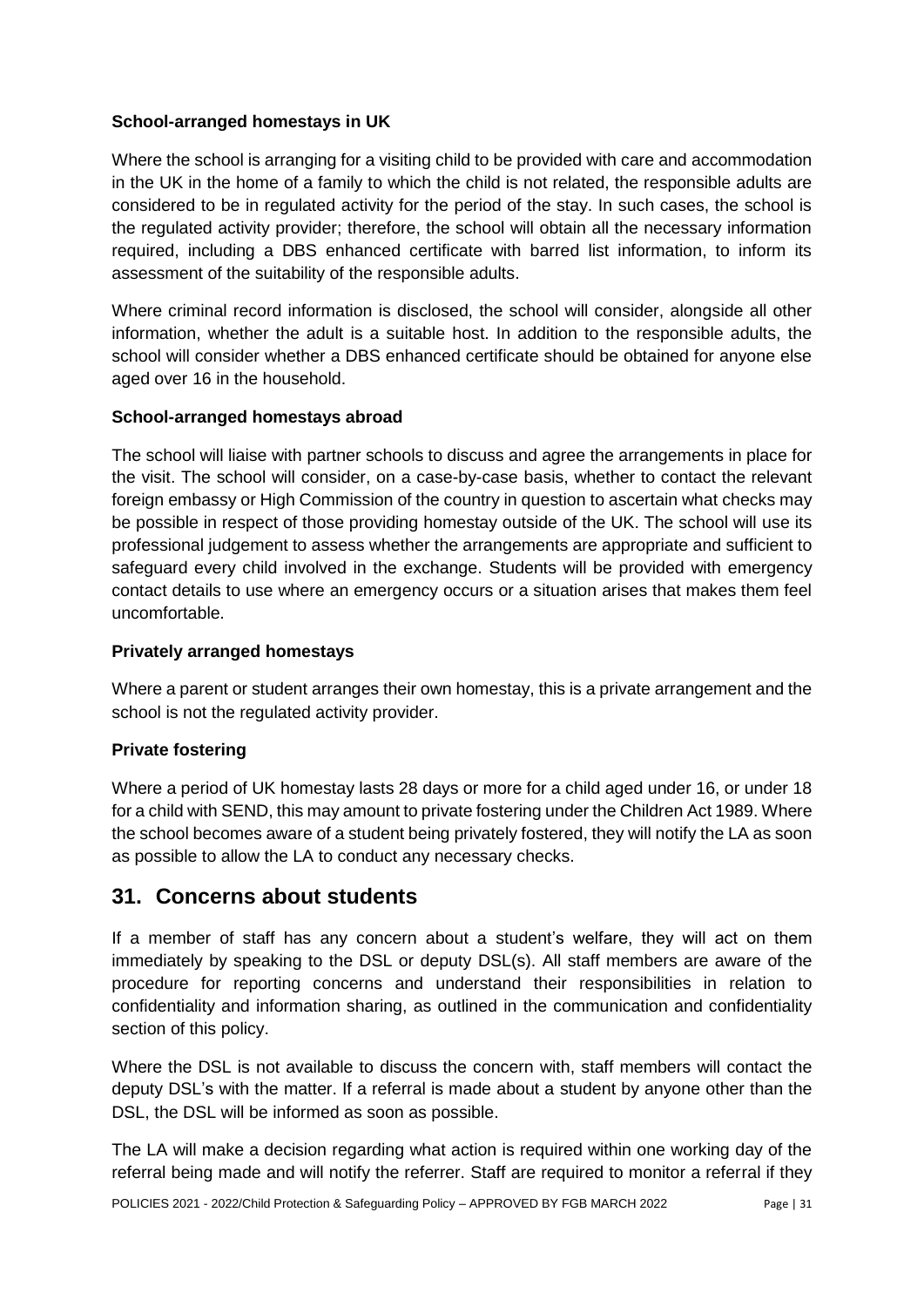do not receive information from the LA regarding what action is necessary for the student. If the situation does not improve after a referral, the DSL will ask for reconsideration to ensure that their concerns have been addressed and that the situation improves for the student.

If early help is appropriate, the case will be kept under constant review. If the student's situation does not improve, a referral will be considered. All concerns, discussions and decisions made, as well as the reasons for making those decisions, will be recorded in writing by the DSL and kept securely in the CPOMS system.

If a student is in immediate danger, a referral will be made to CSCS and/or the police immediately. If a student has committed a crime, such as sexual violence, the police will be notified without delay.

Where there are safeguarding concerns, the school will ensure that the student's wishes are always taken into account, and that there are systems available for students to provide feedback and express their views. When responding to safeguarding concerns, staff members will act calmly and supportively, ensuring that the student feels like they are being listened to and believed.

An inter-agency assessment will be undertaken where a child and their family could benefit from coordinated support from more than one agency. These assessments will identify what help the child and family require in preventing needs escalating to a point where intervention would be needed.

### <span id="page-33-0"></span>**32. Managing referrals**

The reporting and referral process outlined in [Appendix B](#page-38-1) will be followed accordingly.

All staff members, in particular the DSL and deputy DSL's, will be aware of the LA's arrangements in place for managing referrals. The DSL will provide staff members with clarity and support where needed. When making a referral to CSCS or other external agencies, information will be shared in line with confidentiality requirements and will only be shared where necessary to do so.

The DSL and Deputy DSL's will work alongside external agencies, maintaining continuous liaison, including multi-agency liaison where appropriate, in order to ensure the wellbeing of the students involved. The DSL and Deputy DSL's will work closely with the police to ensure the school does not jeopardise any criminal proceedings, and to obtain help and support as necessary.

Where a student has been harmed or is in immediate danger or at risk of harm, the referrer will be notified of the action that will be taken within one working day of a referral being made. Where this information is not forthcoming, the referrer will contact the assigned social worker for more information.

The school will not wait for the start or outcome of an investigation before protecting the victim and other students: this applies to criminal investigations as well as those made by CSCS. Where CSCS decide that a statutory investigation is not appropriate, the school will consider referring the incident again if it is believed that the student is at risk of harm. Where CSCS decide that a statutory investigation is not appropriate and the school agrees with this decision,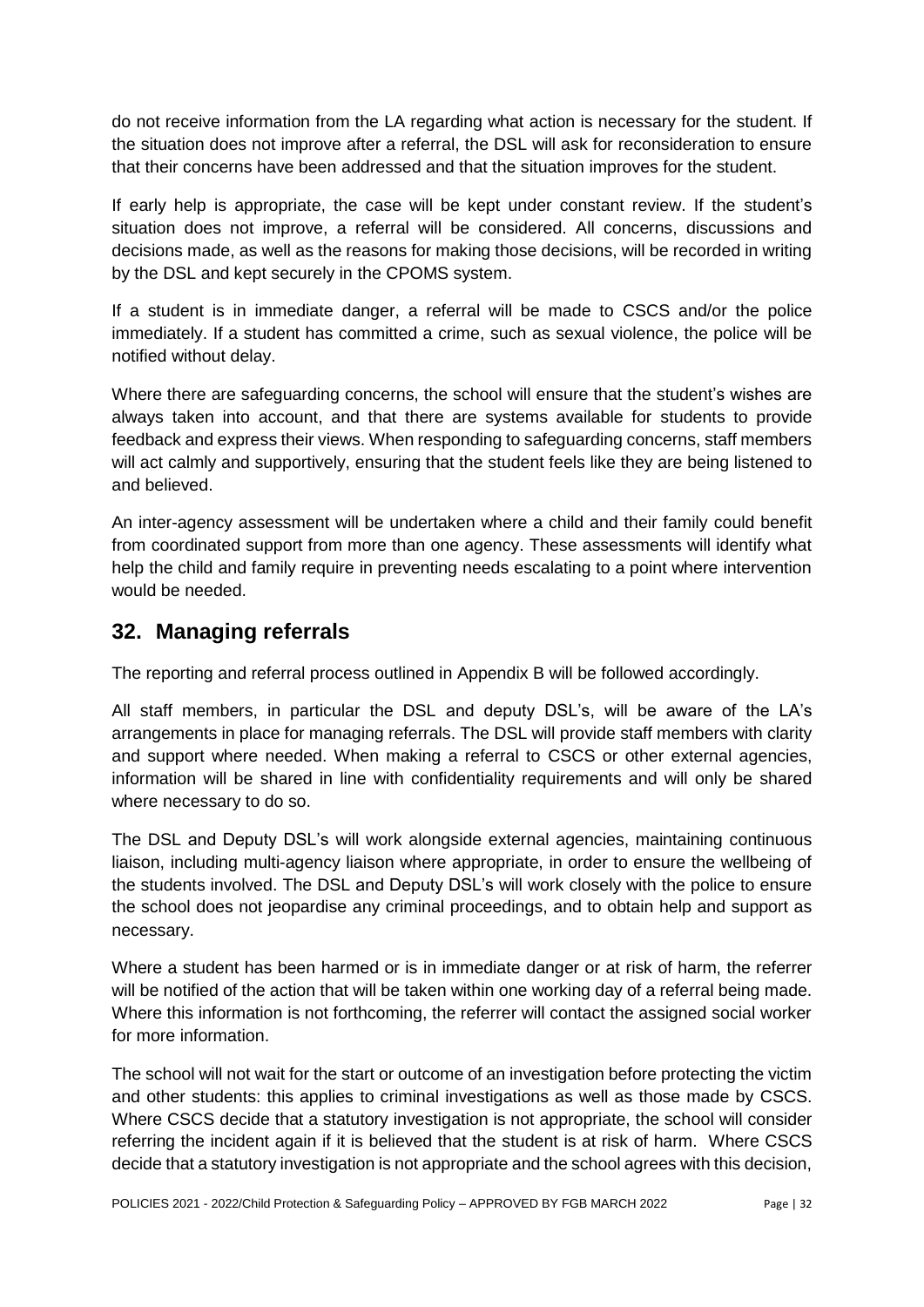the school will consider the use of other support mechanisms, such as early help and pastoral support.

At all stages of the reporting and referral process, the student will be informed of the decisions made, actions taken and reasons for doing so. Discussions of concerns with parents will only take place where this would not put the student or others at potential risk of harm. The school will work closely with parents to ensure that the student, as well as their family, understands the arrangements in place, such as in-school interventions, is effectively supported, and knows where they can access additional support.

# <span id="page-34-0"></span>**33. Concerns about staff and safeguarding practices**

If a staff member has concerns about another member of staff (including supply staff and volunteers), it will be raised with the headteacher. If the concern is with regards to the headteacher, it will be referred to the chair of governors.

Any concerns regarding the safeguarding practices at the school will be raised with the SLT, and the necessary whistleblowing procedures will be followed, as outlined in the Whistleblowing Policy. If a staff member feels unable to raise an issue with the SLT, they should access other whistleblowing channels such as the NSPCC whistleblowing helpline (0800 028 0285).

### <span id="page-34-1"></span>**34. Allegations of abuse against staff**

All allegations against staff, supply staff, volunteers and contractors will be managed in line with the school's Allegations of Abuse Against Staff Policy – a copy of which will be provided to, and understood by, all staff. The school will ensure all allegations against staff, including those who are not employees of the school, are dealt with appropriately and that the school liaises with the relevant parties.

When managing allegations against staff, the school will recognise the distinction between allegations that meet the harms threshold and allegations that do not, also known as "lowlevel concerns", as defined in the Allegations of Abuse Against Staff Policy. Allegations that meet the harms threshold include instances where staff have:

- Behaved in a way that has harmed a child, or may have harmed a child.
- Committed or possibly committed a criminal offence against or related to a child.
- Behaved towards a child in a way that indicates they may pose a risk of harm to children.
- Behaved, or may have behaved, in a way that indicates they may not be suitable to work with children.

Low-level concerns will be handled in line with the schools' Reporting Low-level Concerns Policy.

# <span id="page-34-2"></span>**35. Communication and confidentiality**

All child protection and safeguarding concerns will be treated in the strictest of confidence in accordance with school data protection policies.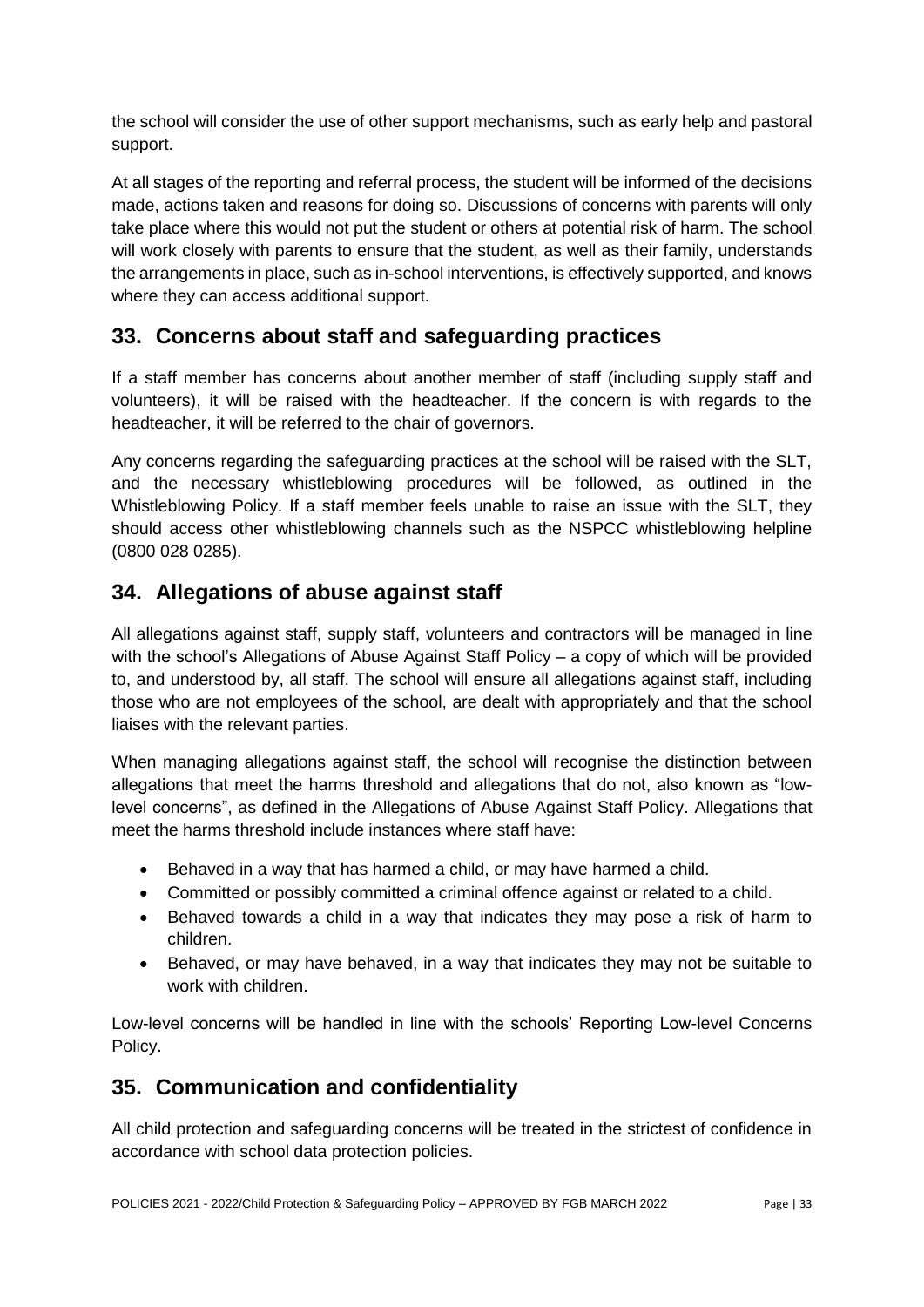Where there is an allegation or incident of sexual abuse or sexual violence, the victim is entitled to anonymity by law; therefore, the school will consult its policy and agree on what information will be disclosed to staff and others, in particular the alleged perpetrator and their parents. Where a report of sexual violence or sexual harassment is progressing through the criminal justice system, the school will do all it can to protect the anonymity of the students involved in the case.

Concerns will only be reported to those necessary for its progression and reports will only be shared amongst staff members and with external agencies on a need-to-know basis. During the disclosure of a concern by a student, staff members will not promise the student confidentiality and will ensure that they are aware of what information will be shared, with whom and why.

Where it is in the public interest, and protects students from harm, information can be lawfully shared without the victim's consent, e.g. if doing so would assist the prevention, detection or prosecution of a serious crime. Before doing so, the DSL or Deputy DSL will weigh the victim's wishes against their duty to protect the victim and others. Where a referral is made against the victim's wishes, it is done so carefully with the reasons for the referral explained to the victim and specialist support offered.

Depending on the nature of a concern, the DSL or Deputy DSL will discuss the concern with the parents of the students involved. Discussions with parents will not take place where they could potentially put a student at risk of harm. Discussion with the victim's parents will relate to the arrangements being put in place to safeguard the victim, with the aim of understanding their wishes in terms of support arrangements and the progression of the report. Discussion with the alleged perpetrator's parents will have regards to the arrangements that will impact their child, such as moving classes, with the reasons behind decisions being explained and the available support discussed. External agencies will be invited to these discussions where necessary.

Where confidentiality or anonymity has been breached, the school will implement the appropriate disciplinary procedures as necessary and will analyse how damage can be minimised and future breaches be prevented.

Where a student is leaving the school, the DSL will consider whether it is appropriate to share any information with the student's new provider, in addition to the child protection file, that will allow the new provider to support the student and arrange appropriate support for their arrival.

### <span id="page-35-0"></span>**36. Safer recruitment**

The school's full policy and procedures for safer recruitment are outlined in the Safer Recruitment Policy.

An enhanced DBS check with barred list information will be undertaken for all staff members engaged in regulated activity. A person will be considered to be in 'regulated activity' if, as a result of their work, they:

- Are responsible on a daily basis for the care or supervision of children.
- Regularly work in the school at times when children are on the premises.
- Regularly come into contact with children under 18 years of age.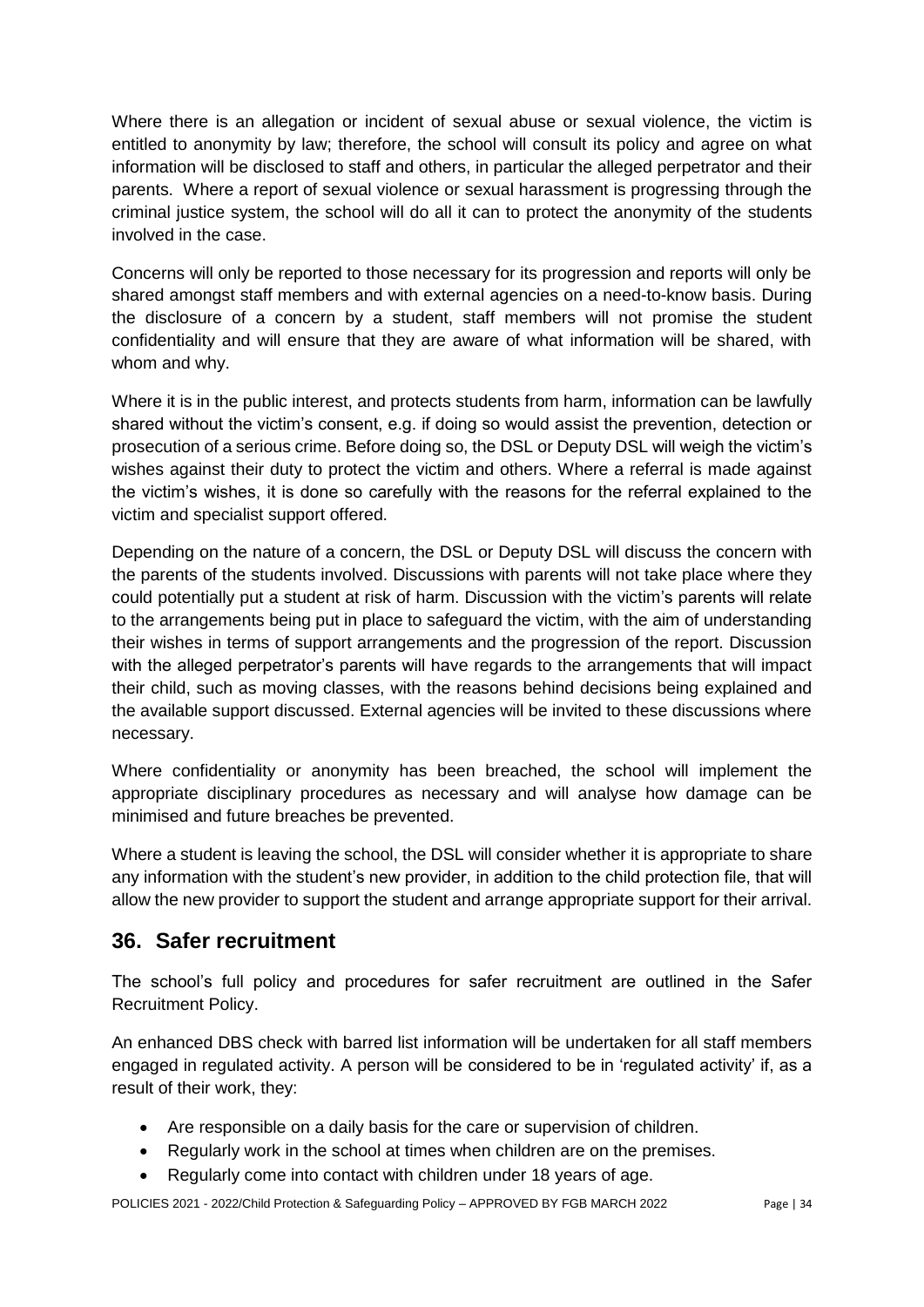The DfE's [DBS Workforce Guides](https://www.gov.uk/government/publications/dbs-workforce-guidance) will be consulted when determining whether a position fits the child workforce criteria.

The governing board will conduct the appropriate pre-employment checks for all prospective employees, including internal candidates and candidates who have lived or worked outside the UK.

The appropriate DBS and suitability checks will be carried out for all governors, volunteers, supply agency staff and contractors where appropriate.

#### **Ongoing suitability**

Following appointment, consideration will be given to staff and volunteers' ongoing suitability – to prevent the opportunity for harm to children or placing children at risk.

#### **Referral to the DBS**

The school will refer to the DBS anyone who has harmed a child or poses a risk of harm to a child, or if there is reason to believe the member of staff has committed an offence and has been removed from working in regulated activity. The duty will also apply in circumstances where an individual is deployed to another area of work that is not in regulated activity or they are suspended.

### <span id="page-36-0"></span>**37. Single central record (SCR)**

The school keeps an SCR which records all staff, including agency and third-party supply staff, and all teacher trainees who work at the school.

All members of the proprietor body are also recorded on the SCR.

The following information is recorded on the SCR:

- An identity check
- A barred list check
- An enhanced DBS check
- A prohibition from teaching check
- A check of professional qualifications, where required
- A check to determine the individual's right to work in the UK
- Additional checks for those who have lived or worked outside of the UK
- A section 128 check for those in management positions

For agency and third-party supply staff, the school will also record whether written confirmation from the employment business supplying the member of staff has been received which indicates that all the necessary checks have been conducted and the date that confirmation was received.

If any checks have been conducted for volunteers, this will also be recorded on the SCR. If risk assessments are conducted to assess whether a volunteer should be subject to an enhanced DBS check, the risk assessment will be recorded.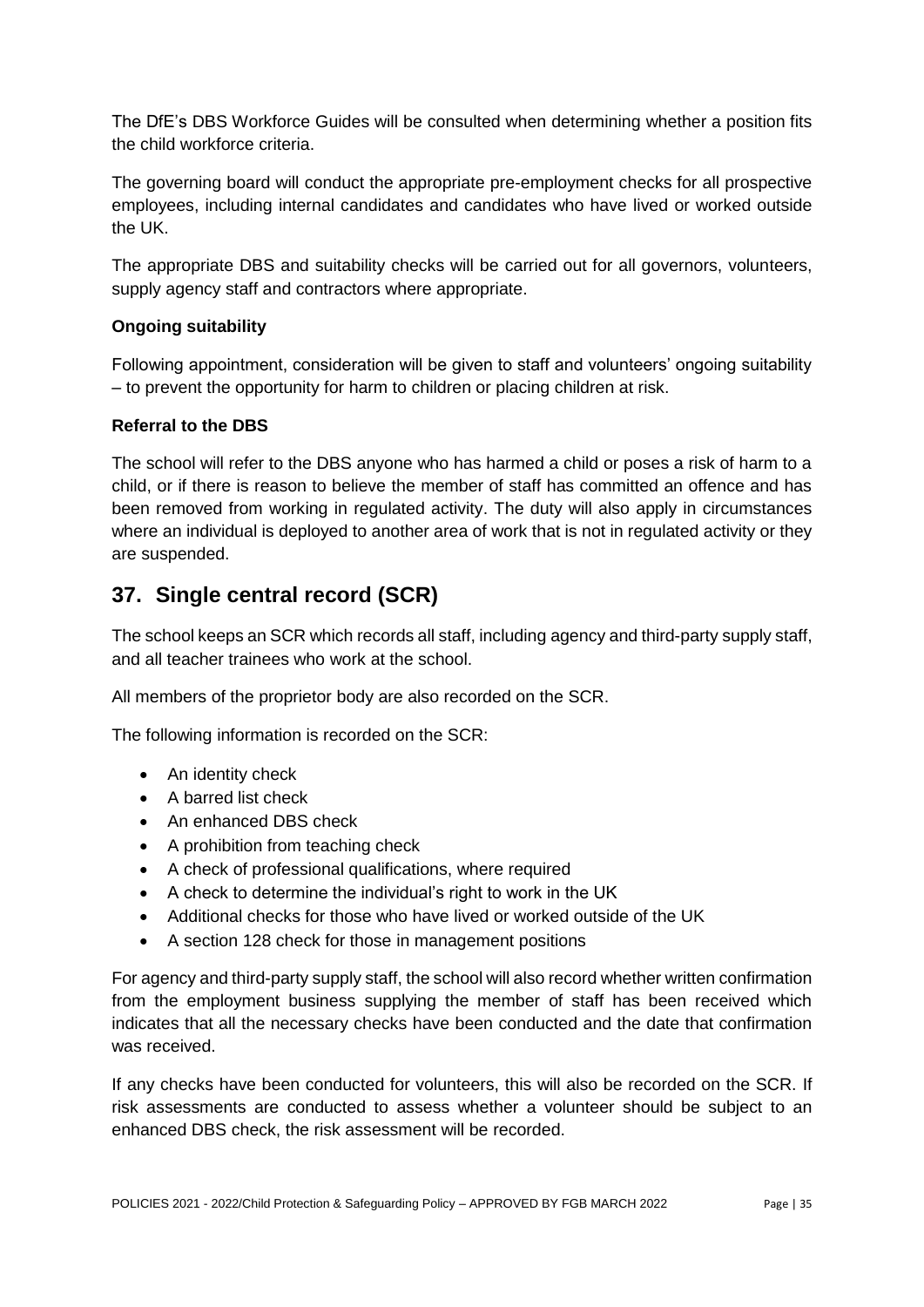Written confirmation that supply agencies have completed all relevant checks will also be included.

The school is free to record any other information it deems relevant.

The details of an individual will be removed from the SCR once they no longer work at the school.

### <span id="page-37-0"></span>**38. Training**

Staff members will undergo safeguarding and child protection training at induction, which will be updated on an annual basis and/or whenever there is a change in legislation.

The induction training will cover:

- The Child Protection and Safeguarding Policy.
- The Peer-on-peer Abuse Policy and procedures.
- The Staff Code of Conduct.
- Part one of 'Keeping children safe in education' (KCSIE) (or Annex A, if appropriate).
- The Behavioural Policy.
- The Children Missing Education Policy, including the safeguarding response to children who go missing from education.
- Appropriate child protection and safeguarding training, including online safety training.
- Information about the role and identity of the DSL and deputy DSL(s).

All staff members will also receive regular safeguarding and child protection updates as required, but at least annually. Training will cover, at a minimum:

- The issues surrounding sexual violence and sexual harassment.
- Contextual safeguarding.
- How to keep LAC and PLAC safe.
- CCE and the need to refer cases to the National Referral Mechanism.
- Updated online safety training.

Staff will receive opportunities to contribute towards and inform the safeguarding arrangements in the school.

The DSL and deputy DSL's will undergo child protection and safeguarding training, and update this training at least every two years. The DSL and deputy DSL's will also obtain access to resources and attend any relevant or refresher training courses, ensuring they keep up-todate with any developments relevant to their role. This will include training to understand:

- The assessment process for providing early help and statutory intervention, including local criteria for action and CSCS referral arrangements.
- How LAs conduct child protection case conferences and a child protection review conferences, to enable the DSL to attend and contribute to these effectively when required.
- The importance of providing information and support to CSCS.
- The lasting impact that adversity and trauma can have.

POLICIES 2021 - 2022/Child Protection & Safeguarding Policy – APPROVED BY FGB MARCH 2022 Page | 36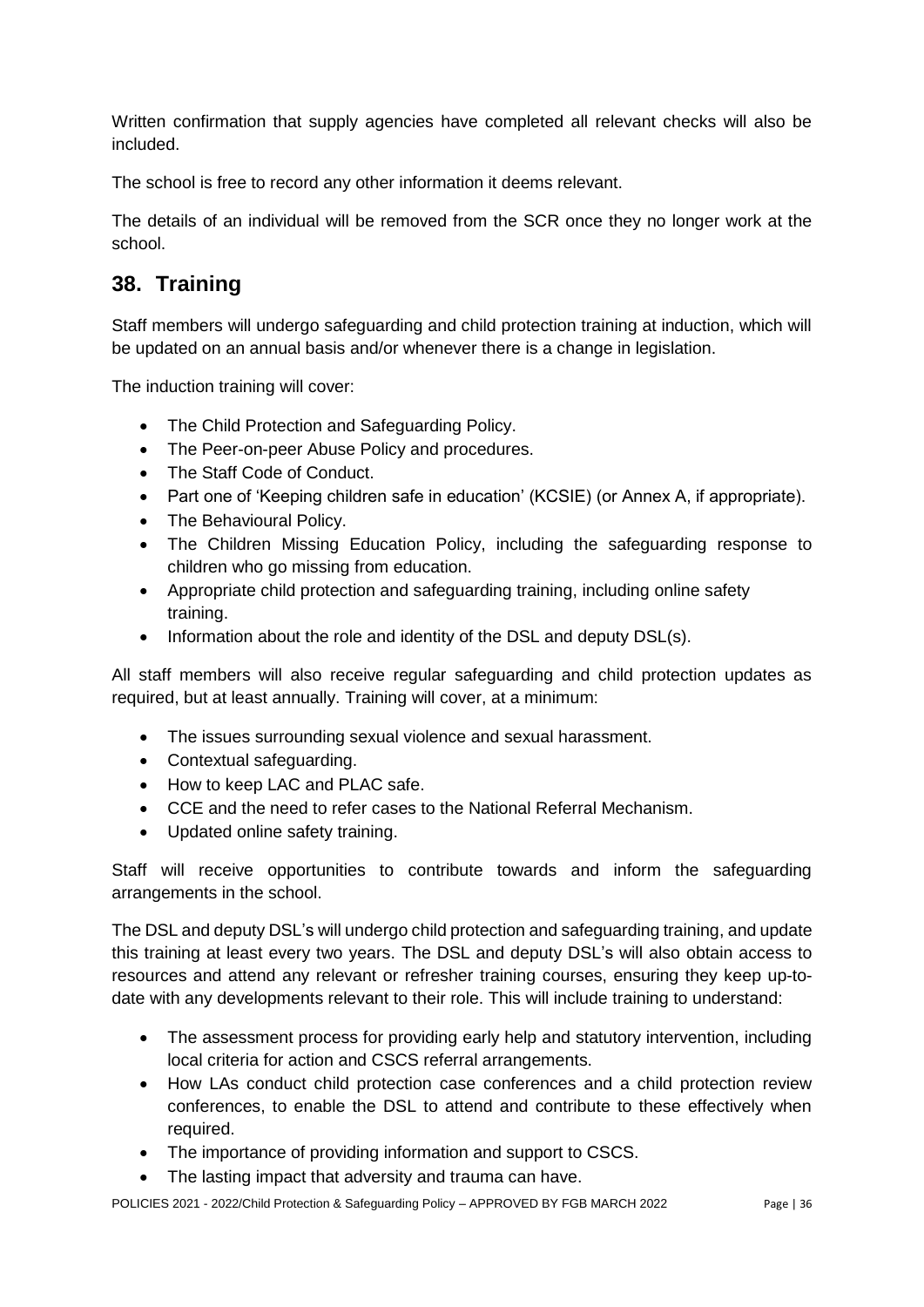- How to be alert to the specific needs of children in need, students with SEND and/or relevant health conditions, and young carers.
- The importance of internal and external information sharing.
- The Prevent duty.
- The risks associated with online safety, including the additional risks faced online by students with SEND.

### <span id="page-38-0"></span>**39. Monitoring and review**

This policy is reviewed at least annually by the DSL and the headteacher. This policy will be updated as needed to ensure it is up-to-date with safeguarding issues as they emerge and evolve, including any lessons learnt.

Any changes made to this policy will be communicated to all members of staff. All members of staff are required to familiarise themselves with all processes and procedures outlined in this policy as part of their induction programme. The next scheduled review date for this policy is December 2022.

### **40. Invigilators and Exams**

All invigilators receive full safeguarding training, the same as detailed in the document above.

This is carried out on an annual basis and any new invigilator will get their training before they meet any student.

Vulnerable student are identified and their names shared with the invigilators.

<span id="page-38-1"></span>A separate room will be available for these students for any exam provision or NEA.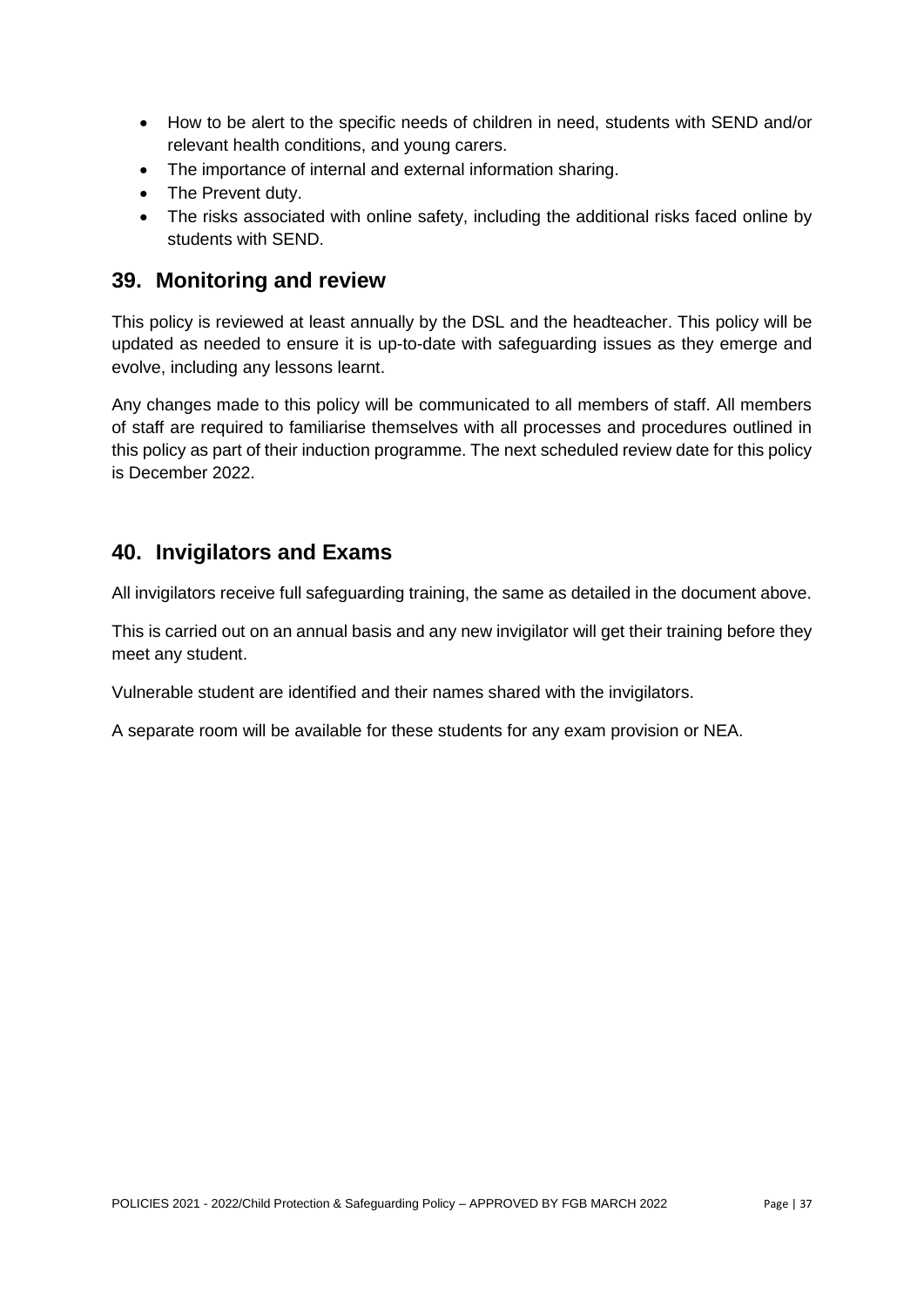# **Safeguarding Reporting Process**

The process outlined within the first section should be followed where a staff member has a safeguarding concern about a child. Where a referral has been made, the process outlined in the 'After a referral is made' section should be followed.

The actions taken by the school are outlined in yellow, whereas actions taken by another agency are outlined in blue.

#### **Before a referral is made**



The steps outlined in the next flowchart are then followed.